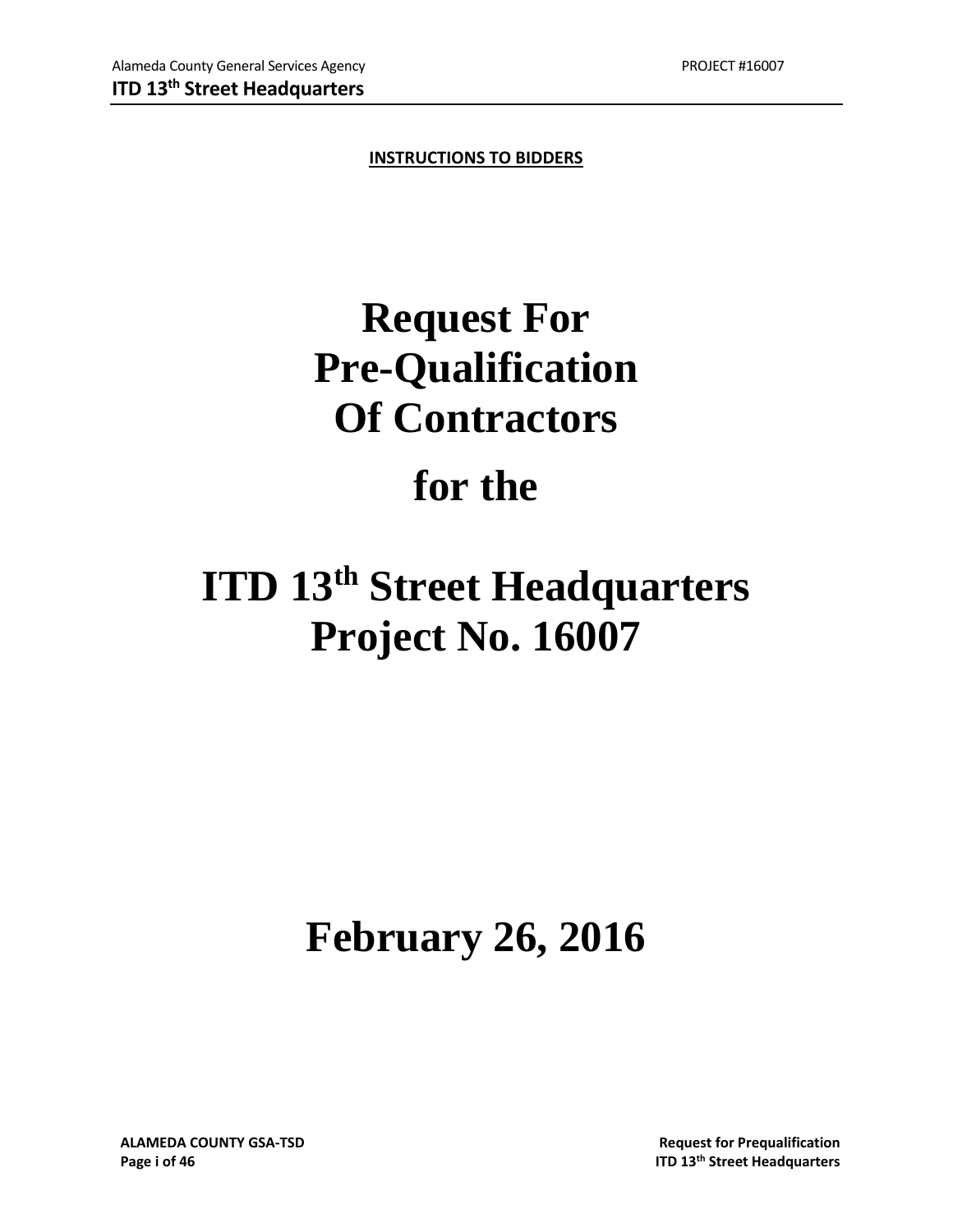### **TABLE OF CONTENTS**

### **PAGE**

| NOTIFICATION OF PRE-QUALIFICATION REQUIREMENTS                                    | $\overline{\mathbf{4}}$ |
|-----------------------------------------------------------------------------------|-------------------------|
| <b>INTRODUCTION AND OVERVIEW OF THE PRE-QUALIFICATION PROCESS</b>                 | 10                      |
| PRE-QUALIFICATION QUESTIONNAIRE                                                   | 12                      |
| <b>Part I: Information about the Contractor</b>                                   | 13                      |
| Part II: Essential Requirements for Qualifications of the Contractor              | 19                      |
| <b>Part III: Scored Questions for the Contractor</b>                              | 21                      |
| <b>Part IV: Recent Construction Projects Completed</b>                            | 36                      |
| <b>Part V: Reference Interview Questions</b>                                      | 38                      |
| <b>CERTIFICATION</b>                                                              | 41                      |
| <b>SCORING WORKSHEETS AND SUMMARY OF SCORED QUESTIONS</b>                         | 43                      |
| <b>Attachment: Document 0022 19 Enhanced Construction Outreach Program (ECOP)</b> |                         |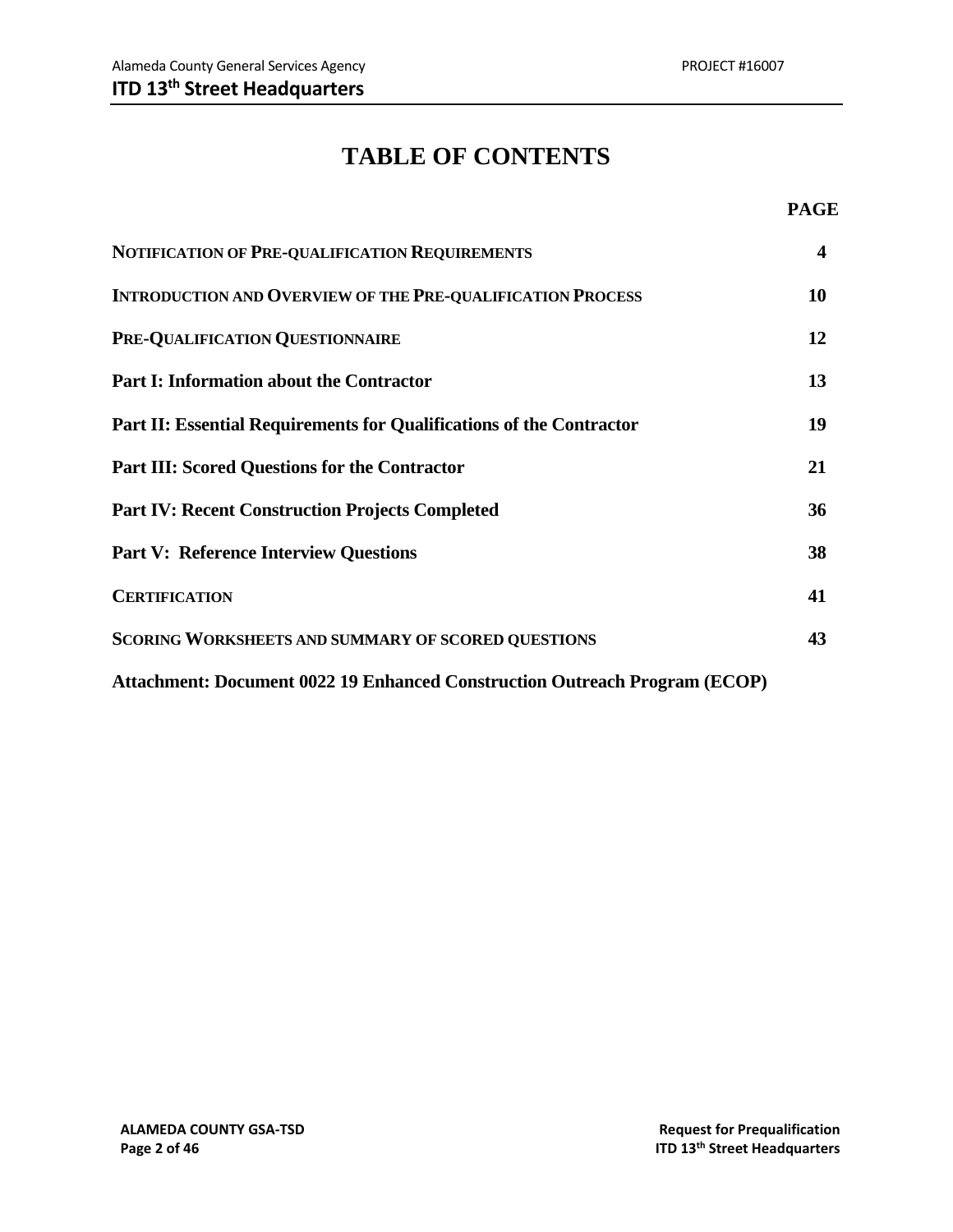# **3 of 46 ITD 13th Street Headquarters Notification of Pre-Qualification Requirements**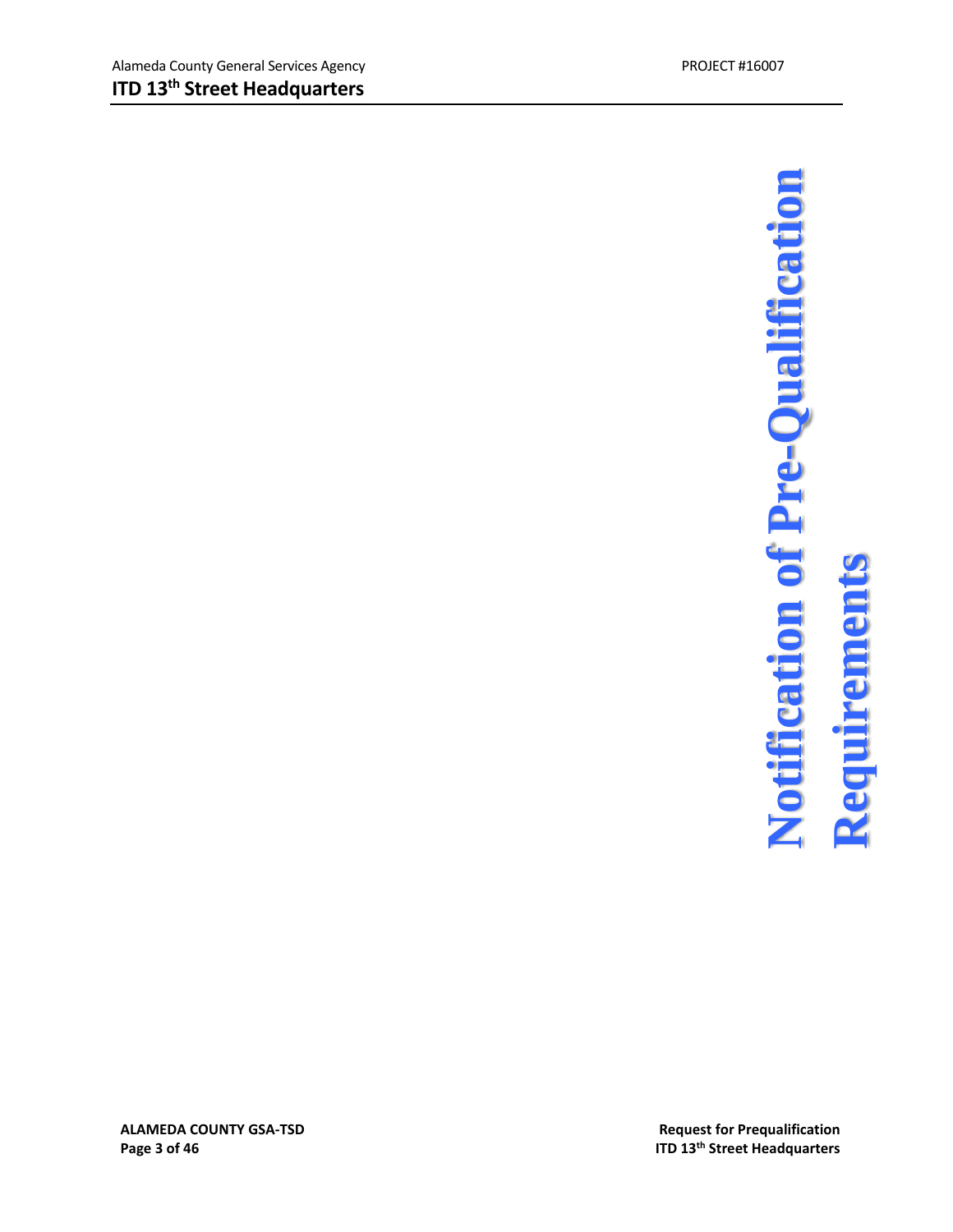### **NOTIFICATION OF PRE-QUALIFICATION REQUIREMENTS for the COUNTY OF ALAMEDA ITD 13th Street Headquarters PROJECT #16007**

The County of Alameda ("County") is requesting Qualifications for construction services to Construct Alameda County's ITD Headquarters ("Project"), as a full renovation of tenant interiors and related building systems at the existing building located at 393-13<sup>th</sup> Street, Oakland, CA 94612. The County's competitive selection process will proceed in two steps:

**Step 1:** The Construction General Contractor pre-qualification phase.

**Step 2:** Submittal of bids according to the requirements of the bid documents. Only those Contractors that are successfully qualified in Step 1 will be allowed to participate in Step 2.

### **GENERAL DESCRIPTION OF THE PROJECT**

The County's construction budget limit is a not to exceed amount between \$9-10Million, exclusive of furniture, furnishings and equipment, but including some cabling infrastructure for network, AV, F&LS, security and related telecommunications.

Description of the Project: The proposed project includes full tenant interior construction and replacement or refurbish of existing building infrastructure in the existing building at 393-13<sup>th</sup> Street, in Oakland, CA. The 4-story over basement building has a total area of 39,294 square feet. Some interior demolition, and all hazard mitigation or abatement, if required, will already have been completed at the time of contract execution, when the building is ready for start of construction. The building will be completely unoccupied during construction. The Project is designed to meet USGBC LEED Silver certification. Construction Documents are in progress and will be posted for Bidding upon selection of Qualified, Short-Listed General Contractors and completion of said documents. The record architect for the Project is Komorous-Towey Architects (KTA), Oakland, CA.

The following represents the Proposed Schedule of Work:

- Completion of Contract Documents Late June/Early July 2016
- Issuance of Request for Proposals July 2016
- Bid Period including Conferences 4 weeks
- Recommendation to Award Contract August/September 2016
- 
- 
- Notice to Proceed September 2016 • Tenant Move – In April 2017

### **MINIMUM BONDING REQUIREMENTS**

The minimum bonding capacity must equal or exceed the construction budget. Prospective Contractors that cannot provide bonding at that amount will not be considered qualified even though they may be qualified otherwise.

**ALAMEDA COUNTY GSA‐TSD Request for Prequalification Page 4 of 46 ITD 13th Street Headquarters**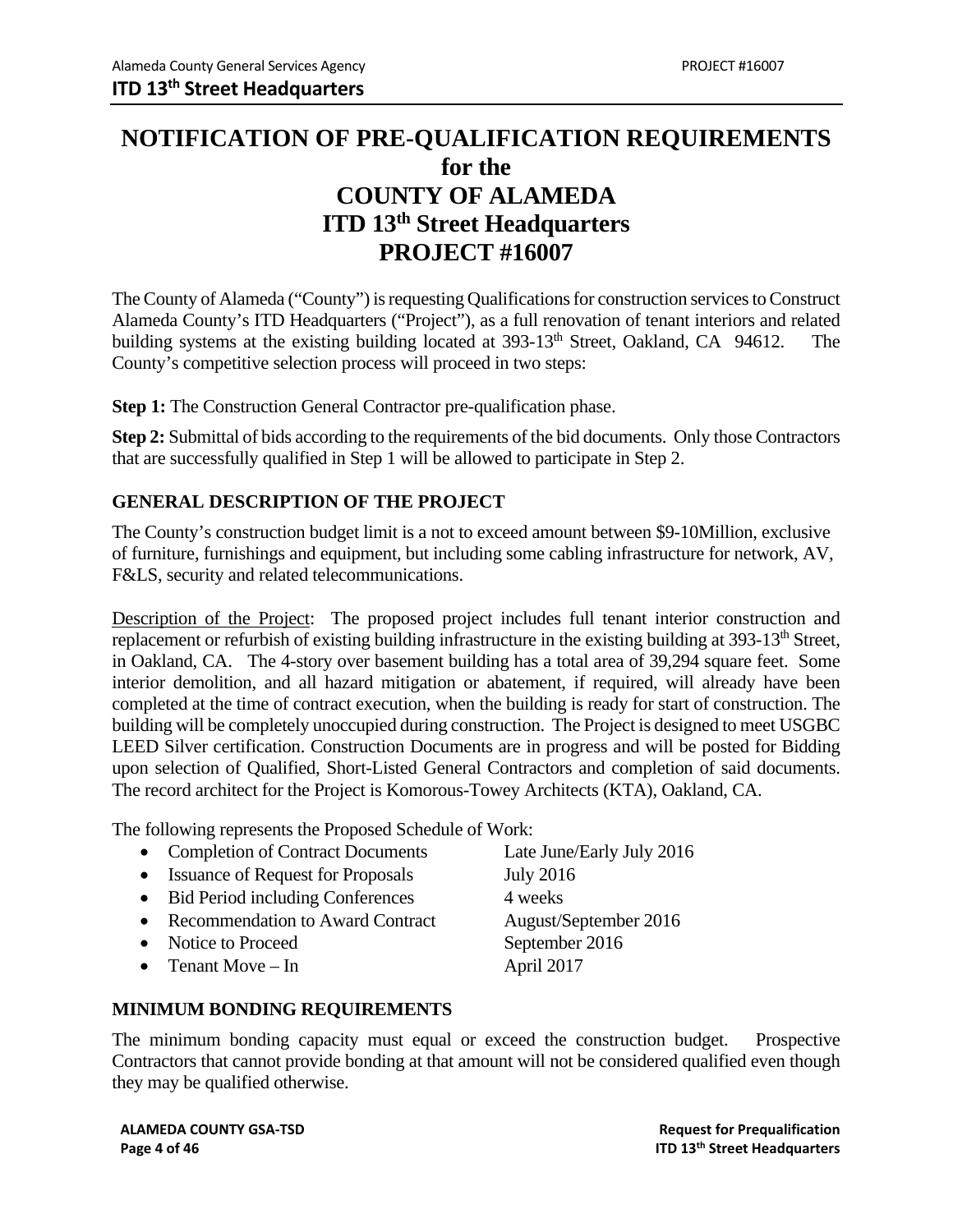### **NOTICE OF PRE-QUALIFICATION REQUIREMENTS**

Notice is hereby given that the County has determined that all bidders on the Project must be prequalified prior to submitting a bid. It is mandatory that all Contractors, who intend to submit a bid, fully complete the Pre-Qualification Document, provide all materials requested herein and be approved by the County to be on the final qualified Bidders list. No bid will be accepted from a Contractor that has failed to comply with these requirements. If two or more business entities submit a bid as part of a Joint Venture, or expect to submit a bid as part of a Joint Venture, each entity within the Joint Venture must be separately qualified to bid.

Answers to questions contained in the Pre-Qualification Document, information about current bonding capacity, and notarized statement from surety, and the most **recent reviewed or audited financial statements** (Profit & Loss Statement and Balance Sheet)**,** with accompanying notes and supplemental information, are required. The County will use these documents as the basis of rating Contractors. The County reserves the right to check other sources available. The County's decision will be based on objective evaluation criteria.

The intent of the Pre-Qualification Documents and supporting information required is to assist the County in determining bidder responsibility prior to submission of bids. Neither the fact of prequalification, nor any pre-qualification rating, will preclude the County from a post-bid consideration and determination of whether a bidder has the quality, fitness, capacity and experience to satisfactorily perform the proposed work, and has demonstrated the requisite trustworthiness.

A Contractor will not be considered as qualified for bidding on this Project until the Contractor has met the requirements of the County. In addition, a Contractor may not be considered qualified for either: (1) omission of requested information, or (2) falsification of information.

### **IMPORTANT PROVISIONS OF THE PUBLIC CONTRACT CODE RELATED TO PRE-QUALIFICATION**

In 1999, the California Legislature enacted a law that allows many public agencies, including Alameda County, to require licensed Contractors that wish to bid for public works jobs to "prequalify" for the right to bid on a specific public work project, or on projects undertaken by a public agency during a specified period of time. Public Contract Code Section 20101 has the relevant provisions.

The County of Alameda has chosen to adopt the pre-qualification process described in Public Contract Code Section 20101 for this Project. Section 20101 requires every public agency that creates a prequalification procedure to: (1) use a standardized questionnaire and financial statement in a form specified by the public entity, (2) adopt and apply a uniform system of rating bidders on objective criteria, on the basis of the completed questionnaire and financial statements, and (3) create an appeals procedure, by which a Contractor that is denied pre-qualification may seek a reversal of that determination.

### **PUBLIC RECORD / CONFIDENTIALLIY**

The Pre-Qualification Documents (questionnaire answers and financial statements) submitted by Contractors are not public records and are not open to public inspection. All information provided

**ALAMEDA COUNTY GSA‐TSD Request for Prequalification**

**Page 5 of 46 ITD 13th Street Headquarters**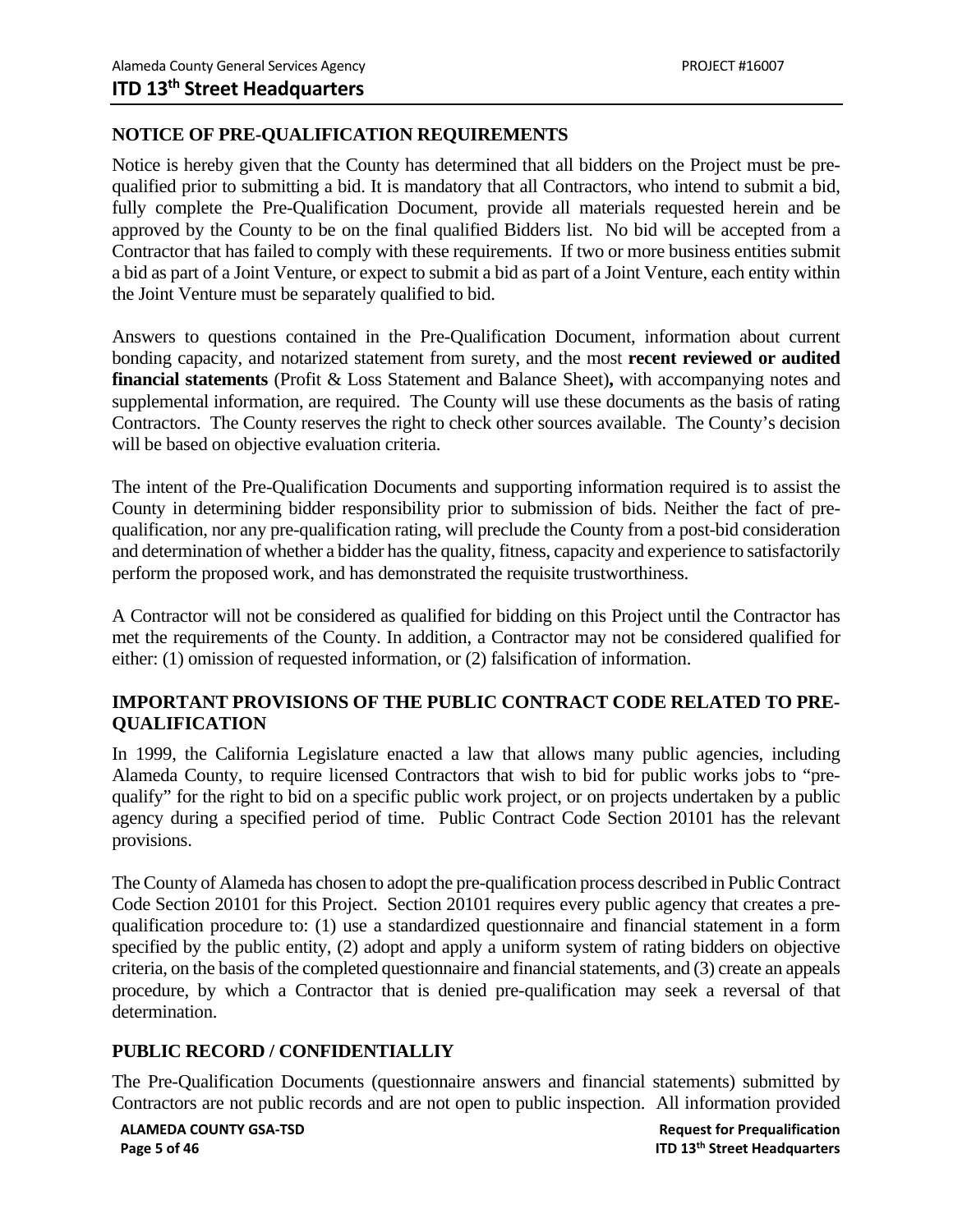will be kept confidential to the extent permitted by law. However, the contents may be disclosed to third parties for purpose of verification, or investigation of substantial allegations, or in an appeal hearing. State law requires that the names of Contractors applying for pre-qualification status shall be public records subject to disclosure; the Contact Information page of the questionnaire will be used for that purpose.

### **ENHANCED CONSTRUCTION OUTREACH PROGRAM (ECOP)**

The Project will comply with the requirements of the County's Enhanced Construction Outreach Program ("ECOP"). All bidders will be required to accept and acknowledge that they will meet the ECOP goals and requirements as they relate to the construction of the Project. Please see attached Document 00 22 19 **Enhanced Construction Outreach Program (ECOP**).

The ECOP includes:

The requirement that contractors meet or show good faith efforts ("GFE") to meet a contract participation goal of 60% to be awarded to local businesses and 20% to certified small local business enterprises ("SBE"), which may include participation of the contractor;

The requirement that contractors meet or show GFE to meet a sub-contractor or sub-consultant participation goal of 15% Minority-owned Business Enterprise ("MBE") and 5% Women-owned Business Enterprise ("WBE") sub-contractor participation;

For purposes of the ECOP, an SBE is as defined using the current State definition of a small business, which is a business that:

- Must be independently owned and operated;
- Cannot be dominant in its field of operation;
- Must have its principal office located in California;
- Must have its owners (or officers in the case of a corporation) domiciled in California; and
- Together with its affiliates, be either:

o A business with 100 or fewer employees with \$14 million or less in average gross annual revenue over the past three years, or

o A manufacturer with 100 or fewer employees.

Strong encouragement to bidders to contract with businesses that can demonstrate the ability and willingness to provide jobs required to complete County construction projects to local apprentices, youth, unemployed and under-employed County residents.

See http://www.acgov.org/auditor/sleb/index.htm for more information about these Programs.

### **PROJECT STABILIZATION/COMMUNITY BENEFITS AGREEMENT (PSCBA)**

The Project will comply with the requirements of the "Project Stabilization/Community Benefits Agreement for the County of Alameda" (PSCBA). **The Work performed pursuant to the proposed Contract will be subject to the requirements of the PSCBA, as will be described and included in Section 00 73 49 in the subsequent Request for Proposals. In consideration of the award of a Contract to perform the Work, the Contractor will agree to be party to and bound by the PSCBA.** All Pre-Qualified bidders will be required to accept and acknowledge that they will meet the PSCBA goals and requirements as they relate to the construction of the Project and agree to execute the PSCBA Letter of Assent and shall require all of its subcontractors, of whatever tier, to become similarly bound for all work within the scope of this Contract by signing an identical Letter of Assent.

**ALAMEDA COUNTY GSA‐TSD Request for Prequalification Page 6 of 46 ITD 13th Street Headquarters**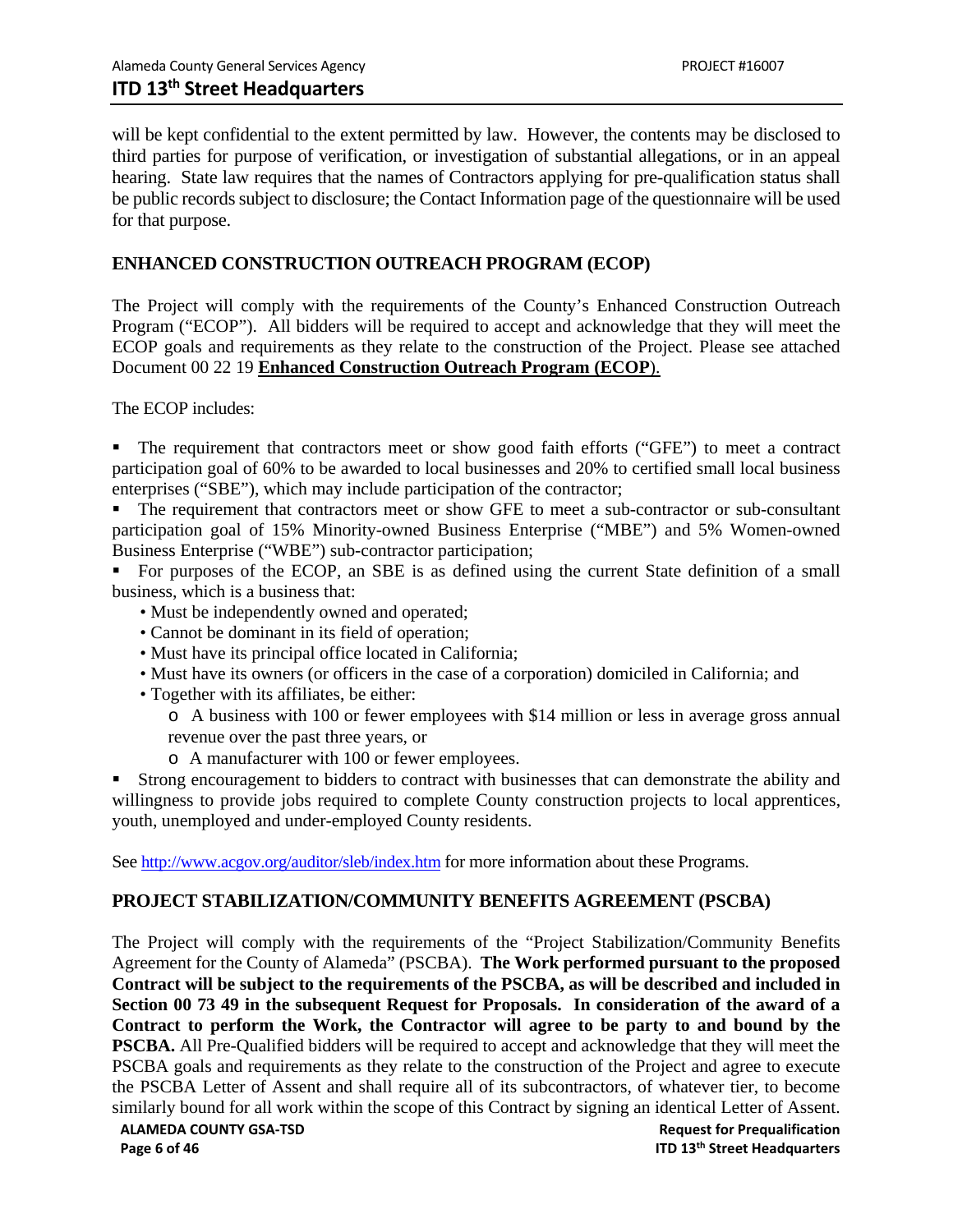### **COUNTY OF ALAMEDA RIGHTS**

The County reserves the right to waive minor irregularities and omissions in the information contained in the pre-qualification application submitted, to make all final determinations, and to determine at any time that the pre-qualification procedures will not be applied to a specific future public works project.

The County may refuse to grant pre-qualification where the requested information and materials are not provided, or not provided by the date specified above. There is no appeal from a refusal for an incomplete or late application. The closing time for bids will not be changed in order to accommodate supplementation of incomplete submissions, or late submissions.

The County reserves the right to accept prequalification applications despite minor irregularities and omissions in the information that would otherwise serve to disqualify a Contractor. The County reserves the right to make all final prequalification determinations and to determine at any time that the prequalification procedures will not be applied to the Project.

The County reserves the right to adjust, increase, limit, suspend or rescind the pre-qualification rating based on subsequently learned information. Contractors whose rating changes sufficient to disqualify them will be notified, and given an opportunity for a hearing consistent with the hearing procedures described for appealing a pre-qualification rating.

### **PROTEST PROCESS**

Where the scoring of a timely and complete Pre-Qualification Document results in a rating below that necessary to pre-qualify, a protest can be made. Please check the following link for the County of Alameda policy on Protests and Bid Appeal:

**www.acgov.org/gsa/departments/purchasing/policy/bidappeal.htm**

### **PREQUALIFICATIONS-RELATED CONFERENCE**

The County is hosting a Mandatory Pre-Submittal Conference scheduled for: *Friday, March 11, 2016, 11am – 12:30pm at the Project Site: 393-13th Street, Oakland, Ca* 

### **PREQUALIFICATION POINT OF CONTACT**

Any questions regarding the Project and the Prequalification process should be in writing and directed to:

**Maritza Delgadillo, Senior Project Manager County of Alameda, General Services Agency 1401 Lakeside Drive, Suite 800 Oakland, CA 94612 P: 510.208.9588** 

**ALAMEDA COUNTY GSA‐TSD Request for Prequalification Page 7 of 46 ITD 13th Street Headquarters**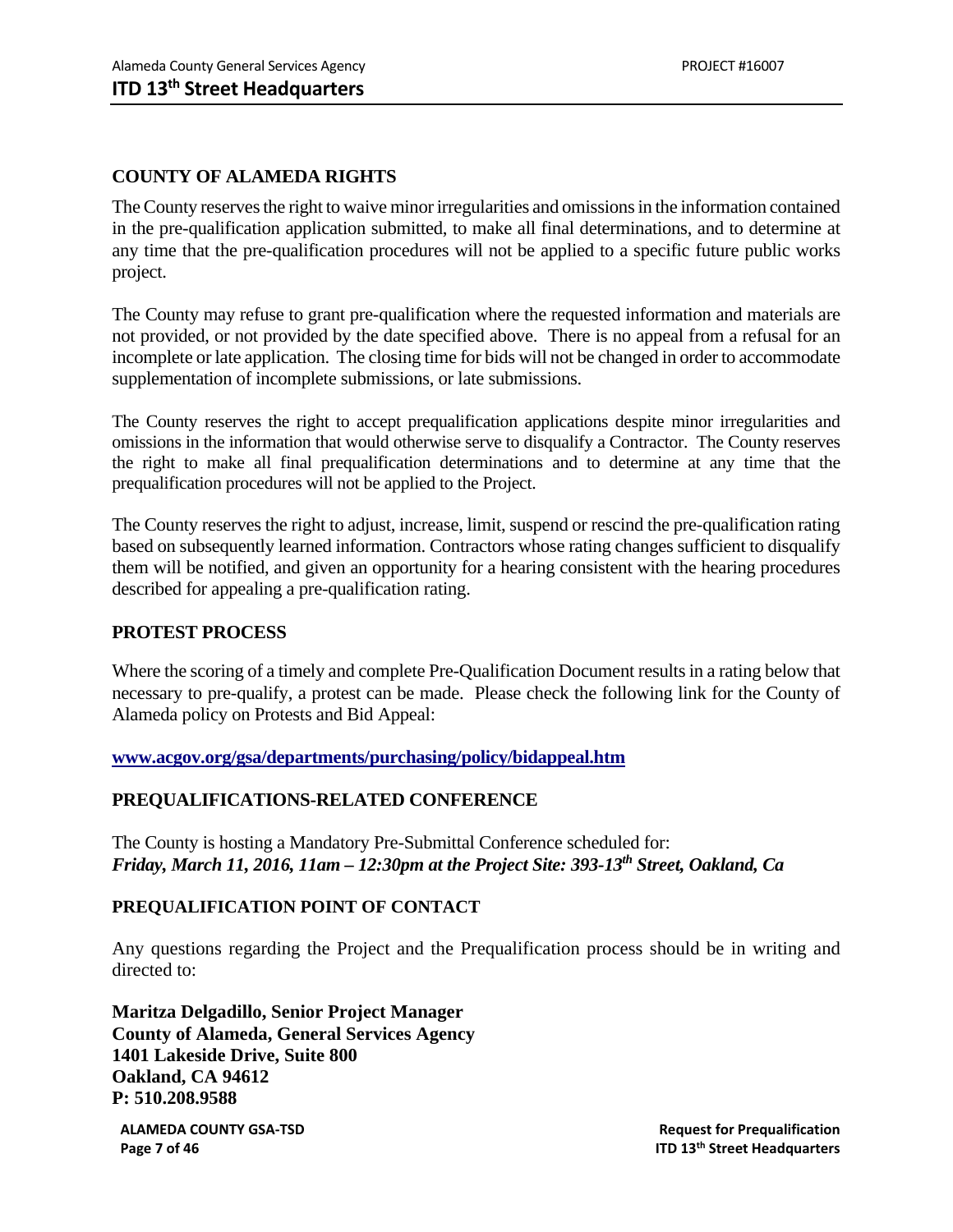### **F: 510.208.3995**

**E: maritza.delgadillo@acgov.org** 

**NOTE**: The date by which clarifying questions on the prequalification questionnaire must be submitted is **March 9, 2016**. No further questions regarding the prequalification questionnaire will be answered after that date and time.

The County reserves the right to extend the deadline for submittal of prequalification questionnaires. It will do so through an addendum sent by email to all parties that requested a prequalification questionnaire.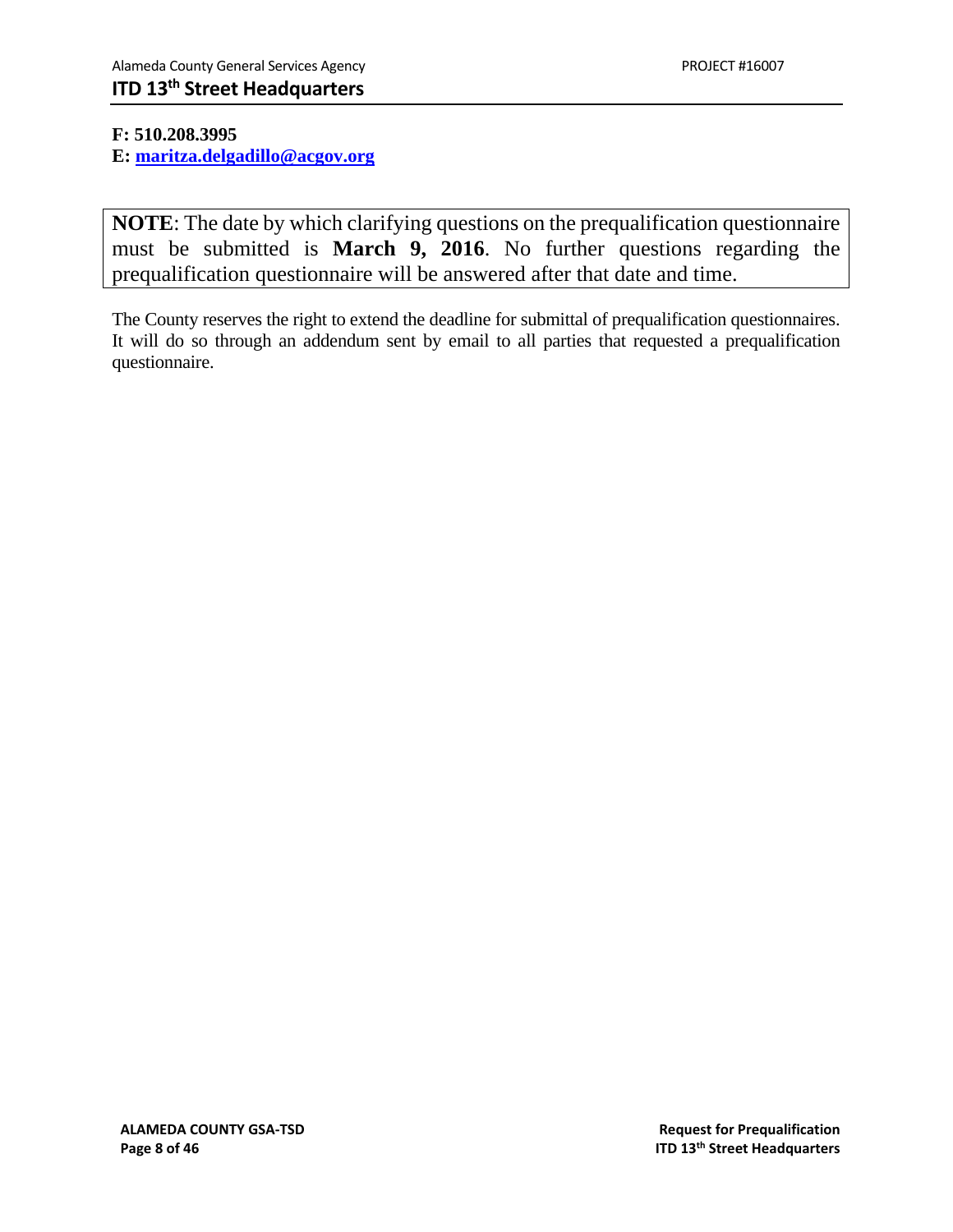# **Page 9 of 46**<br>Page 9 of 46<br>Page 9 of 46<br>ITD 13<sup>th</sup> Street Headquarters

**ALAMEDA COUNTY GSA-TSD**<br> **Page 9 of 46** and **Preduction**<br> **Page 9 of 46** and **Preduction**<br> **Request** for Prequalification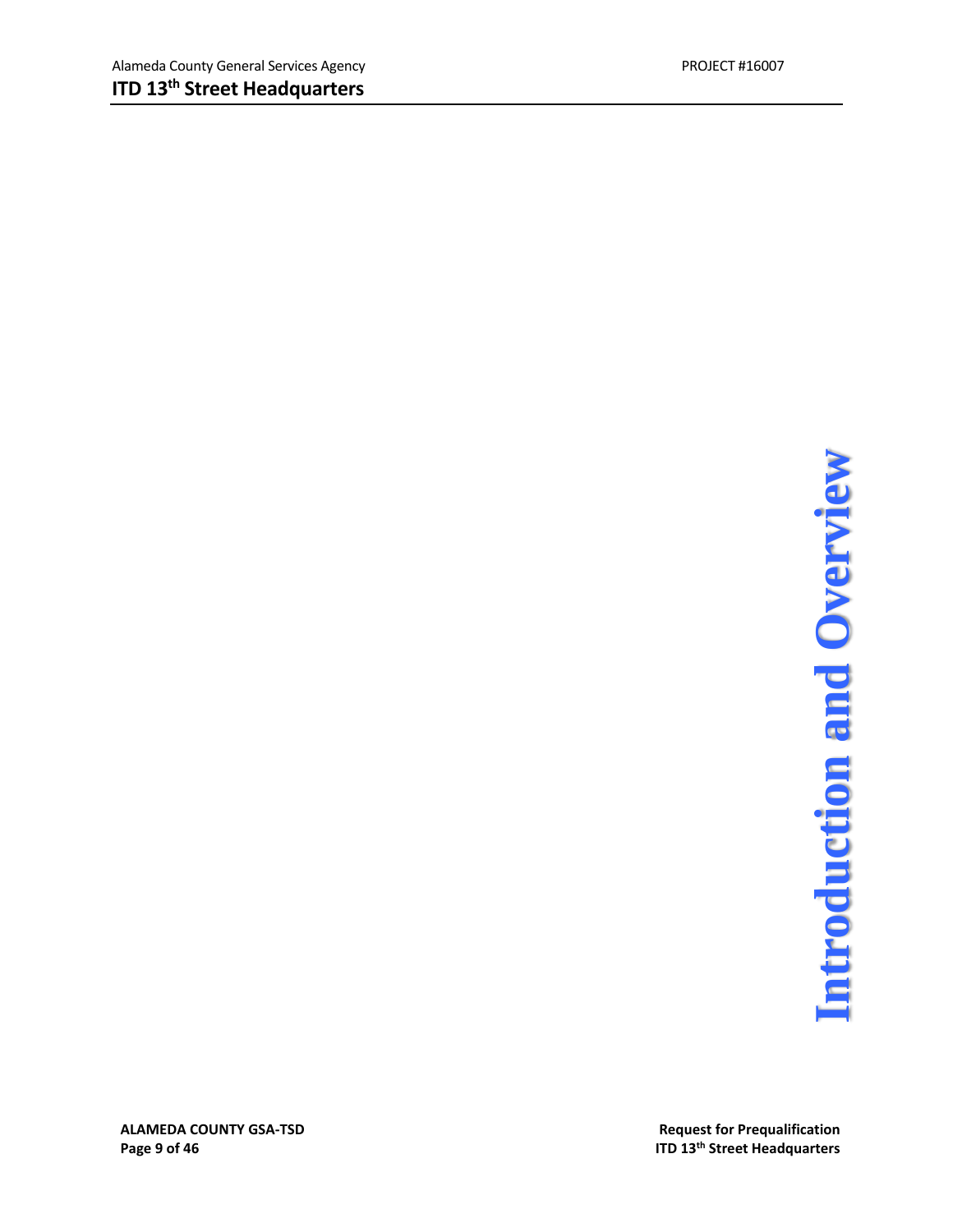### **INTRODUCTION AND OVERVIEW OF THE PRE-QUALIFICATION PROCESS**

### **SUBMISSION REQUIREMENTS, DATE AND DELIVERY**

Each Pre-Qualification Document must be signed under penalty of perjury in the manner designated on the certification page, by an individual who has the legal authority to bind the Contractor on whose behalf that person is signing.

If any information provided by a Contractor becomes inaccurate, the Contractor must immediately notify the County and provide updated accurate information in writing, under penalty of perjury.

The due date for the submission of the fully completed Pre-Qualification Document is:

### **2:00 pm on Friday, April 1, 2016**

**A complete submission must be comprised of a digital copy (PDF format) on a DVD or Solid-state memory stick, and six (6) fully completed, signed, printed hard copies with required attachments.** 

The Pre-Qualification Document Package must be submitted in a sealed envelope and marked "CONFIDENTIAL", to Purchasing Department (Attention Maritza Delgadillo, GSA-TSD), General Services Agency, County of Alameda, 1401 Lakeside Drive, Suite 900, Oakland, CA 94612.

### **SCORING APPROACH**

The rating of the Contractor will result from consideration of the scores attained in parts II, III and IV of the questionnaire. The successfully qualified General Contractor must achieve a passing score in all three parts of the questionnaire. The scores achieved for the three scored parts are not aggregated to a "total score" to achieve a pass-fail rating. Rather, each part is stand-alone and must be passed sequentially. A Scoring Worksheet for all parts of this document can be found at the end of this RFQ.

### **PART I: INFORMATION ABOUT THE CONTRACTOR**

This part applies to the Contractor and is for identification purposes only. There is no scoring value to Part I. The first two pages of this part are the only public information portion of the Pre-Qualification Document.

### **PART II: ESSENTIAL REQUIREMENTS FOR QUALIFICATION OF THE CONTRACTOR**

This part applies to the Contractor and is a series of yes/no questions. All questions must be answered correctly or the Contractor will be disqualified. If the Contractor correctly responds to each of these questions, its consideration of qualifications will advance to Part II.

If the Contractor is unable to correctly respond to each of these questions, they will be disqualified regardless of the results of the scored questions.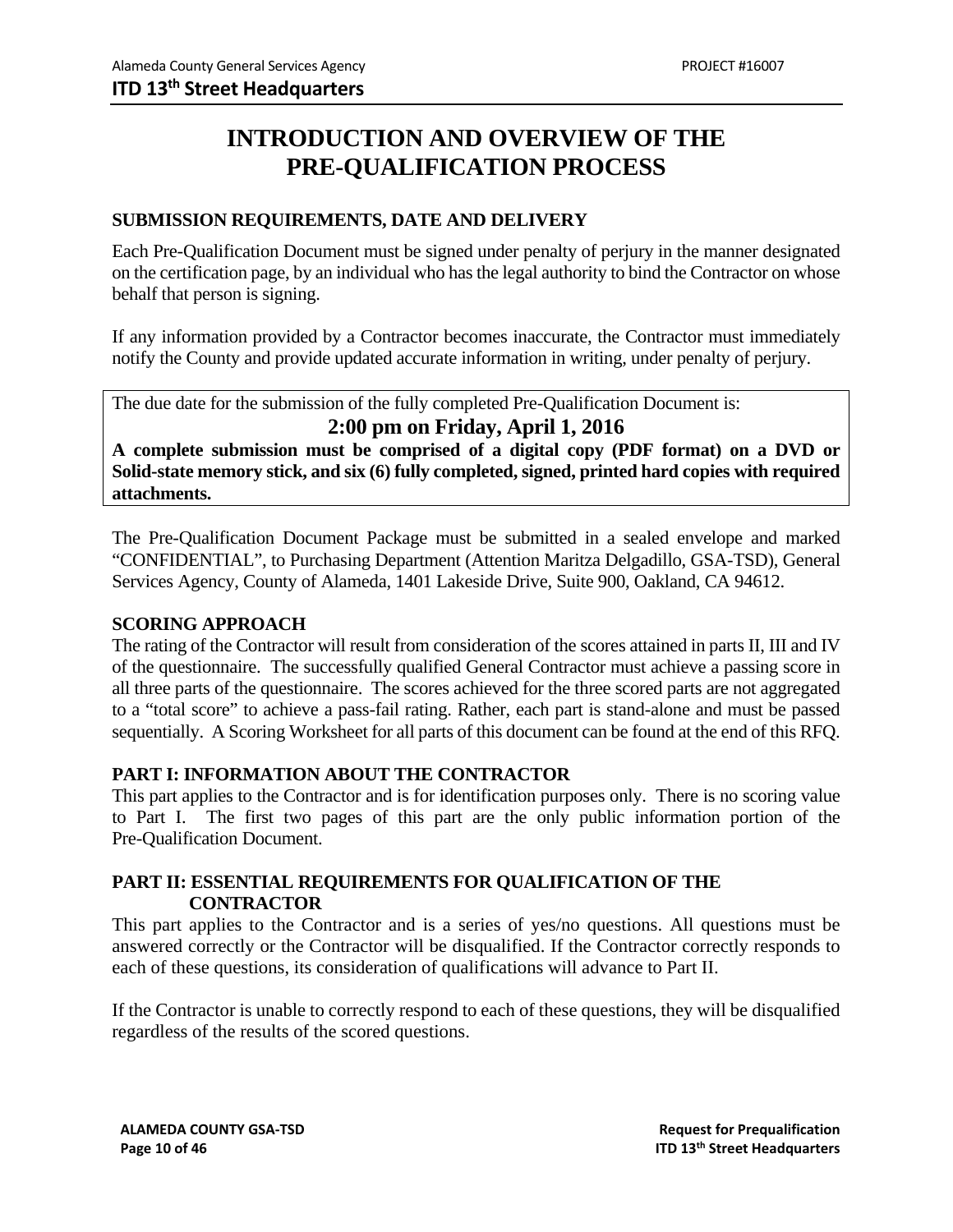### **PART III: SCORED QUESTIONS FOR THE CONTRACTOR**

This part is comprised of the qualifications and experiences that the Contractor should possess. A series of questions that must be answered by the Contractor, each question has a pre-assigned score value. The total score attained establishes the rating for the Contractor.

For passing through this part, the Contractor must be able to answer the questions so that the aggregate score for all questions in this part is equal to or greater than **100** points of the possible maximum score of **150**. If the Contractor passes Part III, consideration of its qualifications will proceed to Part IV.

### **PART IV: RECENT CONSTRUCTION PROJECTS COMPLETED**

This part is comprised of a series of questions relating to the Contractor's performance on three completed projects of similar quality, size, scope and cost. These three projects will be selected by the County from the total list of six projects submitted by the Contractor and will involve a short set of interview questions.

### **PART V: INTERVIEW REFERENCE QUESTIONS**

The identified owner's representative for each project in Part IV above, will be contacted by the County's staff and will be asked be asked 15 questions, of which 14 questions have a score value range of 1 to 10. The Contractor must be given a score value for each question so that the aggregate score for all questions in this part is equal to or greater than **98** points of the possible maximum score of **140**. If the Contractor passes Part IV, after having also passed Parts II and III, it is considered qualified.

### **PRE-QUALIFICATION DOCUMENT: REVIEW AND NOTIFICATION PROCESS**

The completed Pre-Qualification Document must be submitted by the deadline specified above. Once received, the review and notification process will be as follows:

- 1. The entire Pre-Qualification Package will be date-stamped upon receipt.
- 2. The Pre-Qualification Document will be reviewed for completeness by County staff within five (5) working days from the submission deadline date. The Contractor will be notified as to completeness. If the Pre-Qualification Document is not deemed complete, the Contractor will have two (2) working days to add whatever information is needed to make the Document complete.

If the Pre-Qualification Document is complete, it will proceed to be reviewed and scored.

- 3. The completed Pre-Qualification Document will be reviewed by County staff within ten (10) working days from the submission deadline date.
- 4. The Contractor will be notified of their qualification rating by regular mail or via electronic mail (email) within ten (10) working days from the submission deadline date.

If the Contractor is rated as "Qualified" for this Project, they will be eligible for bidding on the Project and will be notified of the opportunity to submit a Bid for the Project. The County is anticipating going out to Bid for Fee Proposals on or about June 30, 2016 in order to award a contract in September 2016. The exact dates and requirements for Bidding, including all Mandatory and Non-Mandatory conferences will be provided at submittal of the Pre-Qualification Document

If the Contractor is rated as "Non-Qualified" for this Project, they may initiate a protest process as defined previously.

**ALAMEDA COUNTY GSA‐TSD Request for Prequalification Page 11 of 46 ITD 13th Street Headquarters**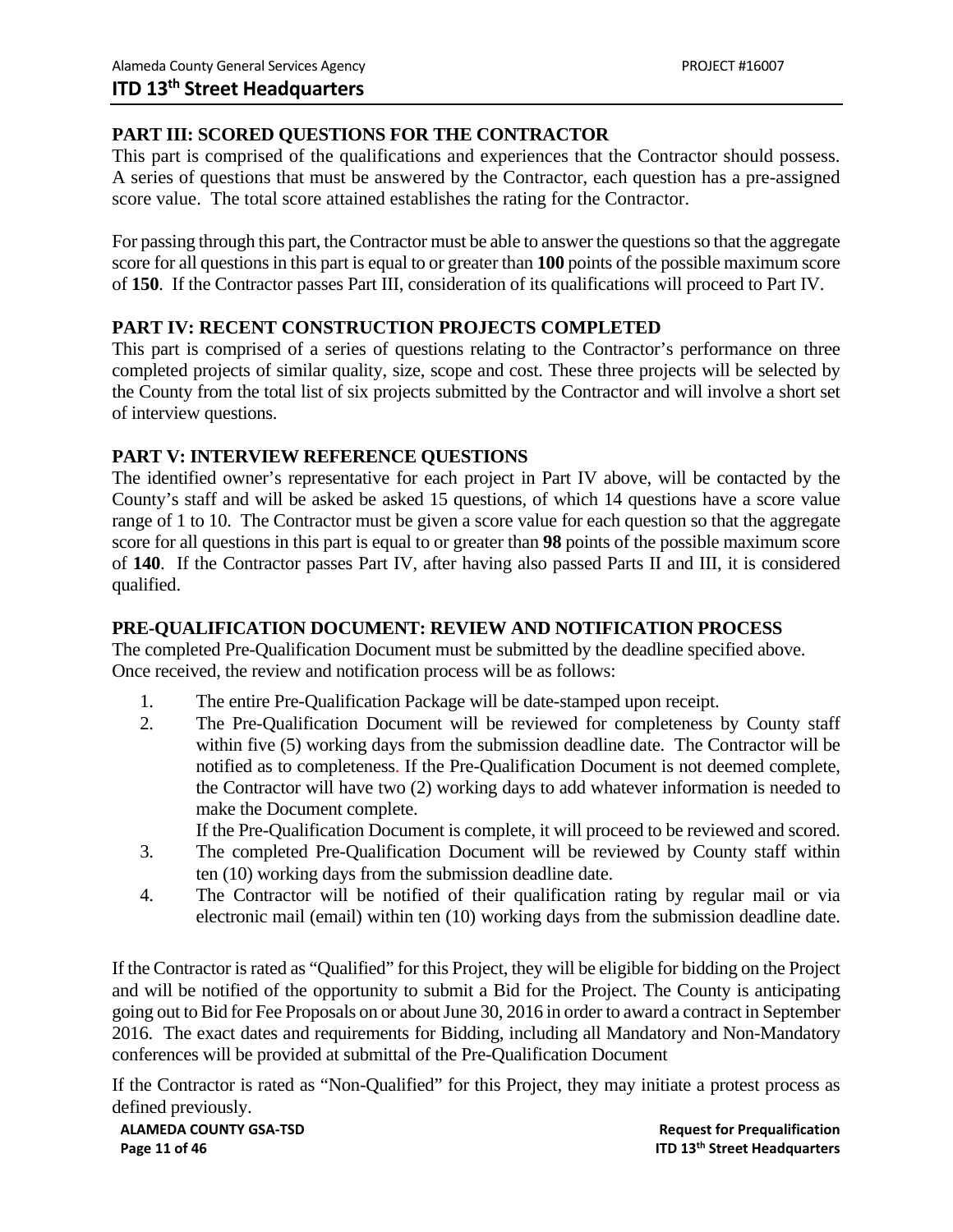**Request for Prequalification ITD 13<sup>th</sup> Street Headquarters** 

**ALAMEDA COUNTY GSA**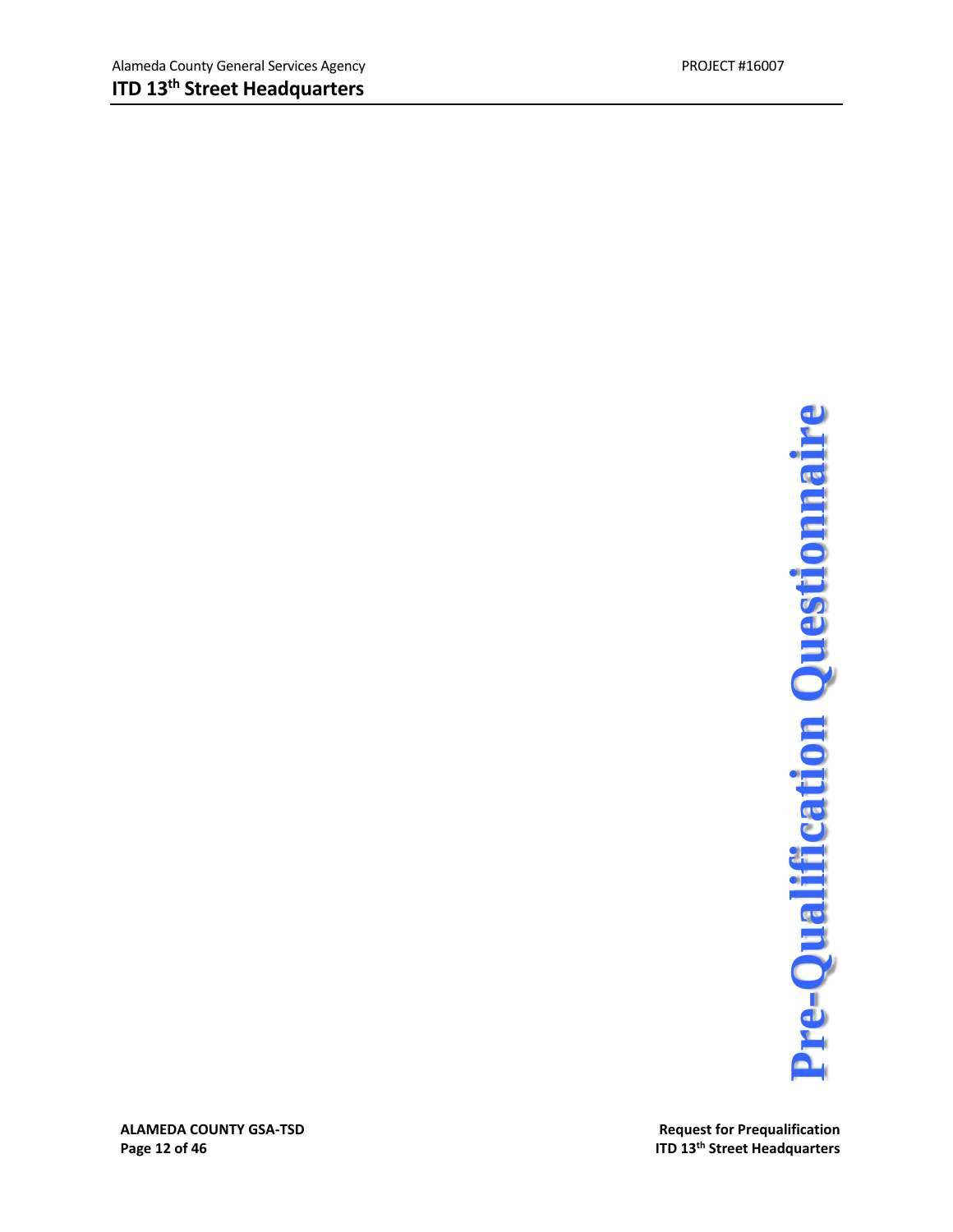### **PART I: INFORMATION ABOUT THE CONTRACTOR**

### **Lead Person or Firm - Contact Information**

| If Contractor is a sole proprietor or partnership:                                         |                                                                                                                        |                        |
|--------------------------------------------------------------------------------------------|------------------------------------------------------------------------------------------------------------------------|------------------------|
|                                                                                            | Owner(s) of Company:                                                                                                   |                        |
| <b>Contractor Name:</b>                                                                    | <u> 1989 - Andrea Station Barbara (h. 1989)</u>                                                                        |                        |
| Contact:                                                                                   | <u> Alexandria de la contrada de la contrada de la contrada de la contrada de la contrada de la contrada de la c</u>   |                        |
| Address:                                                                                   | <u> 1989 - Johann Stoff, deutscher Stoffen und der Stoffen und der Stoffen und der Stoffen und der Stoffen und der</u> |                        |
| Phone:                                                                                     | Email<br>Fax:                                                                                                          | Address:               |
| Type of Entity (check one):<br>$\Box$ Corporation $\Box$ Partnership $\Box$<br>Association | Sole Proprietor $\Box$                                                                                                 | Joint Venture<br>Other |
| <b>Member Firm(s)</b>                                                                      |                                                                                                                        |                        |
| <b>Discipline</b>                                                                          | <b>Name</b>                                                                                                            | License                |
| <b>General Contractor</b>                                                                  |                                                                                                                        |                        |
|                                                                                            |                                                                                                                        |                        |
|                                                                                            |                                                                                                                        |                        |
|                                                                                            |                                                                                                                        |                        |
|                                                                                            |                                                                                                                        |                        |
|                                                                                            |                                                                                                                        |                        |
|                                                                                            |                                                                                                                        |                        |
|                                                                                            |                                                                                                                        |                        |
|                                                                                            |                                                                                                                        |                        |

### **INFORMATION ABOUT THE GENERAL CONTRACTOR**

- 1a. Date of formation or incorporation:
- 1b. State of formation or incorporation:
- 1c. How many persons does your organization currently employ:
- 1d. If your organization is a corporation, please complete the following table: Provide information for each officer of the corporation or individual(s) with 20% or more of the corporate stock.

| <b>Position</b>                          | <b>Name</b> | <b>Years</b><br>with Co. | $\frac{6}{6}$<br>Ownership          |
|------------------------------------------|-------------|--------------------------|-------------------------------------|
| President                                |             |                          |                                     |
| <b>ALAMEDA COUNTY GSA-TSD</b><br>- -- -- |             |                          | <b>Request for Prequalification</b> |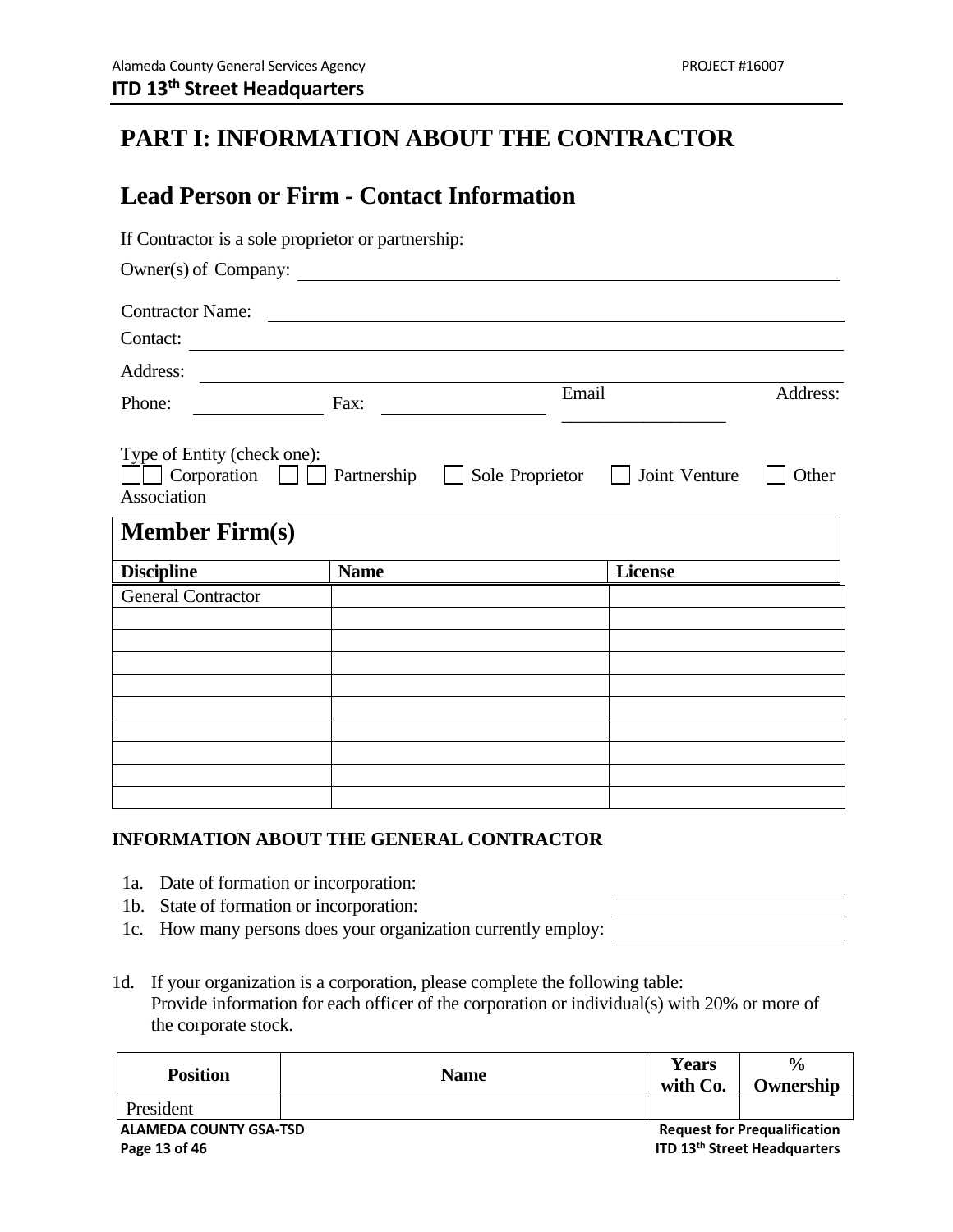| Vice-President |  |  |
|----------------|--|--|
| Secretary      |  |  |
| Treasurer      |  |  |
|                |  |  |
|                |  |  |
|                |  |  |
|                |  |  |
|                |  |  |

1e. If your organization is a partnership, please complete the following table: Provide information for each partner who owns 20% or more of the firm.

| <b>Position</b> | <b>Name</b> | <b>Years</b><br>with Co. | $\frac{6}{6}$<br>Ownership |
|-----------------|-------------|--------------------------|----------------------------|
| President       |             |                          |                            |
| Vice-President  |             |                          |                            |
| Secretary       |             |                          |                            |
| Treasurer       |             |                          |                            |
|                 |             |                          |                            |
|                 |             |                          |                            |
|                 |             |                          |                            |
|                 |             |                          |                            |
|                 |             |                          |                            |

1f. If your organization is a sole proprietorship, please complete the following table: Provide information for each member of the proprietorship.

| Owner | <b>Years as<br/>Owner</b> |
|-------|---------------------------|
|       |                           |
|       |                           |
|       |                           |
|       |                           |

1g. If your organization is a joint venture, please complete the following table: Provide information for each member of the joint venture.

**Joint Venture Member #1** 

**Joint Venture Member #2**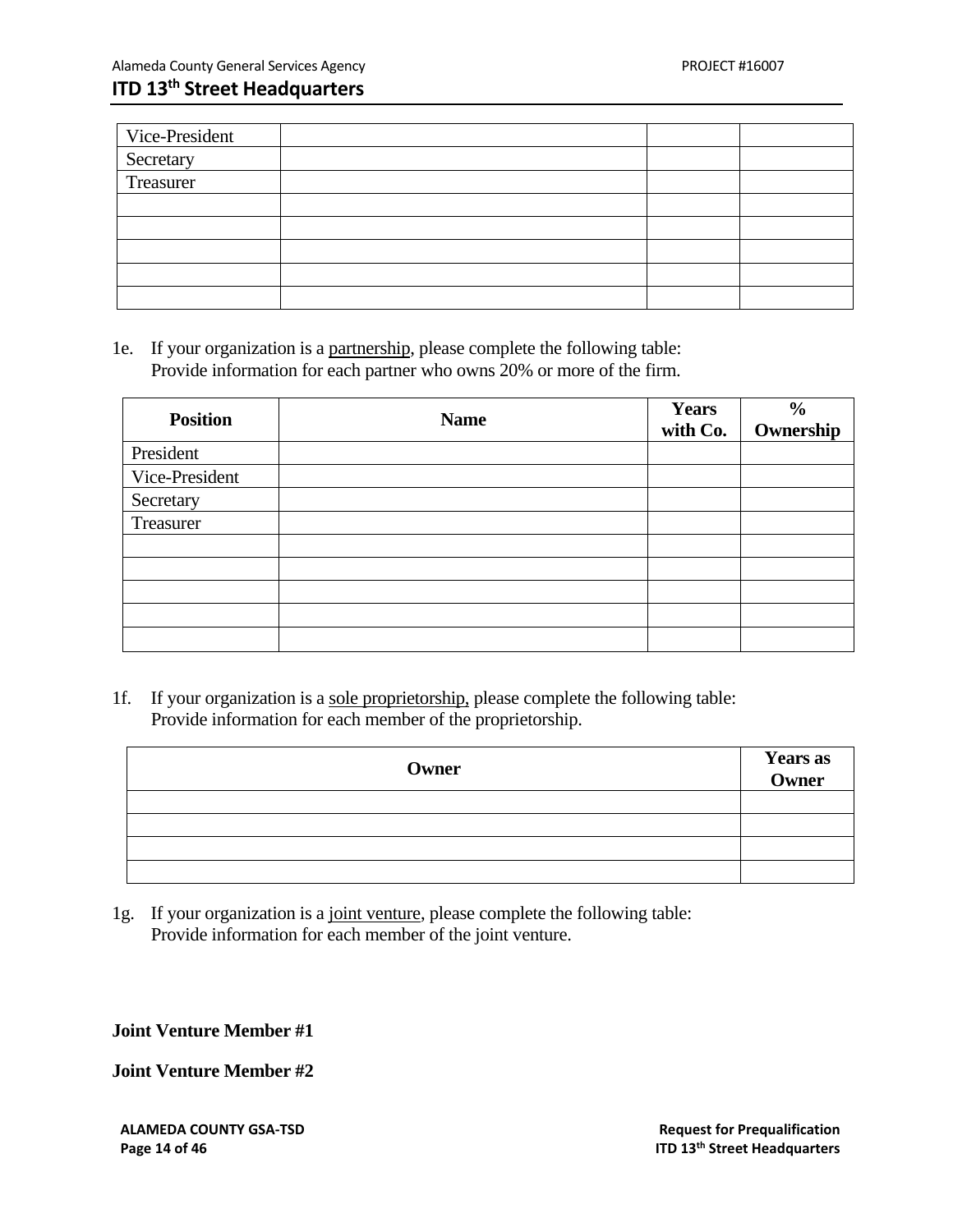| <b>Name of Company</b> | <b>Name of Owner/Partner or President</b> | Years<br>with<br>Co.        | $\frac{6}{6}$<br>Ownership<br>of Joint<br><b>Venture</b> |
|------------------------|-------------------------------------------|-----------------------------|----------------------------------------------------------|
|                        |                                           |                             |                                                          |
| <b>Name of Company</b> | <b>Name of Owner/Partner or President</b> | <b>Years</b><br>with<br>Co. | $\frac{6}{9}$<br>Ownership<br>of Joint<br><b>Venture</b> |
|                        |                                           |                             |                                                          |

**Joint Venture Member #3** 

| <b>Name of Company</b> | <b>Name of Owner/Partner or President</b> | <b>Years</b><br>with<br>Co. | $\frac{6}{9}$<br><b>Ownership</b><br>of Joint<br><b>Venture</b> |
|------------------------|-------------------------------------------|-----------------------------|-----------------------------------------------------------------|
|                        |                                           |                             |                                                                 |
|                        |                                           |                             |                                                                 |
|                        |                                           |                             |                                                                 |
|                        |                                           |                             |                                                                 |

1h. For each person listed in table 1d, 1e, 1f, or 1g, identify every construction company that the person has been employed with at any time during the last five years:

| <b>Name</b> | Company | <b>Position with</b><br>Company | Dates of<br><b>Employment with</b><br>Company |
|-------------|---------|---------------------------------|-----------------------------------------------|
|             |         |                                 |                                               |
|             |         |                                 |                                               |
|             |         |                                 |                                               |
|             |         |                                 |                                               |
|             |         |                                 |                                               |
|             |         |                                 |                                               |
|             |         |                                 |                                               |
|             |         |                                 |                                               |
|             |         |                                 |                                               |
|             |         |                                 |                                               |
|             |         |                                 |                                               |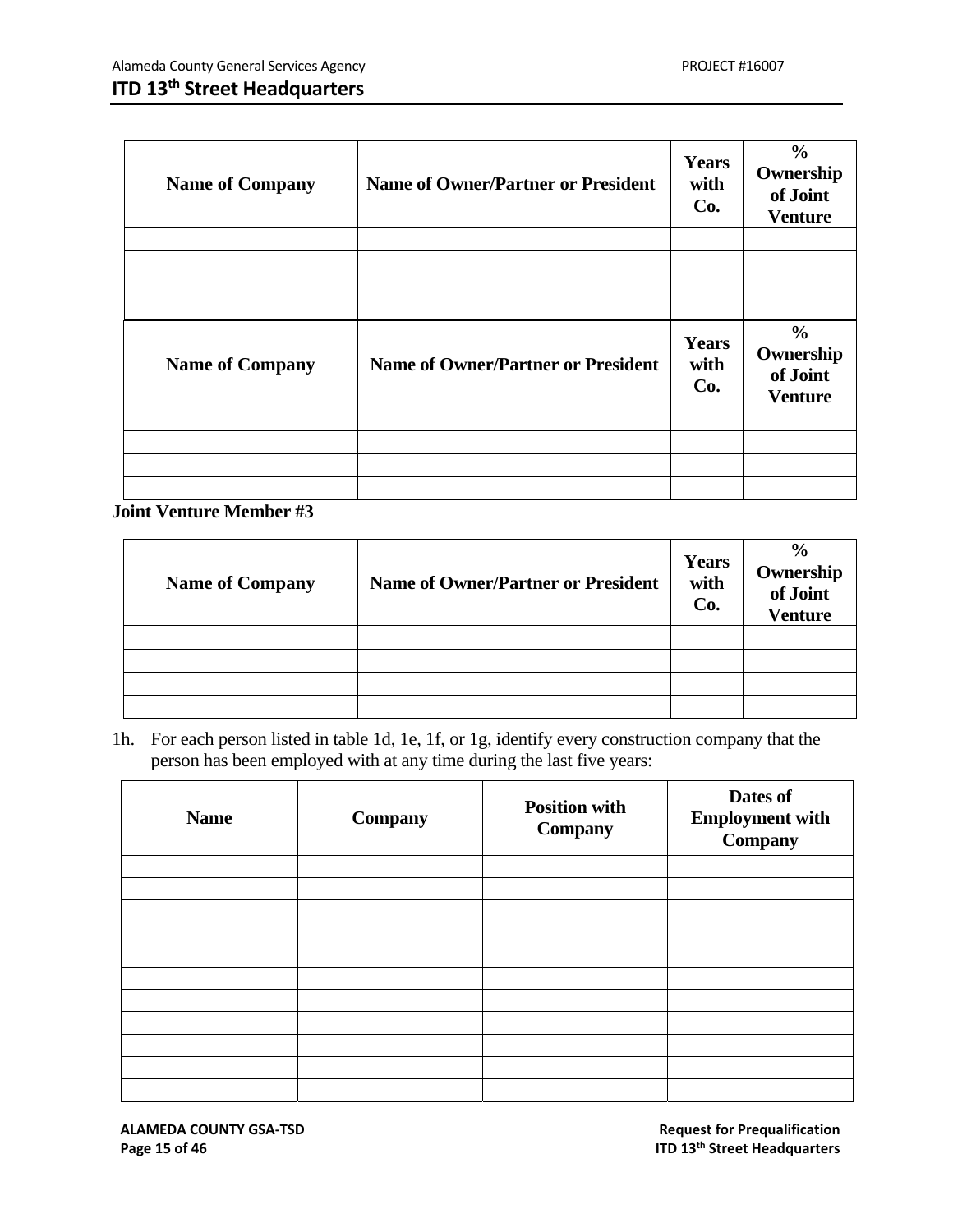| ساد |                                   |
|-----|-----------------------------------|
|     |                                   |
|     |                                   |
|     | the control of the control of the |
|     |                                   |
|     |                                   |
|     |                                   |
|     |                                   |
|     |                                   |

### **NOTE: A corporation whose shares are publicly traded is not required to answer this question.**

2. Has there been any change in ownership of the Contractor at any time during the last three years?



If "yes," explain:

3. Is the Contractor a subsidiary, parent, holding company or affiliate of another construction firm?

**NOTE: Include information about other firms if one firm owns 50 per cent (50%) or more of another, or if an owner, partner, or officer of your firm holds a similar position in another firm.**

|--|--|--|

If "yes," explain:

4. Are any of the Contractor's corporate officers, partners or owners connected to any other construction companies?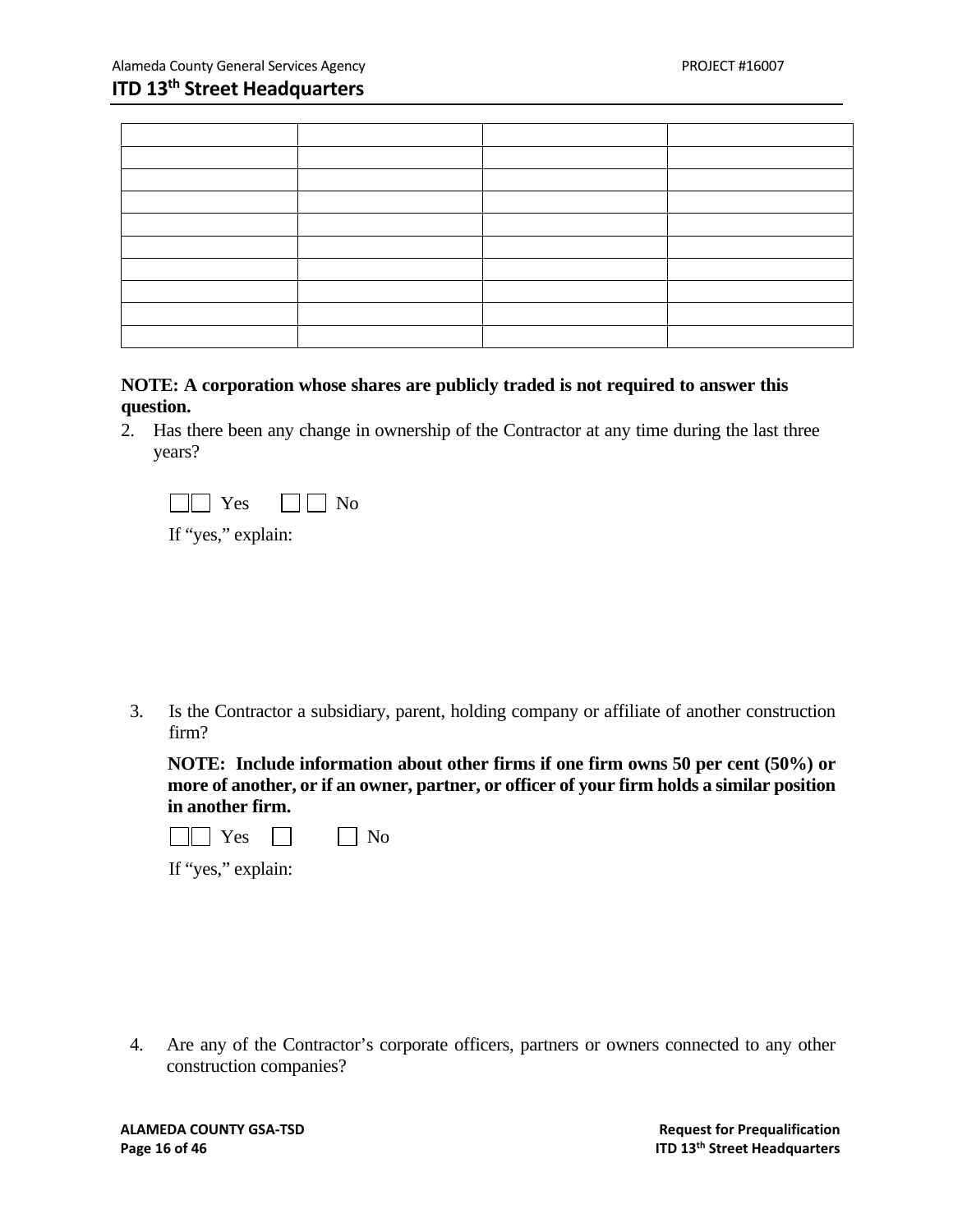**NOTE: Include information about other firms if an owner, partner, or officer of your firm holds a similar position in another firm.** 

| - - |  | $\sim$ |  |  |
|-----|--|--------|--|--|
|-----|--|--------|--|--|

If "yes," explain:

5. State the Contractor Firm's gross revenues for each of the last three years:

| 2008: | 2009: | 2010: |
|-------|-------|-------|
|       |       |       |

6. List all California construction license numbers, classifications and expiration dates of the California contractor licenses held by the Contractor Firm:

| <b>Contractor License Number</b> | <b>Classification</b> | <b>Expiration Date</b> |
|----------------------------------|-----------------------|------------------------|
|                                  |                       |                        |
|                                  |                       |                        |
|                                  |                       |                        |
|                                  |                       |                        |
|                                  |                       |                        |

7. If any of the Contractor's license(s) are held in the name of a corporation or partnership, list below the names of the qualifying individuals(s) listed on the CSLB records who meet(s) the experience and examination requirements for each license.

| <b>Contractor License Number</b> | <b>Name of Qualifying Individual</b> |
|----------------------------------|--------------------------------------|
|                                  |                                      |
|                                  |                                      |
|                                  |                                      |
|                                  |                                      |
|                                  |                                      |

8. Has the Contractor Firm changed names or license number in the past five years?

| ex<br>r |  | NC |
|---------|--|----|
|---------|--|----|

If "yes," explain: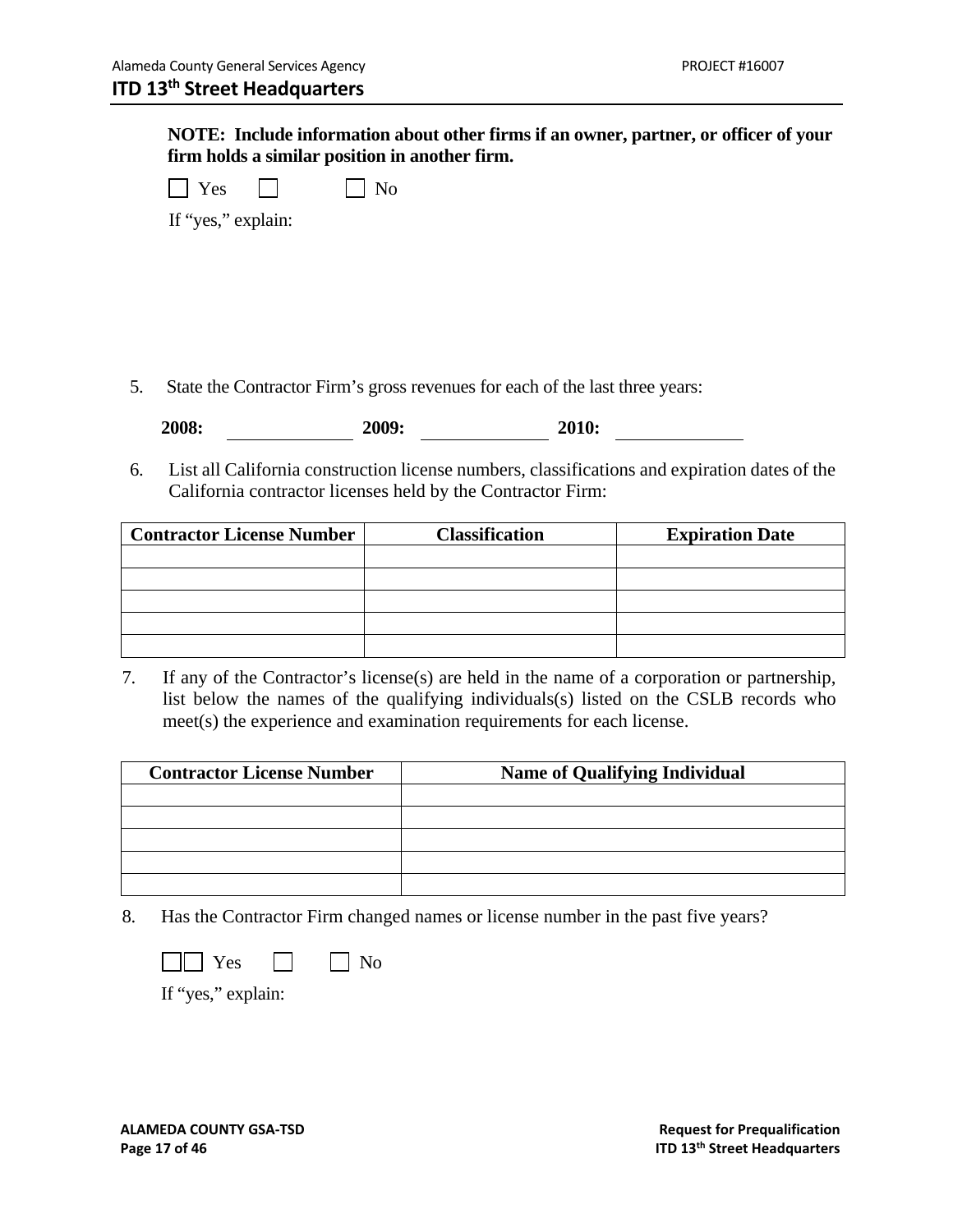9. Has any owner, partner or (for corporations) officer of the Contractor operated a construction company under any other name in the last five years?

| -<br> |  |  |
|-------|--|--|
|-------|--|--|

If "yes," explain:

10. Bonding capacity: Provide documentation from your surety identifying the following:

| <b>Bonding Co./Surety:</b> | <b>Surety Agent:</b> |  |
|----------------------------|----------------------|--|
| <b>Agent Address:</b>      | <b>Telephone #:</b>  |  |

11. List all other sureties (name and full address) that have written bonds for your firm during the last five years, including the dates during which each wrote the bonds:

| <b>Date</b> | <b>Surety</b> | <b>Address</b> |
|-------------|---------------|----------------|
|             |               |                |
|             |               |                |
|             |               |                |
|             |               |                |
|             |               |                |

12. Has the Contractor or any of its owners, officers or partners ever been debarred, suspended, or otherwise excluded by the United States Government in compliance with the requirements of 7 Code of Federal Regulations (CFR) 3016.35, 28 CFR 66.35, 29 CFR 97.35, 34 CFR 80.35, 45 CFR 92.35 and Executive Order 12549.



If "yes," explain: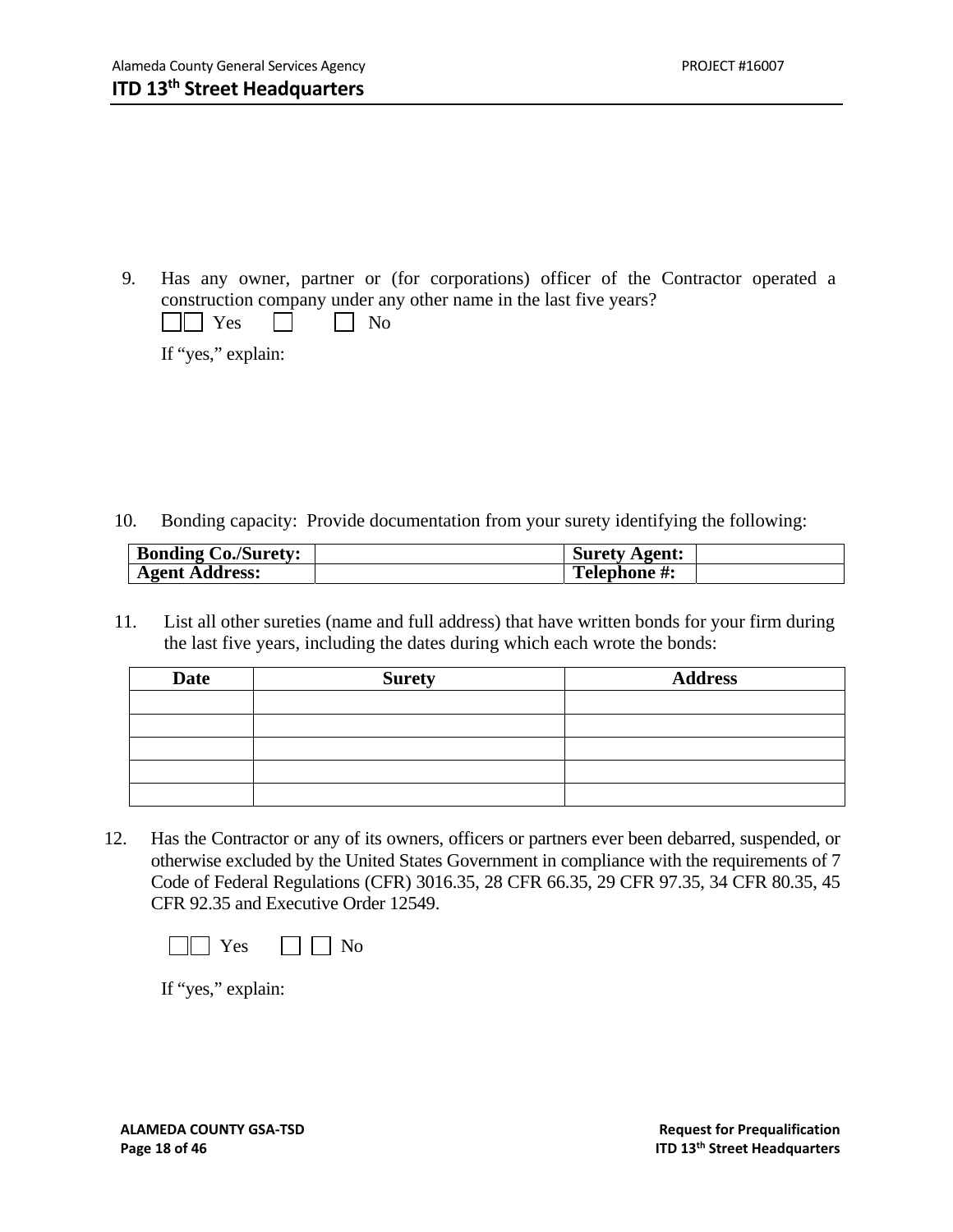### PART II: **ESSENTIAL REQUIREMENTS FOR QUALIFICATION THE CONTRACTOR:**

### **NOTE: Contractor will be automatically disqualified if the answer to any of questions 1 through 5 is "no."**

1. Does the Contractor possess a valid, current California contractor's license for the Project for which it intends to submit a bid?

|  | - - |  |  |  |
|--|-----|--|--|--|
|--|-----|--|--|--|

2. Does the Contractor have a liability insurance policy with a policy limit of at least \$2,000,000 per occurrence and \$4,000,000 annual general aggregate, plus Excess Liability of \$5,000,000 per occurrence (CSL) and \$5,000,000 general aggregate?

| $\sim$<br>- |  |  |
|-------------|--|--|
|-------------|--|--|

3. Does the Contractor have current workers' compensation insurance policies as required by the Labor Code or is it legally self-insured pursuant to Labor Code section 3700 et. seq.

| 'es |  | חצ |
|-----|--|----|
|-----|--|----|

4. Has the Contractor attached the latest copy of a reviewed or audited financial statement with accompanying notes and supplemental information?

|  | $\Omega$<br>73 |  | V |  |
|--|----------------|--|---|--|
|--|----------------|--|---|--|

**A financial statement that is not either reviewed or audited is not acceptable. A letter verifying availability of a line of credit is not a substitute for the required financial statement.** 

5. Has the Contractor attached a notarized statement from a surety insurer admitted (approved by the California Department of Insurance) and authorized to issue bonds in the State of California, which states that the General Contractor's current bonding capacity is sufficient for the project for which you seek pre-qualification(i.e., does it meet or exceed \$10,000,000)?

| ÷ |  |  |
|---|--|--|
|---|--|--|

|                         | Notarized statement must be from the surety company, |  |  |  |
|-------------------------|------------------------------------------------------|--|--|--|
| not an agent or broker. |                                                      |  |  |  |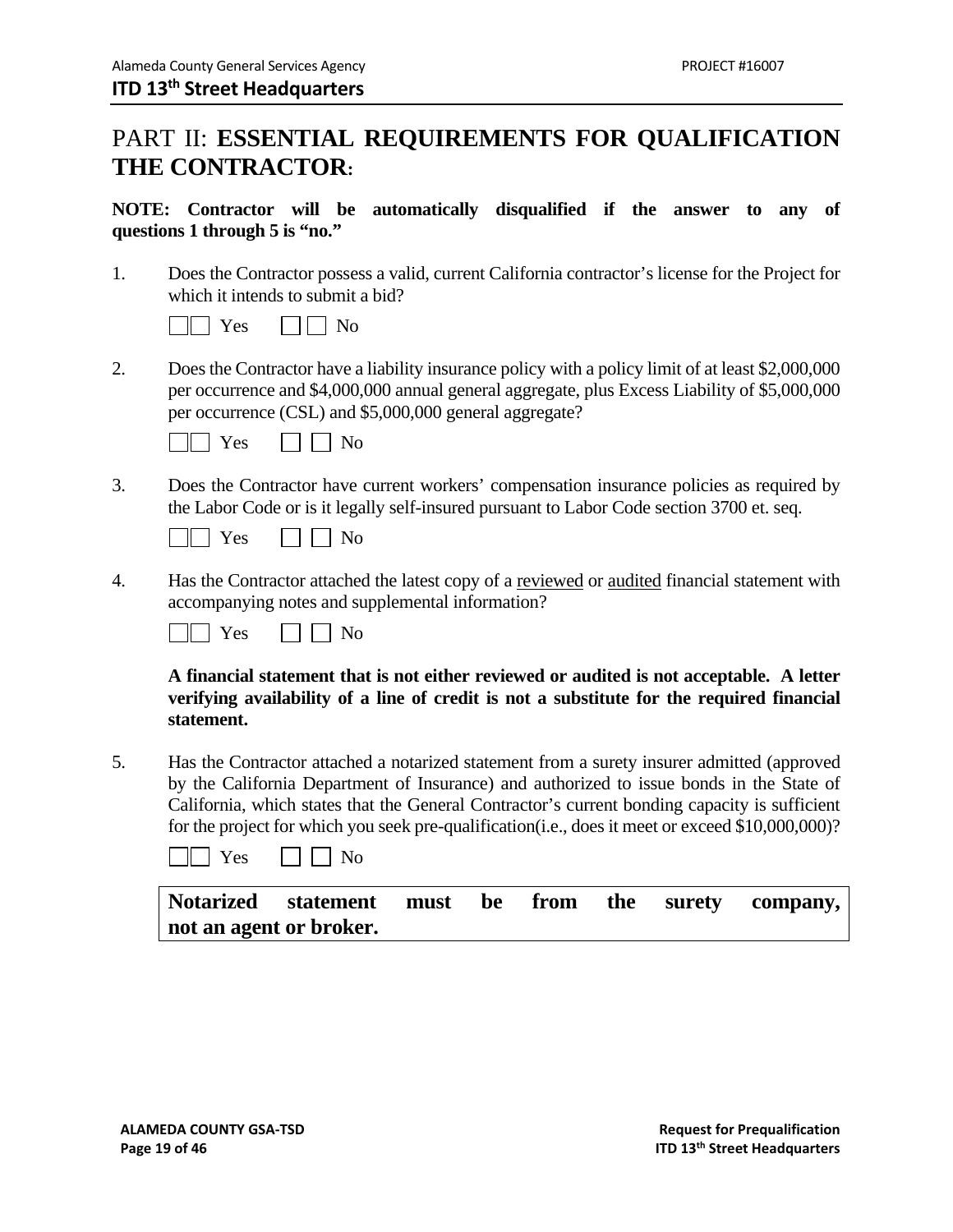### **NOTE: Contractor will be automatically disqualified if the answer to any of questions 6 thru 12 is "yes."**

6. Has the Contractor's license been revoked or suspended at any time in the last five (5) years?

| r es | ง∩ |
|------|----|
|------|----|

7. Has a surety firm completed a contract on behalf of the Contractor, or paid for completion because the firm was default terminated by the project owner within the last five (5) years?

|  | es |  | ง∩ |
|--|----|--|----|
|--|----|--|----|

8. At the time of submitting this pre-qualification form, is the Contractor ineligible to bid on or be awarded or perform as a subcontractor a public works contract, pursuant to either Labor Code section 1777.1 or Labor Code section 1777.7?

|--|--|--|--|--|

9. At any time during the last five years, has the Contractor or any of its owners or officers been convicted of a crime involving the awarding of a contract of a government construction project, or the bidding or performance of a government contract?

|  | $\Omega$<br>-- | vc |
|--|----------------|----|
|--|----------------|----|

10. Has the Contractor or any of its owners, officers or partners ever been found liable in a civil suit or found guilty in a criminal action for making any false claim or material misrepresentation to any public agency or entity?

|  | ~<br>- - |  |  |  |
|--|----------|--|--|--|
|--|----------|--|--|--|

No.

11. Has the Contractor or any of its owners, officers or partners ever been convicted of a crime involving any federal, state, or local law related to construction?



12. Has the Contractor or any of its owners, officers or partners ever been convicted of a federal or state crime of fraud, theft, or any other act of dishonesty?

|  | $\overline{\phantom{0}}$<br><b>PS</b><br>ັັ |  | N۵<br>◡ |
|--|---------------------------------------------|--|---------|
|--|---------------------------------------------|--|---------|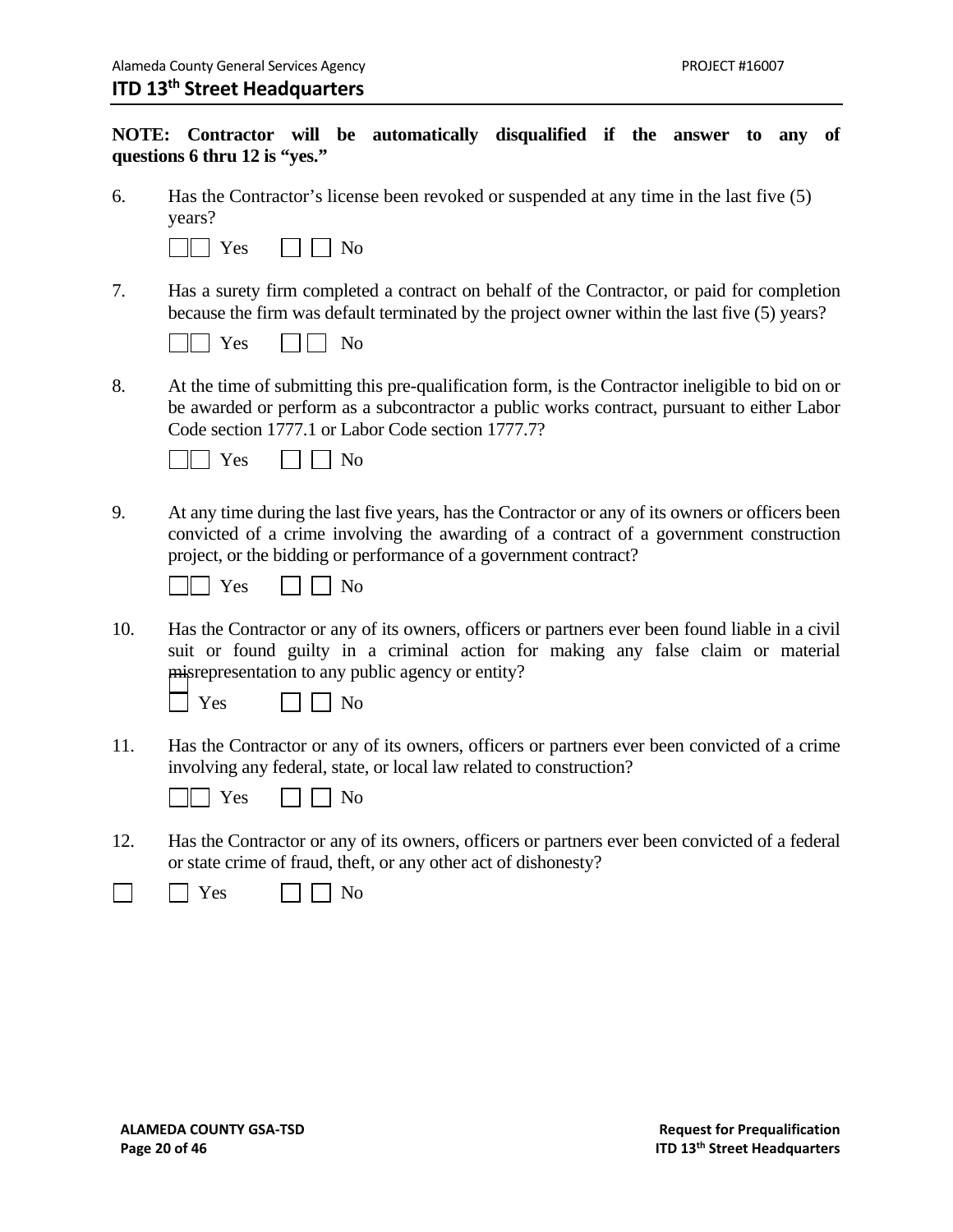### **PART III: SCORED QUESTIONS FOR THE CONTRACTOR**

| 1. |                                                                                                                                                                                                                           | under its present business name and license number?                                                 |                | How many years has the Contractor been in business in California as a General Contractor                                                                                                    |  |
|----|---------------------------------------------------------------------------------------------------------------------------------------------------------------------------------------------------------------------------|-----------------------------------------------------------------------------------------------------|----------------|---------------------------------------------------------------------------------------------------------------------------------------------------------------------------------------------|--|
|    |                                                                                                                                                                                                                           | and enter the average of combined experience.                                                       |                | NOTE: If Contractor is a Joint Venture, add years for each partner to the Joint Venture                                                                                                     |  |
|    | Years:                                                                                                                                                                                                                    |                                                                                                     |                |                                                                                                                                                                                             |  |
| 2. | Yes                                                                                                                                                                                                                       | N <sub>o</sub>                                                                                      |                | Is the Contractor or any part of the Joint Venture currently the debtor in a bankruptcy case?                                                                                               |  |
|    |                                                                                                                                                                                                                           |                                                                                                     |                | If "yes," indicate the case number, and the date on which the petition was filed.                                                                                                           |  |
|    | Case #:                                                                                                                                                                                                                   |                                                                                                     | Date filed:    |                                                                                                                                                                                             |  |
| 3. | Was the Contractor or any party to the Joint Venture in bankruptcy at any time during the<br>last five years? (This question refers only to a bankruptcy action that was not described<br>in answer to question 2, above) |                                                                                                     |                |                                                                                                                                                                                             |  |
|    |                                                                                                                                                                                                                           | $\Box$ Yes $\Box$ No                                                                                |                |                                                                                                                                                                                             |  |
|    |                                                                                                                                                                                                                           | Bankruptcy Court's discharge order number.                                                          |                | If "yes," indicate the case number and the date on which the petition was filed, and the                                                                                                    |  |
|    | Case #:                                                                                                                                                                                                                   |                                                                                                     |                | Date filed: Discharge #:                                                                                                                                                                    |  |
| 4. | $\vert$ Yes                                                                                                                                                                                                               | under a construction contract with either a public or private owner?<br>$\overline{\phantom{a}}$ No |                | At any time in the last five years has the Contractor or any party to the Joint Venture been<br>assessed and paid liquidated damages of more than \$50,000 after completion of a project    |  |
|    |                                                                                                                                                                                                                           | the assessment of liquidated damages.                                                               |                | If yes, identify all such projects by owner, owner's address, completion date of the project,<br>amount of liquidated damages assessed and all other information necessary to fully explain |  |
|    | <b>Owner:</b>                                                                                                                                                                                                             |                                                                                                     | Address:       |                                                                                                                                                                                             |  |
|    | <b>Completed:</b>                                                                                                                                                                                                         |                                                                                                     | <b>Amount:</b> |                                                                                                                                                                                             |  |
|    | Other:                                                                                                                                                                                                                    |                                                                                                     |                |                                                                                                                                                                                             |  |
|    |                                                                                                                                                                                                                           |                                                                                                     |                |                                                                                                                                                                                             |  |
|    |                                                                                                                                                                                                                           |                                                                                                     |                |                                                                                                                                                                                             |  |

| Owner:     | <b>Address:</b> |  |
|------------|-----------------|--|
| Completed: | <b>Amount:</b>  |  |
| Other:     |                 |  |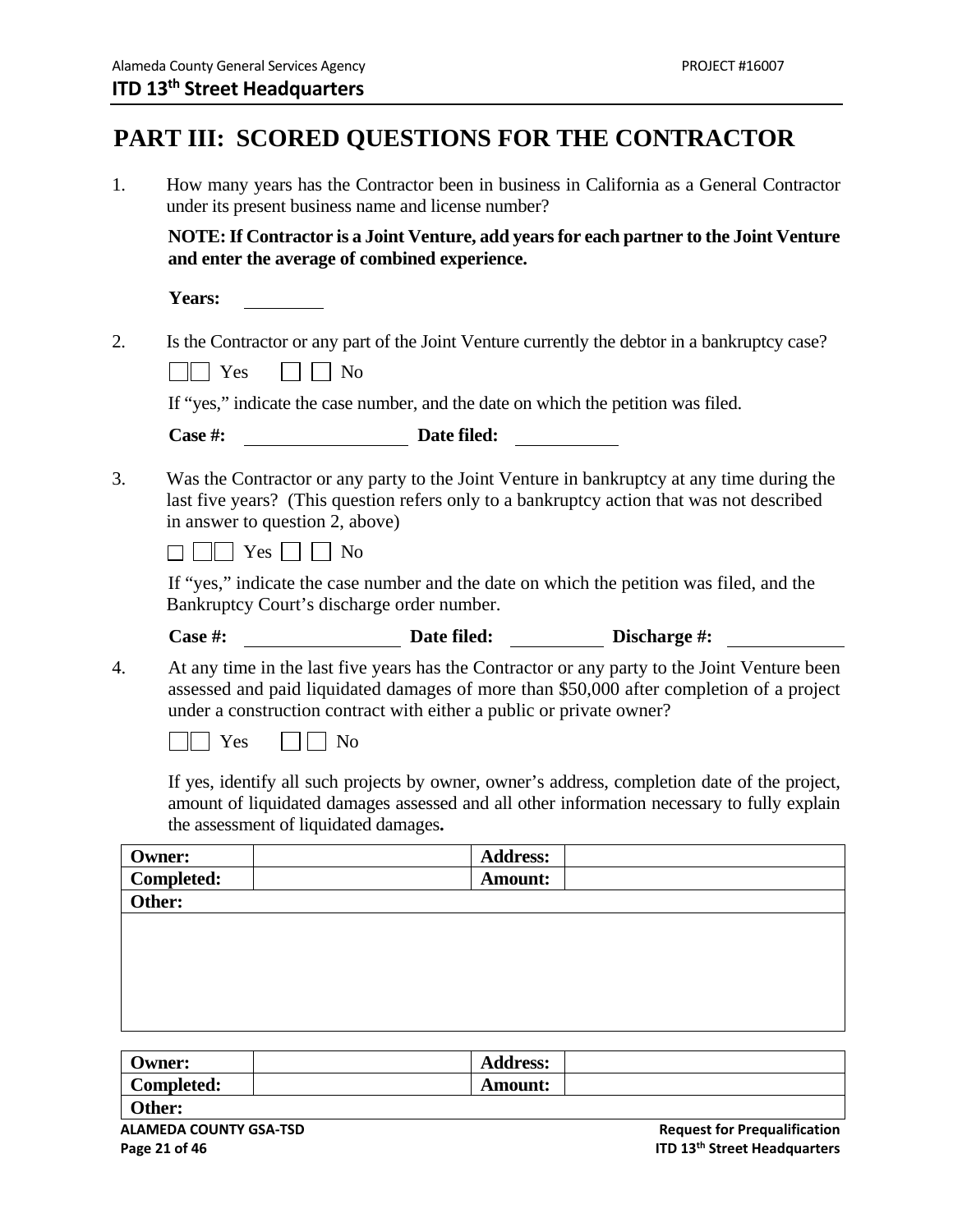5. In the last five years has the Contractor or any firm with which any of the Contractor's owners, officers or partners was associated, been debarred, disqualified, removed or otherwise prevented from bidding on, or completing, any government agency or public works project for any reason?

**NOTE: "Associated with" refers to another construction firm in which an owner, partner or officer of your firm held a similar position, and which is listed in response to question 1c or 1d on this form.**

| ∼ |  |
|---|--|
|---|--|

If "yes," identify the company, the person within the Contractor who was associated with that company, the year of the event, the owner of the project, the project and the basis for the action.

| <b>Company:</b> |               | <b>Person:</b> |  |
|-----------------|---------------|----------------|--|
| Year:           | <b>Owner:</b> | Project:       |  |
| <b>Basis:</b>   |               |                |  |
|                 |               |                |  |
|                 |               |                |  |
|                 |               |                |  |
|                 |               |                |  |
|                 |               |                |  |

| <b>Company:</b> |        | <b>Person:</b> |  |
|-----------------|--------|----------------|--|
| Year:           | Owner: | Project        |  |
| <b>Basis:</b>   |        |                |  |
|                 |        |                |  |
|                 |        |                |  |
|                 |        |                |  |
|                 |        |                |  |
|                 |        |                |  |
|                 |        |                |  |

| Company:      |  |               | <b>Person:</b> |  |
|---------------|--|---------------|----------------|--|
| <b>Year:</b>  |  | <b>Jwner:</b> | <b>Project</b> |  |
| <b>Basis:</b> |  |               |                |  |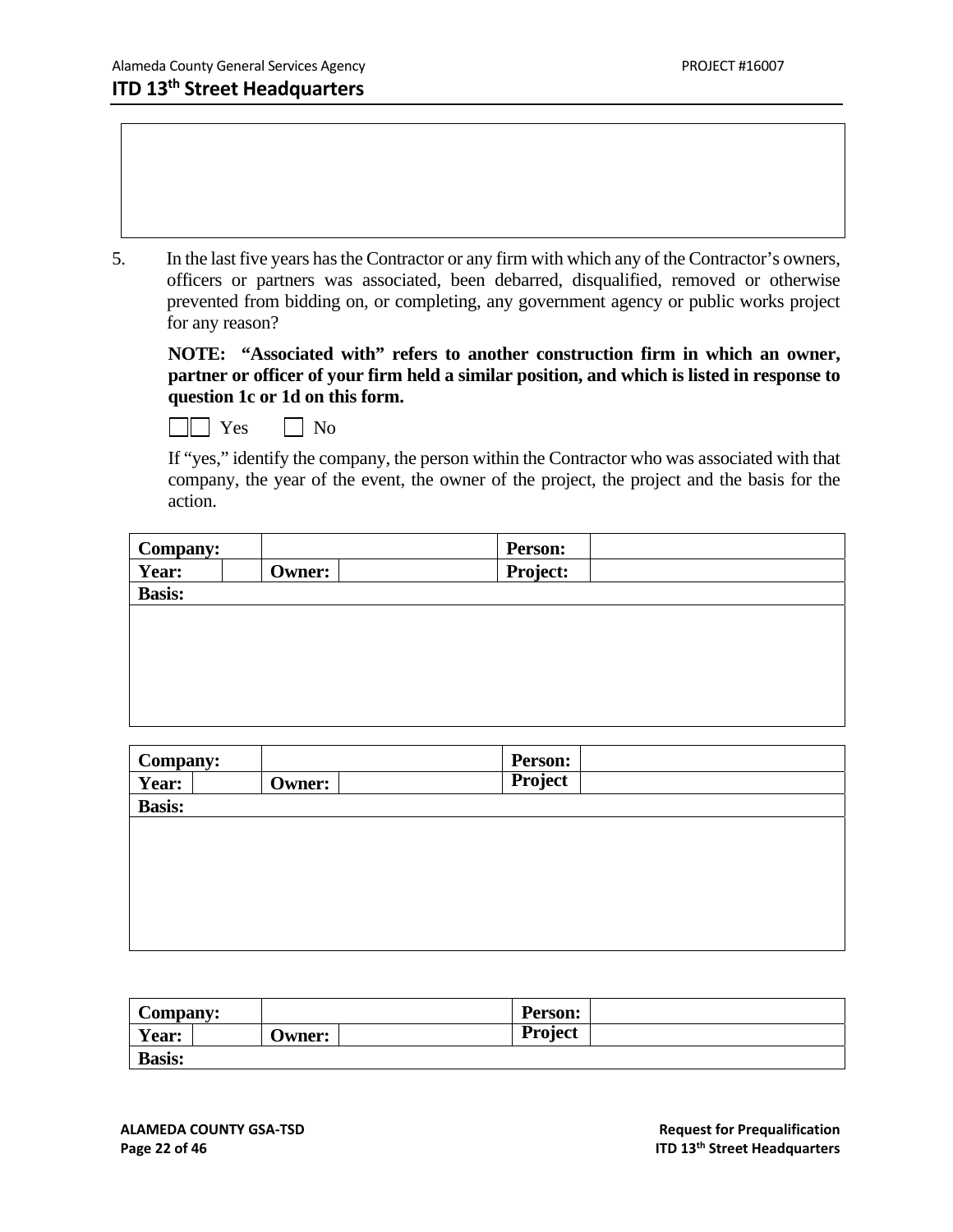6. In the last five years has the Contractor been denied an award of a public works contract based on a finding by a public agency that the Contractor was not a responsible bidder?

| $\sim$<br>νí |  |
|--------------|--|
|--------------|--|

If "yes," identify the year of the event, the owner, the project and the basis for the finding by the public agency.

| Year:         | <b>Owner:</b> | Project: |  |
|---------------|---------------|----------|--|
| <b>Basis:</b> |               |          |  |
|               |               |          |  |
|               |               |          |  |
|               |               |          |  |
|               |               |          |  |
|               |               |          |  |
|               |               |          |  |
|               |               |          |  |
|               |               |          |  |
|               |               |          |  |
| Year:         | <b>Owner:</b> | Project: |  |
| <b>Basis:</b> |               |          |  |
|               |               |          |  |
|               |               |          |  |
|               |               |          |  |
|               |               |          |  |
|               |               |          |  |
|               |               |          |  |

|                 | <b>Owner:</b> | Project: |
|-----------------|---------------|----------|
| Year:<br>Basis: |               |          |
|                 |               |          |
|                 |               |          |
|                 |               |          |
|                 |               |          |
|                 |               |          |
|                 |               |          |
|                 |               |          |

**NOTE: The following two questions refer only to disputes between the Contractor and the owner of a project. You need not include information about disputes between the Contractor and a supplier, another contractor, or sub-contractor. You need not include information about**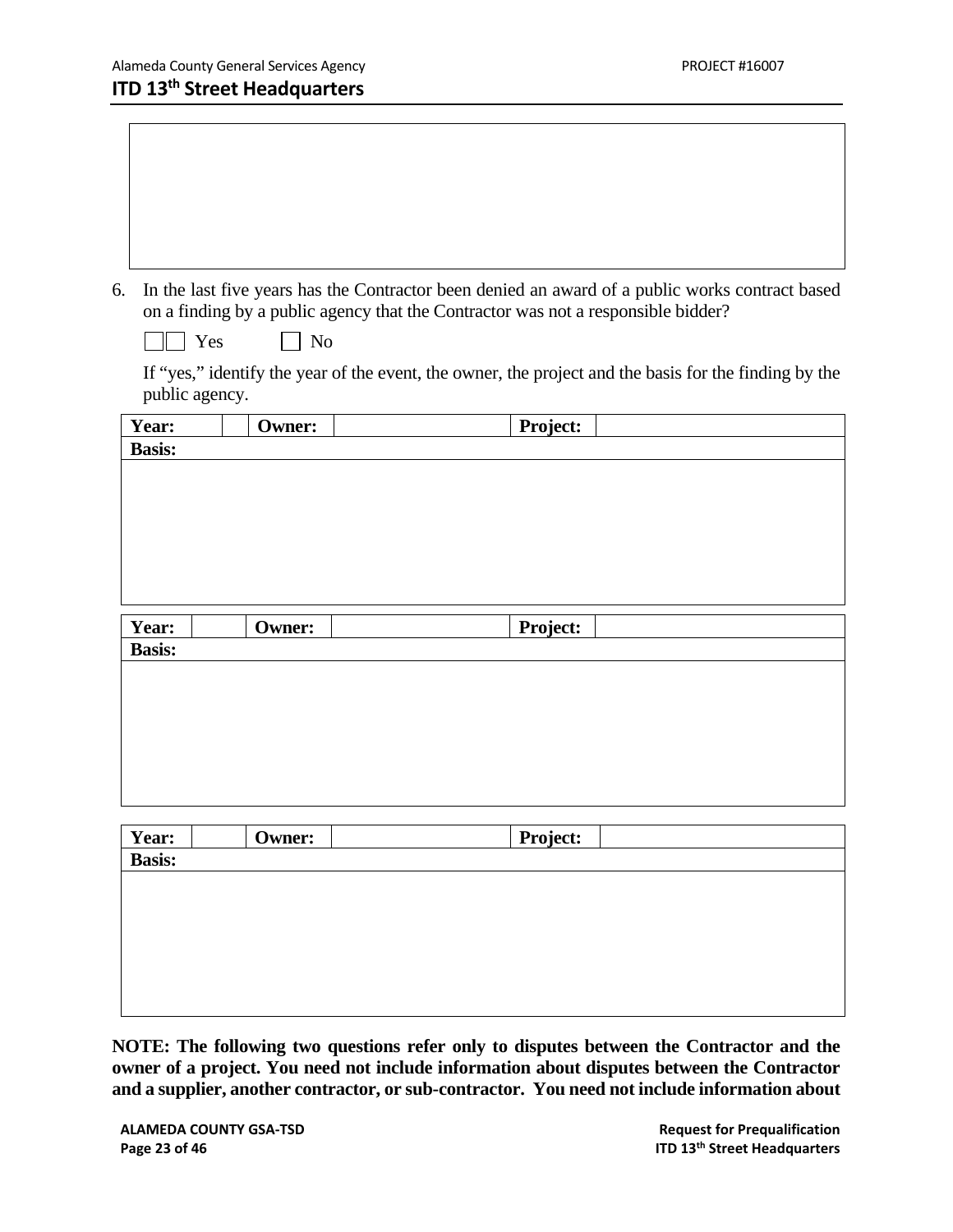### **"pass-through" disputes in which the actual dispute is between a sub-contractor and a project owner.**

7. In the past five years has any claim in excess of \$50,000 been filed in court or arbitration against the Contractor concerning its work on a construction project?

|--|--|

 If "yes," identify the claim(s) by providing the project name, date of the claim, name of the claimant, a brief description of the nature of the claim, the court in which the case was filed and a brief description of the status of the claim (pending or, if resolved, a brief description of the resolution).

| Project:            | Date:  |  |
|---------------------|--------|--|
| <b>Claimant:</b>    | Court: |  |
| Nature:             |        |  |
|                     |        |  |
|                     |        |  |
|                     |        |  |
| <b>Description:</b> |        |  |
|                     |        |  |
|                     |        |  |
|                     |        |  |
|                     |        |  |
|                     |        |  |
| Project:            | Date:  |  |
| <b>Claimant:</b>    | Court: |  |
| Nature:             |        |  |
|                     |        |  |
|                     |        |  |
|                     |        |  |
| <b>Description:</b> |        |  |
|                     |        |  |
|                     |        |  |
|                     |        |  |
|                     |        |  |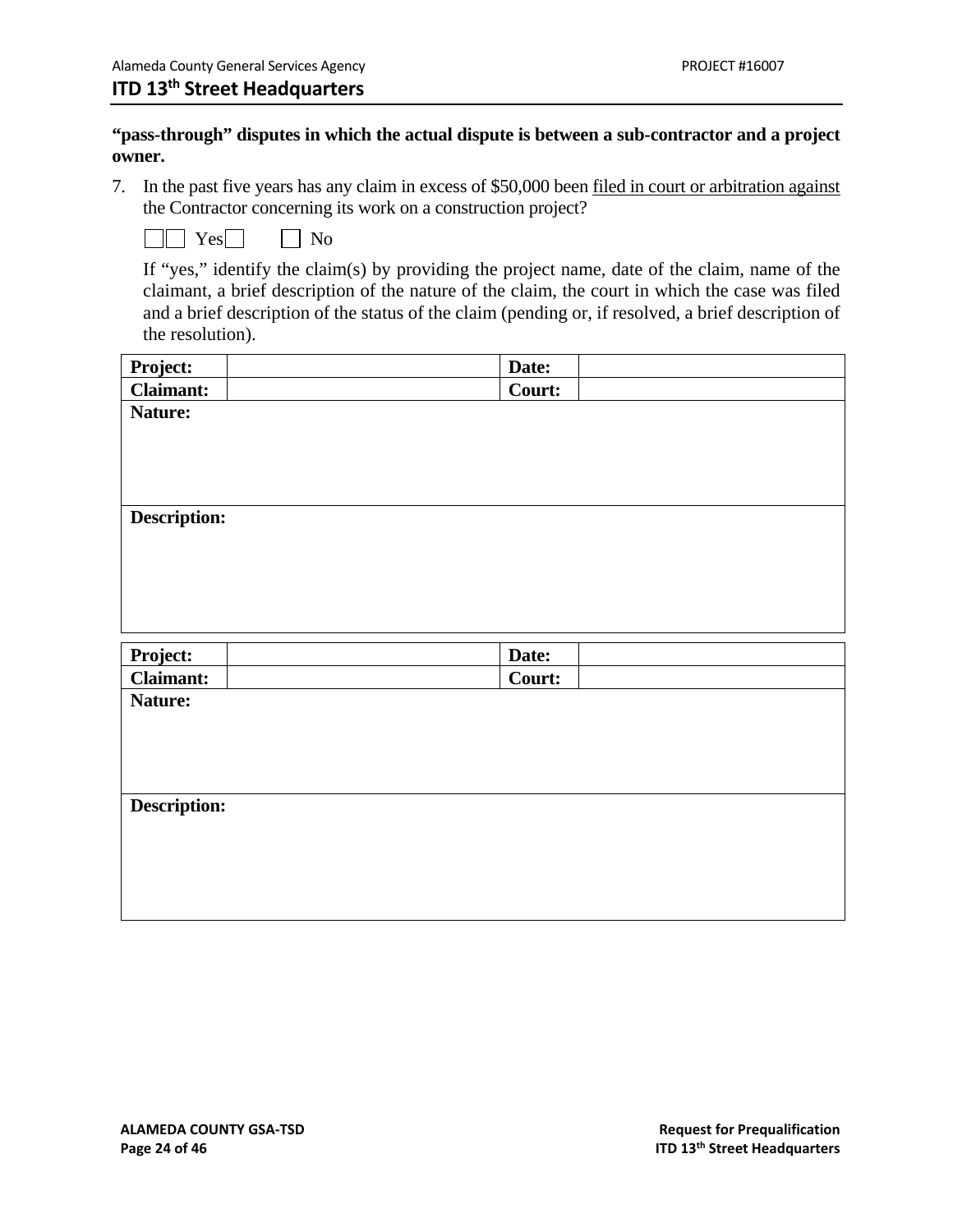| Project:            | Date:  |
|---------------------|--------|
| <b>Claimant:</b>    | Court: |
| Nature:             |        |
|                     |        |
|                     |        |
|                     |        |
| <b>Description:</b> |        |
|                     |        |
|                     |        |
|                     |        |
|                     |        |
|                     |        |

- 8. In the past five years has the Contractor made any claim in excess of \$50,000 against a project owner concerning work on a project or payment for a contract and filed that claim in court or arbitration?
	- $\Box$  Yes  $\Box$  No

If "yes," identify the claim by providing the project name, date of the claim, name of the entity (or entities) against whom the claim was filed, a brief description of the nature of the claim, the court in which the case was filed and a brief description of the status of the claim (pending, or if resolved, a brief description of the resolution).

| Project:     | Date:      |
|--------------|------------|
| Entity:      | Defendant: |
| Description: |            |
|              |            |
|              |            |
|              |            |
|              |            |
|              |            |
|              |            |
| Project:     | Date:      |
| Entity:      | Defendant: |
| Description: |            |
|              |            |
|              |            |
|              |            |
|              |            |
|              |            |
|              |            |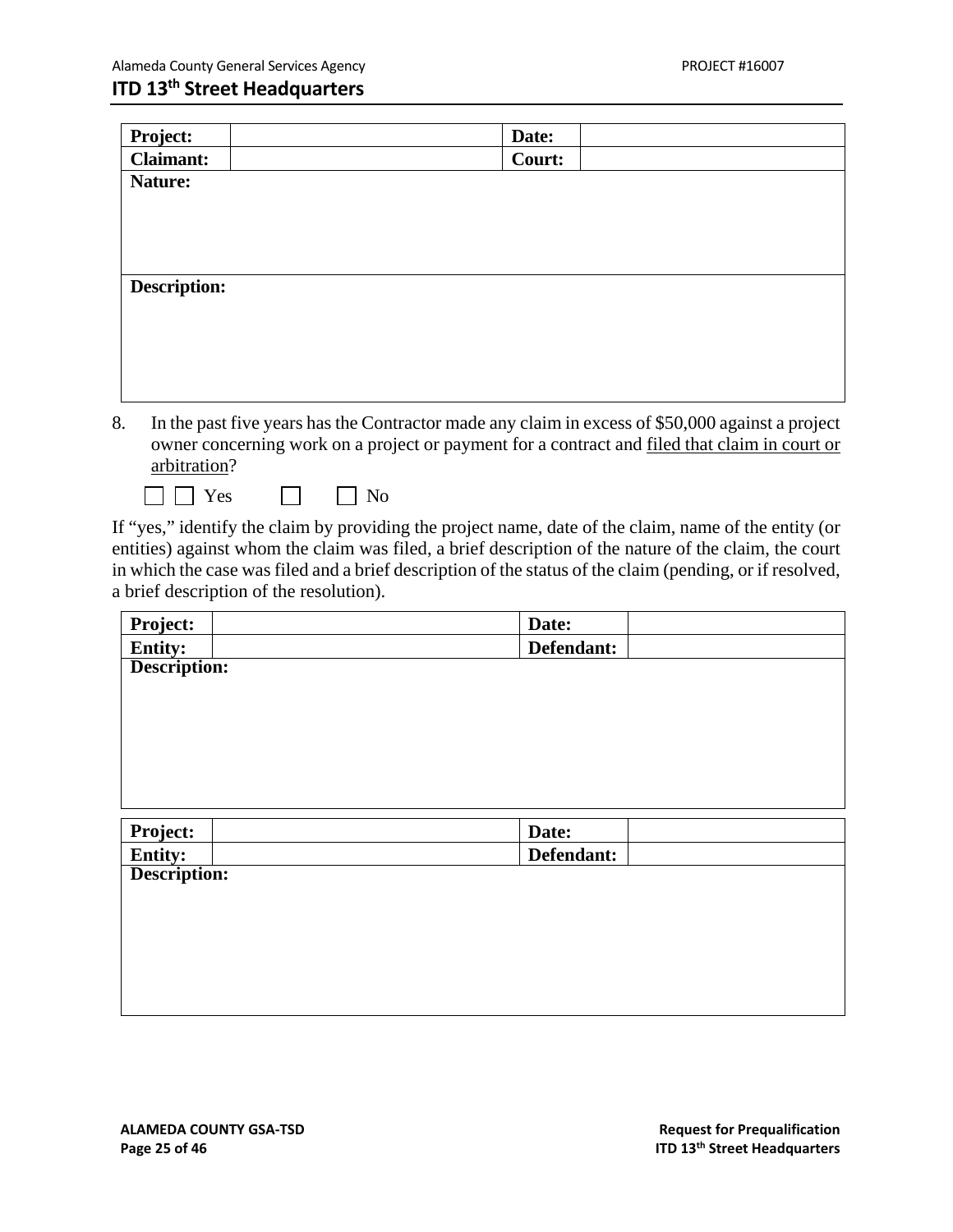| Project:            |                                      | Date:                                                                                             |  |
|---------------------|--------------------------------------|---------------------------------------------------------------------------------------------------|--|
| <b>Entity:</b>      |                                      | Defendant:                                                                                        |  |
| <b>Description:</b> |                                      |                                                                                                   |  |
|                     |                                      |                                                                                                   |  |
|                     |                                      |                                                                                                   |  |
|                     |                                      |                                                                                                   |  |
|                     |                                      |                                                                                                   |  |
|                     |                                      |                                                                                                   |  |
|                     |                                      |                                                                                                   |  |
| 9.                  |                                      | In the last five years has any insurance carrier, for any form of insurance, refused to renew the |  |
|                     | insurance policy for the Contractor? |                                                                                                   |  |
|                     | $\Box$ No                            |                                                                                                   |  |
|                     | $\top$ Yes                           |                                                                                                   |  |
|                     |                                      | If "yes," give name the insurance carrier, the form of insurance and the year of the refusal.     |  |
| Year:               | <b>Carrier:</b>                      | Form:                                                                                             |  |
| <b>Comments:</b>    |                                      |                                                                                                   |  |
|                     |                                      |                                                                                                   |  |
|                     |                                      |                                                                                                   |  |
|                     |                                      |                                                                                                   |  |
|                     |                                      |                                                                                                   |  |
| Year:               | <b>Carrier:</b>                      | Form:                                                                                             |  |
| <b>Comments:</b>    |                                      |                                                                                                   |  |
|                     |                                      |                                                                                                   |  |
|                     |                                      |                                                                                                   |  |
|                     |                                      |                                                                                                   |  |
|                     |                                      |                                                                                                   |  |
| Year:               | <b>Carrier:</b>                      | Form:                                                                                             |  |
| <b>Comments:</b>    |                                      |                                                                                                   |  |
|                     |                                      |                                                                                                   |  |
|                     |                                      |                                                                                                   |  |
|                     |                                      |                                                                                                   |  |
|                     |                                      |                                                                                                   |  |

10. Has the Contractor or party to the Joint Venture been required to pay a premium of more than one per cent (1%) for a performance and payment bond on any project(s) on which the Contractor worked at any time during the last three years?

 $\Box$  Yes  $\Box$  No

 If "yes," state the percentage that your firm was required to pay. You may provide an explanation for a percentage rate higher than one per cent, if you wish to do so.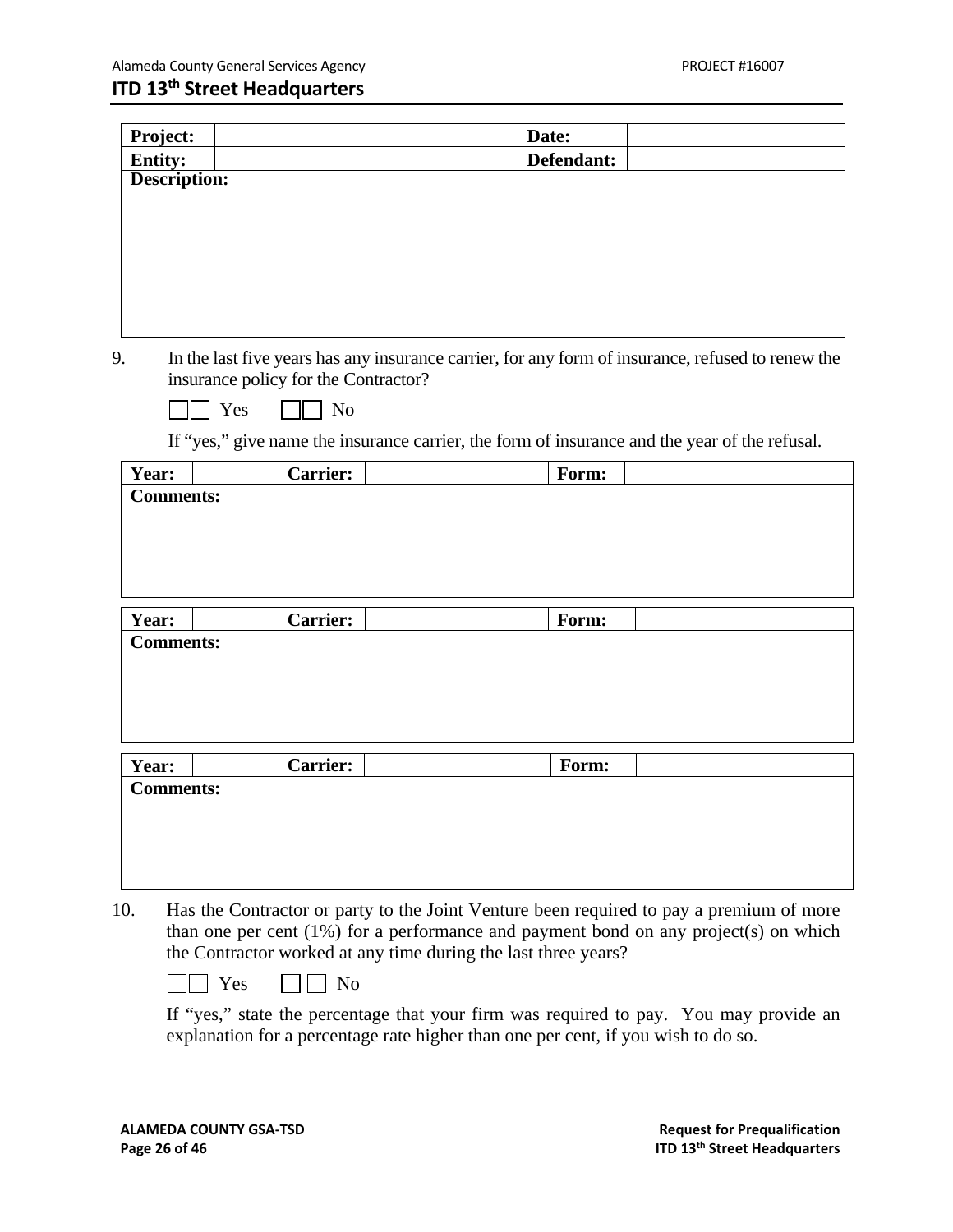### **NOTE: Score based on highest single year**

| Year: |                             | Rate: |                                                                                                                                                                                      |
|-------|-----------------------------|-------|--------------------------------------------------------------------------------------------------------------------------------------------------------------------------------------|
|       | <b>Explanation:</b>         |       |                                                                                                                                                                                      |
|       |                             |       |                                                                                                                                                                                      |
|       |                             |       |                                                                                                                                                                                      |
|       |                             |       |                                                                                                                                                                                      |
|       |                             |       |                                                                                                                                                                                      |
|       |                             |       |                                                                                                                                                                                      |
|       |                             |       |                                                                                                                                                                                      |
| Year: |                             | Rate: |                                                                                                                                                                                      |
|       | <b>Explanation:</b>         |       |                                                                                                                                                                                      |
|       |                             |       |                                                                                                                                                                                      |
|       |                             |       |                                                                                                                                                                                      |
|       |                             |       |                                                                                                                                                                                      |
|       |                             |       |                                                                                                                                                                                      |
|       |                             |       |                                                                                                                                                                                      |
| Year: |                             | Rate: |                                                                                                                                                                                      |
|       | <b>Explanation:</b>         |       |                                                                                                                                                                                      |
|       |                             |       |                                                                                                                                                                                      |
|       |                             |       |                                                                                                                                                                                      |
|       |                             |       |                                                                                                                                                                                      |
|       |                             |       |                                                                                                                                                                                      |
|       |                             |       |                                                                                                                                                                                      |
|       |                             |       |                                                                                                                                                                                      |
| 11.   |                             |       | Has the Contractor carefully read the attached Document 00 22 19 and is the Contractor fully                                                                                         |
|       |                             |       | committed to the County's Enhanced Construction Outreach Program (ECOP) and required<br>good faith efforts? This is located at the back of the document and additional copies can be |
|       |                             |       | made available at Pre-Qualifications submittal conference.                                                                                                                           |
|       | Yes                         |       | N <sub>0</sub>                                                                                                                                                                       |
|       |                             |       | If "yes," provide an acknowledgement of the County's ECOP program.                                                                                                                   |
|       |                             |       |                                                                                                                                                                                      |
|       |                             |       |                                                                                                                                                                                      |
|       |                             |       |                                                                                                                                                                                      |
|       |                             |       |                                                                                                                                                                                      |
|       |                             |       |                                                                                                                                                                                      |
| 12.   |                             |       |                                                                                                                                                                                      |
|       |                             |       | Has the Contractor managed a similar construction outreach program for the benefit of small<br>local businesses, subcontractors, and suppliers?                                      |
|       |                             |       |                                                                                                                                                                                      |
|       | Yes                         |       | N <sub>o</sub>                                                                                                                                                                       |
|       |                             |       | If "yes," provide a brief description of the program, including the Contractor's methodology                                                                                         |
|       | for conducting the program. |       |                                                                                                                                                                                      |
|       |                             |       |                                                                                                                                                                                      |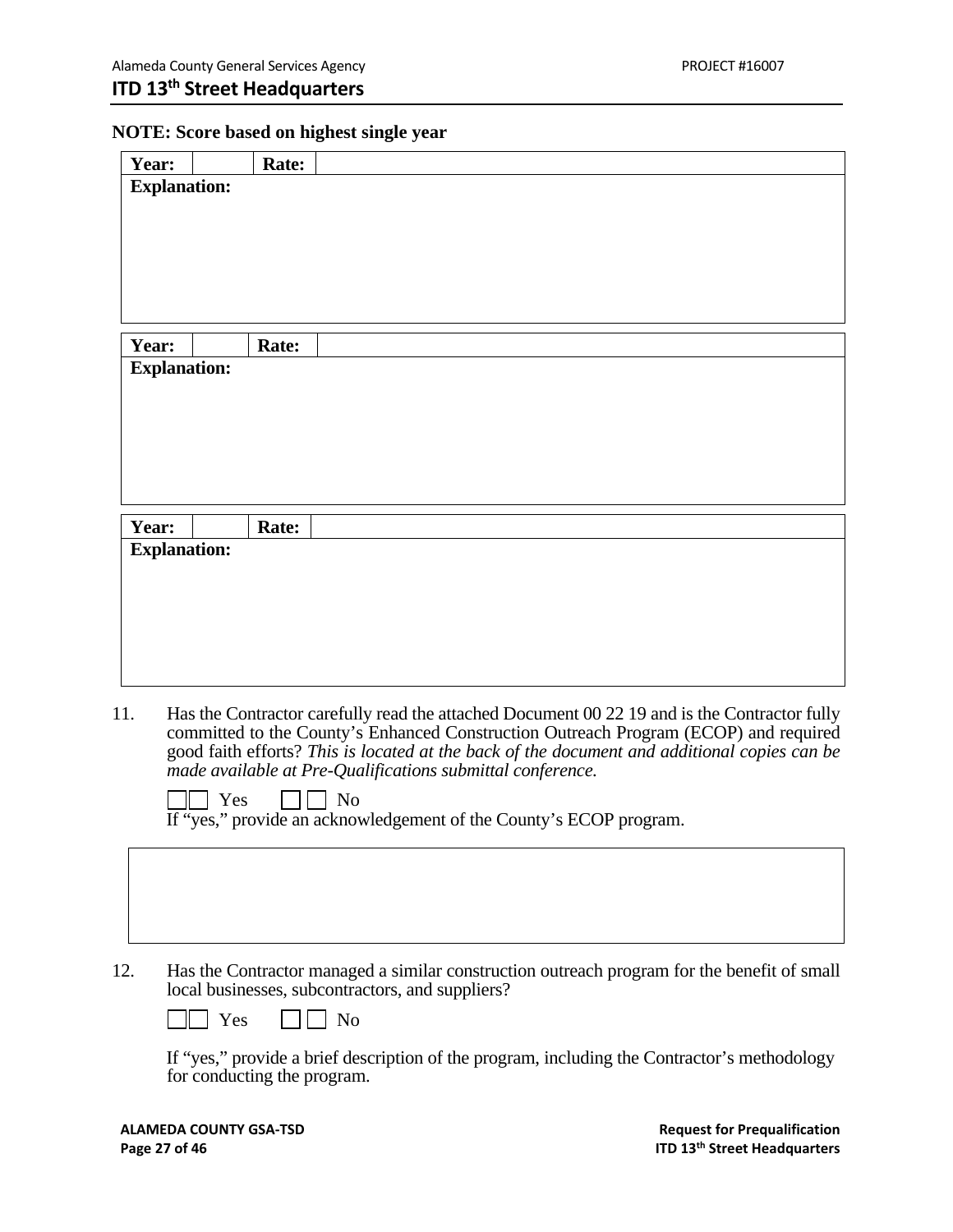13. During the last five years has the Contractor ever been denied bond coverage by a surety company, or has there ever been a period of time when your firm had no surety bond in place during a public construction project when one was required?

| $\overline{\phantom{a}}$<br>v |  |  |
|-------------------------------|--|--|
|-------------------------------|--|--|

YesNo

If yes, indicate the date when the Contractor was denied coverage and the name of the company or companies that denied coverage; and the period during which you had no surety bond in place.

| Date:               | <b>Surety:</b> | <b>Duration Period:</b> |
|---------------------|----------------|-------------------------|
| <b>Explanation:</b> |                |                         |
|                     |                |                         |
|                     |                |                         |
|                     |                |                         |
|                     |                |                         |
|                     |                |                         |
| Date:               | <b>Surety:</b> | <b>Duration Period:</b> |
| <b>Explanation:</b> |                |                         |
|                     |                |                         |

|                    | <b>Surety:</b> | <b>Duration Period:</b> |  |
|--------------------|----------------|-------------------------|--|
| Date: Explanation: |                |                         |  |
|                    |                |                         |  |
|                    |                |                         |  |
|                    |                |                         |  |
|                    |                |                         |  |
|                    |                |                         |  |
|                    |                |                         |  |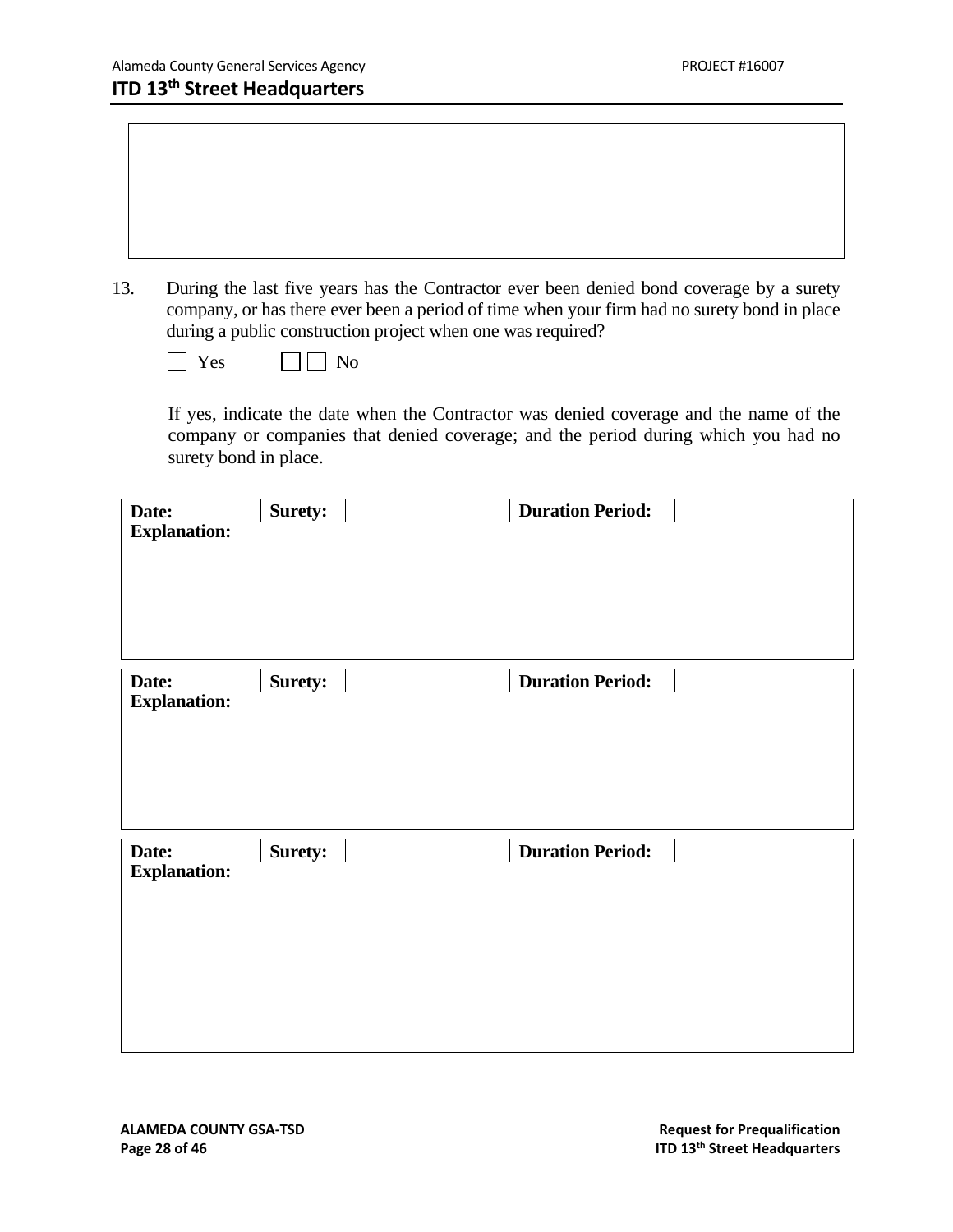14. Has CAL OSHA cited and assessed penalties against the Contractor for any "serious," "willful" or "repeat" violations of its safety or health regulations in the past five years?

**NOTE: If you have filed an appeal of a citation, and the Occupational Safety and Health Appeals Board has not yet ruled on your appeal, you need not include information about it.** 

 $\Box \Box$  Yes  $\Box \Box$  No

If "yes," describe the citations, including information about the dates of the citations, the nature of the violation, the project on which the citation(s) was or were issued, the amount of penalty paid, if any. If the citation was appealed to the Occupational Safety and Health Appeals Board and a decision has been issued, state the case number and the date of the decision.

| <b>Description:</b> |                |         |
|---------------------|----------------|---------|
|                     | Date:          | Nature: |
| <b>Project:</b>     | Amount:        |         |
| <b>Description:</b> |                |         |
|                     | Date:          | Nature: |
| <b>Project:</b>     | <b>Amount:</b> |         |
| <b>Description:</b> |                |         |
|                     | Date:          | Nature: |
| Project:            | <b>Amount:</b> |         |

15. Has the Federal OSHA cited and assessed penalties against the Contractor in the past five years?

**NOTE: If you have filed an appeal of a citation and the Appeals Board has not yet ruled on your appeal, or if there is a court appeal pending, you need not include information about the citation.** 

 $\Box$  Yes  $\Box \Box$  No

If "yes," describe each citation.

16. Has the EPA or any Air Quality Management District or any Regional Water Quality Control Board cited and assessed penalties against either the Contractor or the owner of a project on which the Contractor was the builder, in the past five years?

**NOTE: If you have filed an appeal of a citation and the Appeals Board has not yet ruled on your appeal, or if there is a court appeal pending, you need not include information about the citation.** 



**ALAMEDA COUNTY GSA‐TSD Request for Prequalification**

**Page 29 of 46 ITD 13th Street Headquarters**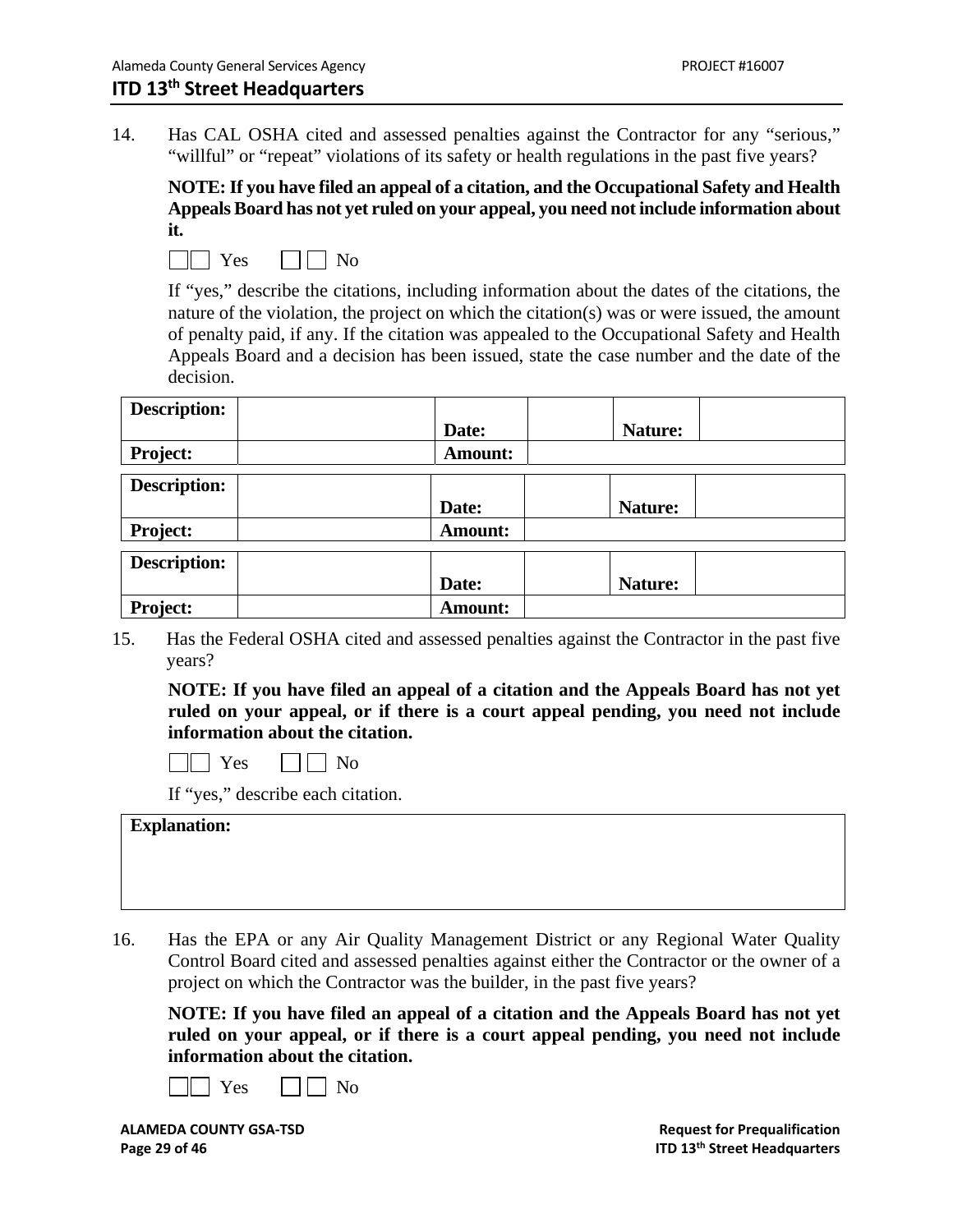### If "yes," describe each citation.

|     | <b>Explanation:</b>                                            |                |                  |                                                                                                                                                                                  |                      |  |
|-----|----------------------------------------------------------------|----------------|------------------|----------------------------------------------------------------------------------------------------------------------------------------------------------------------------------|----------------------|--|
|     | <b>Explanation:</b>                                            |                |                  |                                                                                                                                                                                  |                      |  |
|     | <b>Explanation:</b>                                            |                |                  |                                                                                                                                                                                  |                      |  |
| 17. | Yes<br>If "yes," identify how often the meetings are required. | N <sub>o</sub> |                  | Does the Contractor require documented safety meetings to be held for construction<br>employees and field supervisors during the course of a project?                            |                      |  |
| 18. | <b>Weekly</b><br>Yes                                           | N <sub>o</sub> | <b>Bi-Weekly</b> | <b>Monthly</b><br>Has the Contractor been issued an Experience Modification Rate (EMR) (California<br>workers' compensation insurance) for each of the past three premium years? | <b>Less Frequent</b> |  |
|     | NOTE: Score based on highest EMR in any single Year            |                |                  | If your EMR for any of these three years is or was 1.00 or higher, provide explanation.                                                                                          |                      |  |
|     | <b>Current Year:</b><br><b>Explanation:</b>                    | Rate:          |                  |                                                                                                                                                                                  |                      |  |
|     | <b>Current Year:</b><br><b>Explanation:</b>                    | Rate:          |                  |                                                                                                                                                                                  |                      |  |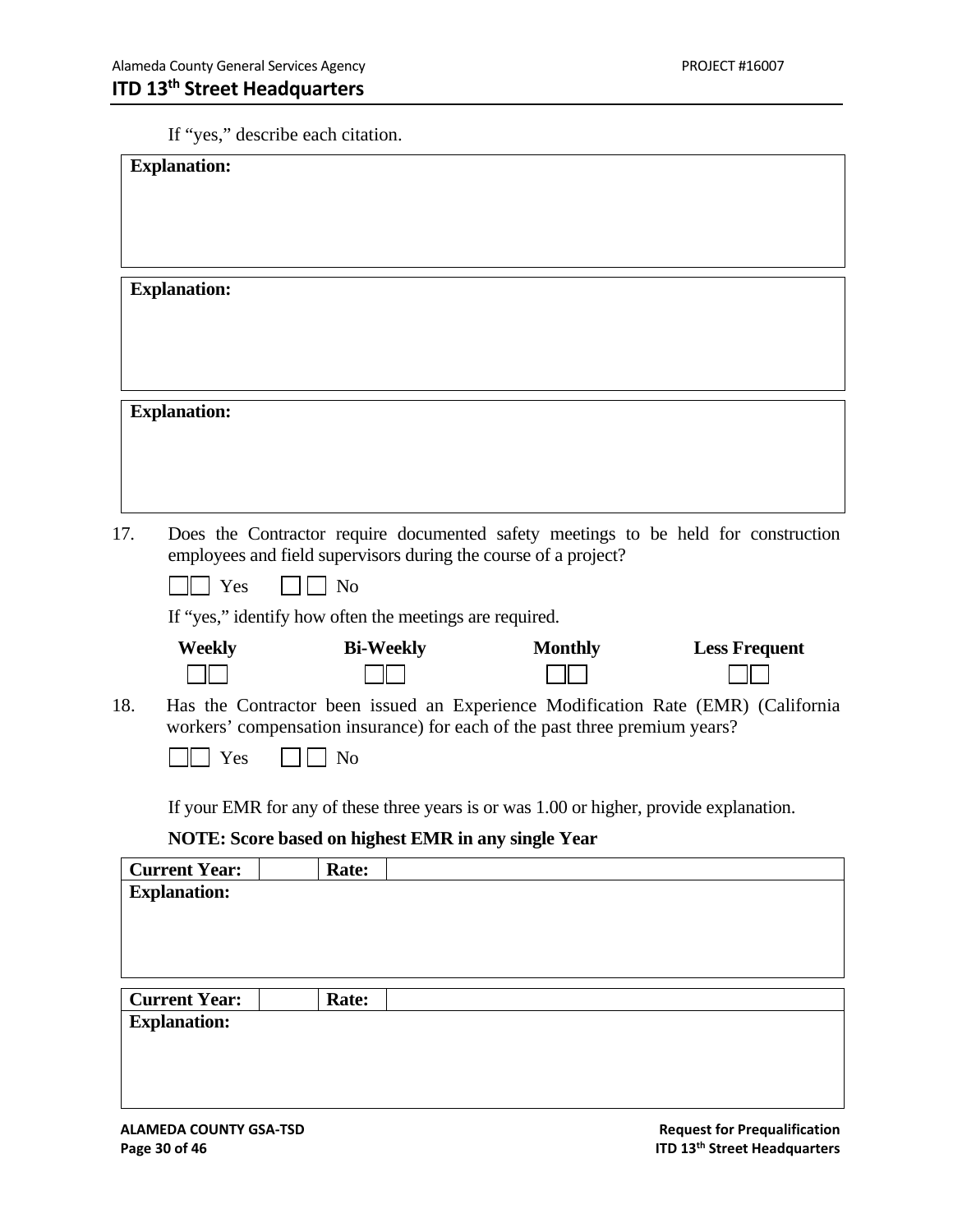| <b>Current Year:</b> |     | Rate:          |                                                                                                                                                                                |
|----------------------|-----|----------------|--------------------------------------------------------------------------------------------------------------------------------------------------------------------------------|
| <b>Explanation:</b>  |     |                |                                                                                                                                                                                |
|                      |     |                |                                                                                                                                                                                |
|                      |     |                |                                                                                                                                                                                |
|                      |     |                |                                                                                                                                                                                |
|                      |     |                |                                                                                                                                                                                |
| 19.                  |     |                | Within the last five years has there ever been a period when the Contractor had employees but<br>was without workers' compensation insurance or state-approved self-insurance? |
|                      | Yes | N <sub>0</sub> |                                                                                                                                                                                |
|                      |     |                | If "yes," explain the reason for the absence of workers' compensation insurance.                                                                                               |
| Year:                |     | Period:        |                                                                                                                                                                                |
| <b>Explanation:</b>  |     |                |                                                                                                                                                                                |
|                      |     |                |                                                                                                                                                                                |
|                      |     |                |                                                                                                                                                                                |
|                      |     |                |                                                                                                                                                                                |
|                      |     |                |                                                                                                                                                                                |
|                      |     |                |                                                                                                                                                                                |
|                      |     |                |                                                                                                                                                                                |
|                      |     |                |                                                                                                                                                                                |
| Year:                |     | Period:        |                                                                                                                                                                                |
| <b>Explanation:</b>  |     |                |                                                                                                                                                                                |

| Period: |  |
|---------|--|
|         |  |
|         |  |
|         |  |
|         |  |
|         |  |
|         |  |
|         |  |
|         |  |

20. Has there been more than one occasion during the last five years in which the Contractor was required to pay either back wages or penalties for the Contractor's failure to comply with the **state's** prevailing wage laws?

**This question refers only to the prime Contractor's violation of prevailing wage laws, not to violations of the prevailing wage laws by a sub-contractor.**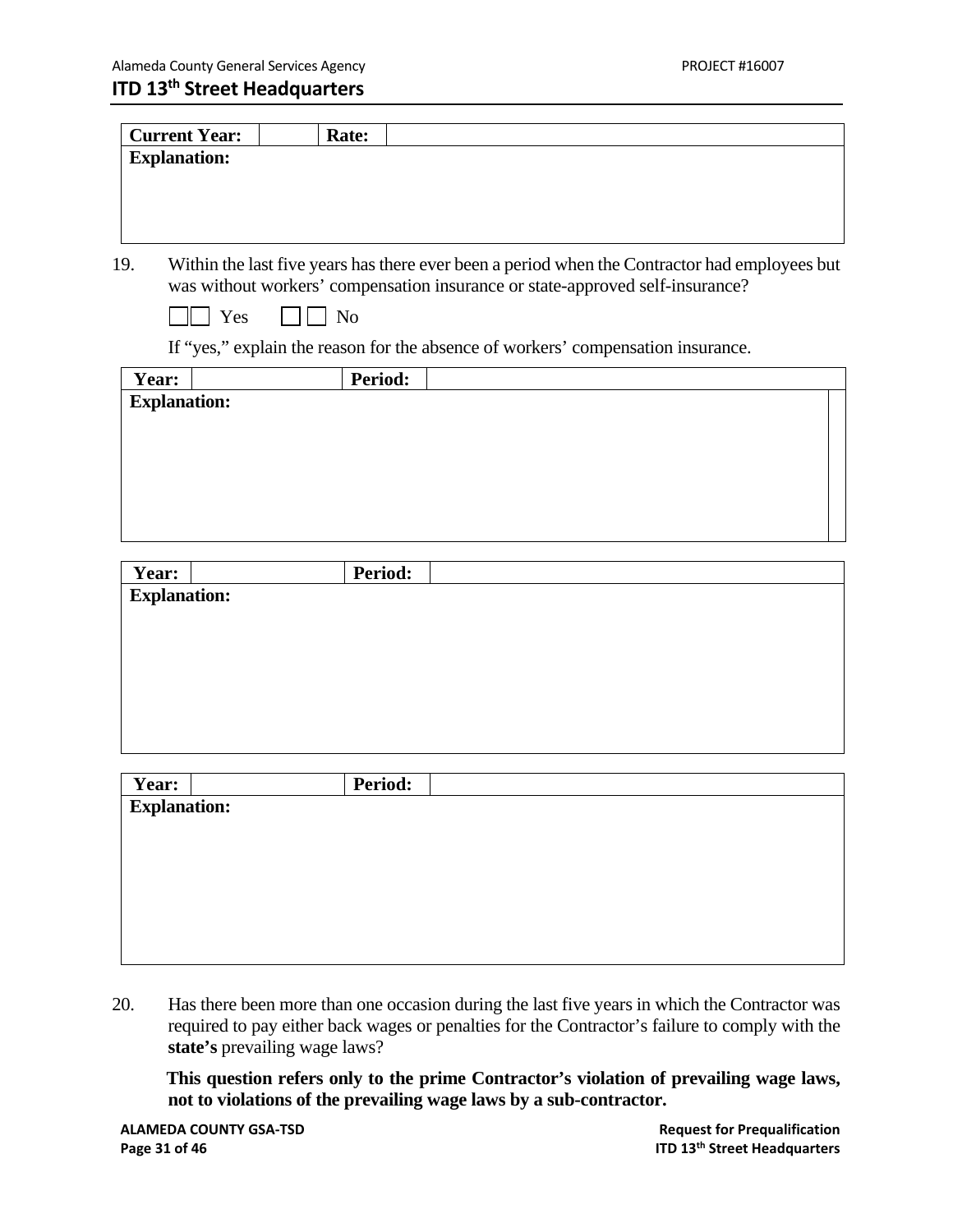$\Box \Box$  Yes  $\Box \Box$  No

 If "yes," describe the nature of each violation, identifying the name of the project, the date of its completion, the public agency for which it was constructed; the number of employees who were initially underpaid and the amount of back wages and penalties that you were required to pay.

| <b>Violation:</b>  |                |                |
|--------------------|----------------|----------------|
|                    | Project:       |                |
| <b>Completion:</b> | <b>Agency:</b> |                |
| <b>Employees:</b>  |                | <b>Amount:</b> |
| <b>Violation:</b>  | Project:       |                |
| <b>Completion:</b> | Agency:        |                |
| <b>Employees:</b>  |                | <b>Amount:</b> |
| <b>Violation:</b>  | Project:       |                |
| <b>Completion:</b> | <b>Agency:</b> |                |
| <b>Employees:</b>  |                | <b>Amount:</b> |
| <b>Violation:</b>  | Project:       |                |
| <b>Completion:</b> | Agency:        |                |
| <b>Employees:</b>  |                | <b>Amount:</b> |

21. During the last five years has there been more than one occasion in which the Contractor has been penalized or required to pay back wages for failure to comply with the **Federal Davis-Bacon** prevailing wage requirements?

 $\Box \Box$  Yes  $\Box \Box$  No

If "yes," describe the nature of the violation, identifying the name of the project, the date of its completion, the public agency for which it was constructed; the number of employees who were initially underpaid, the amount of back wages you were required to pay along with the amount of any penalty paid.

| <b>Violation:</b>  |                 |
|--------------------|-----------------|
|                    | <b>Project:</b> |
| <b>Completion:</b> | <b>Agency:</b>  |
| <b>Employees:</b>  | <b>Amount:</b>  |
| <b>Violation:</b>  |                 |
|                    | <b>Project:</b> |
| <b>Completion:</b> | <b>Agency:</b>  |
| <b>Employees:</b>  | <b>Amount:</b>  |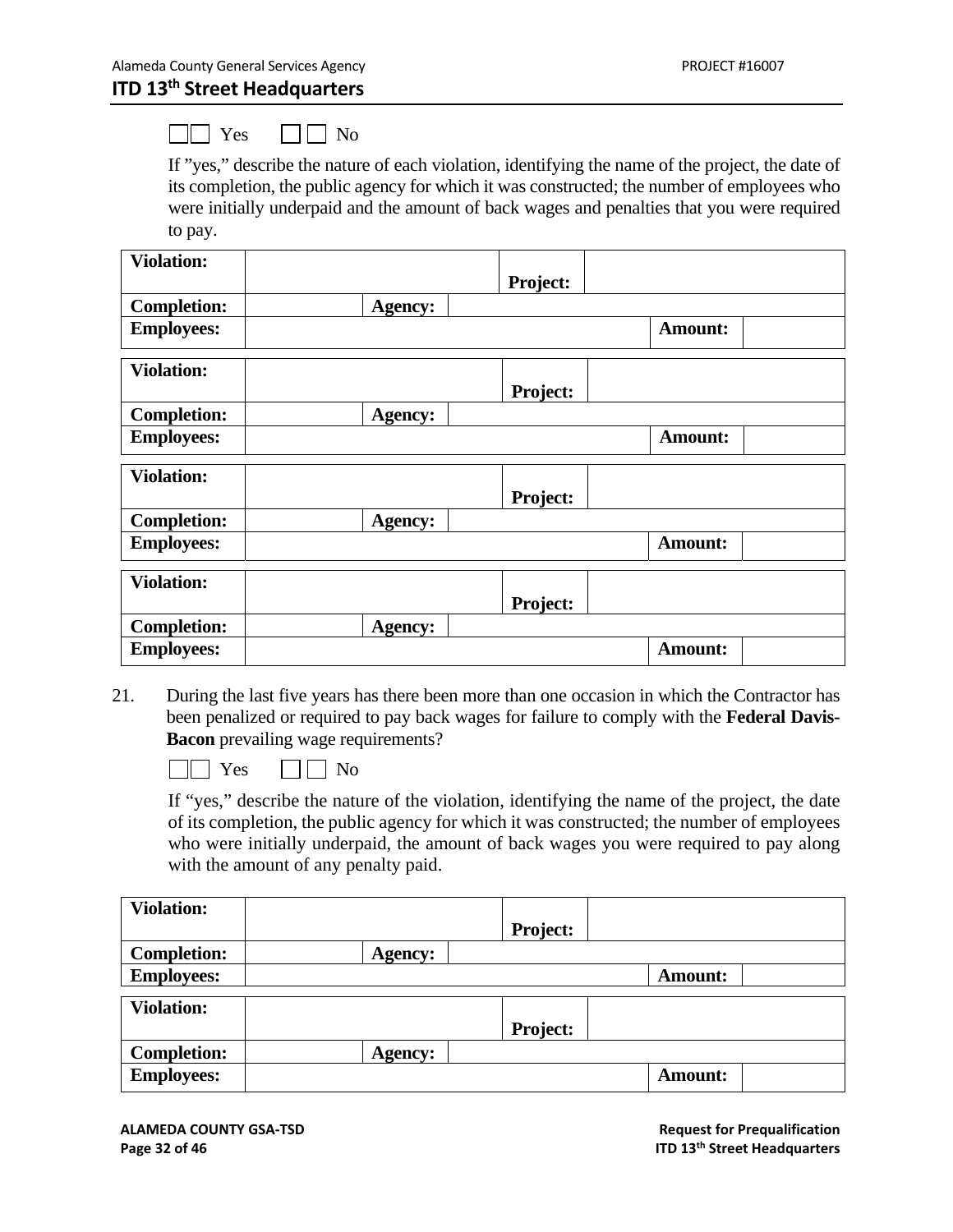| <b>Violation:</b>  |         | <b>Project:</b> |                |  |
|--------------------|---------|-----------------|----------------|--|
| <b>Completion:</b> | Agency: |                 |                |  |
| <b>Employees:</b>  |         |                 | <b>Amount:</b> |  |

| <b>Violation:</b>  |                |                 |                |  |
|--------------------|----------------|-----------------|----------------|--|
|                    |                | <b>Project:</b> |                |  |
| <b>Completion:</b> | <b>Agency:</b> |                 |                |  |
| <b>Employees:</b>  |                |                 | <b>Amount:</b> |  |

22. Does the Contractor intend to request the dispatch of apprentices from an apprenticeship program approved by the California Apprenticeship Council for use on this Project if you are awarded the contract?

| A <sup>c</sup> | N٢ |
|----------------|----|
|----------------|----|

 If "yes," provide the name, address and telephone number of the apprenticeship program from whom you intend to request the dispatch of apprentices.

| <b>Program Name</b> | авоос<br>. 633<br>- 11 | Phone |
|---------------------|------------------------|-------|
|                     |                        |       |

23. Has the Contractor operated its own State-approved apprenticeship program during the last three years?

 $\sqcap$  Yes  $\Box \Box$  No

If "yes," state the year in which each such apprenticeship program was approved, identify the craft or crafts in which your firm provided apprenticeship training, and state the number of individuals who were employed by your firm as apprentices at any time during the past three years in each apprenticeship and the number of persons who, during the past three years, completed apprenticeships in each craft while employed by your firm.

| Year:   | Rate: |  |
|---------|-------|--|
| Crafts: |       |  |
|         |       |  |
|         |       |  |
|         |       |  |
|         |       |  |

24. At any time during the last five years has the Contractor been found to have violated any provision of California apprenticeship laws or regulations, or the laws pertaining to use of apprentices on public works?

**You may omit reference to any incident that occurred prior to January 1, 2008, if the violation was by a sub-contractor and the Contractor, as general contractor on a project, had no knowledge of the sub-contractor's violation at the time they occurred.**   $\Box$  Yes  $\Box$  No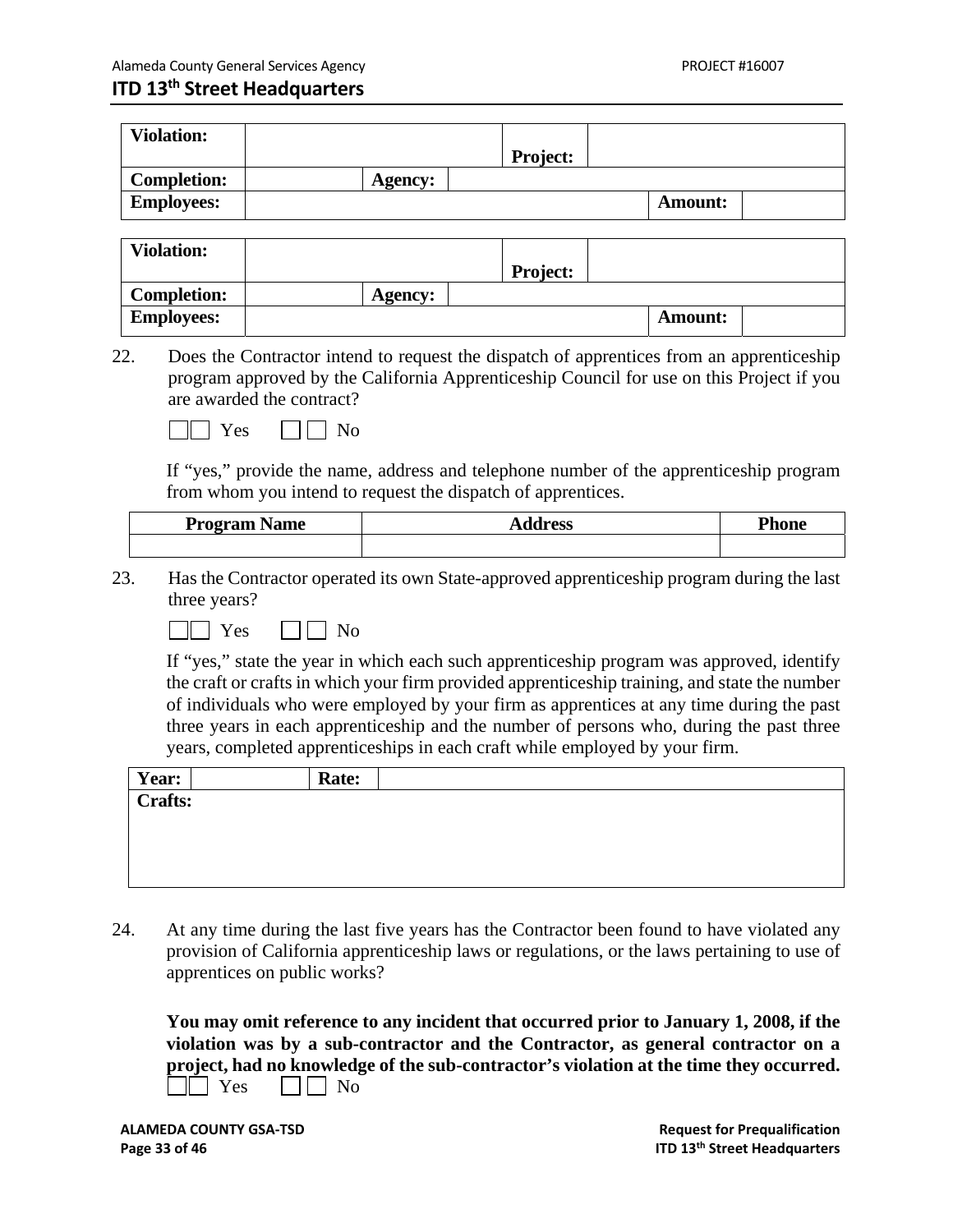If "yes," provide the date(s) of such findings, and attach copies of the Department's final decision(s).

| <b>Date</b> | <b>Department</b> | <b>Finding</b> | Decision # |
|-------------|-------------------|----------------|------------|
|             |                   |                |            |
|             |                   |                |            |
|             |                   |                |            |
|             |                   |                |            |

25. Does Contractor currently employ LEED (Leadership in Energy & Environmental Design) accredited professionals?

| eс | ∖օ<br>ľ |
|----|---------|
|    |         |

If yes, identify individuals

| <b>Name</b> | <b>Years With Firm</b> |
|-------------|------------------------|
|             |                        |
|             |                        |
|             |                        |
|             |                        |

26. Has Contractor built LEED-certified buildings in the past?

| эç | $N_{\Omega}$ |
|----|--------------|
|    |              |

If yes, identify projects (s)

| Project | <b>Location</b> | <b>Certification</b><br><b>Level</b> | <b>Date Completed</b> |
|---------|-----------------|--------------------------------------|-----------------------|
|         |                 |                                      |                       |
|         |                 |                                      |                       |
|         |                 |                                      |                       |
|         |                 |                                      |                       |

- 27. During the past five years has Contractor constructed buildings that incorporate green building features but were not LEED-certified?
	- $\Box$  Yes  $\Box$  No

If yes, identify projects (s)

| Project | <b>Location</b> | Date<br><b>Completed</b> | <b>Green Features</b> |
|---------|-----------------|--------------------------|-----------------------|
|         |                 |                          |                       |
|         |                 |                          |                       |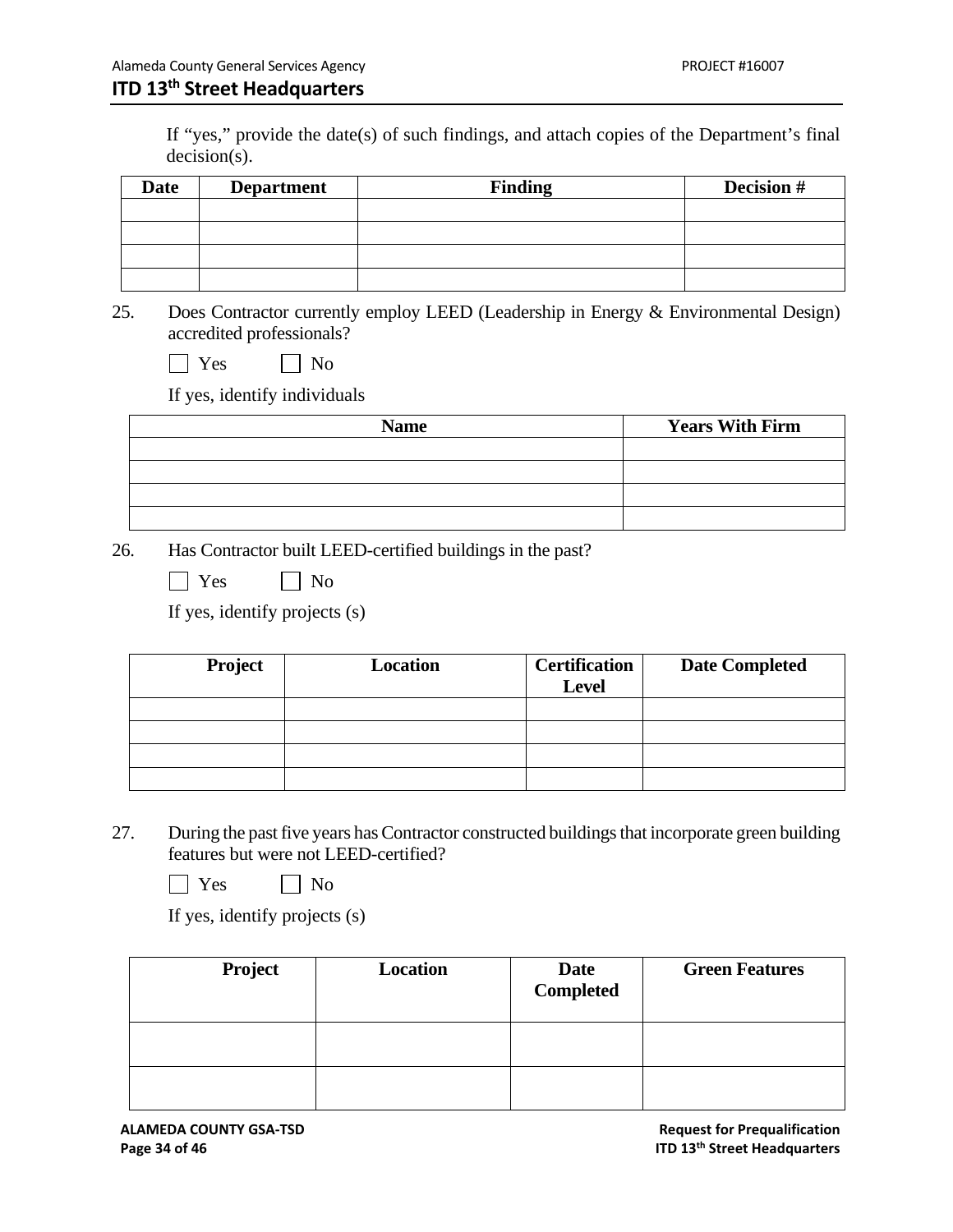28. Does the Contractor have experience building essential facilities of similar size, and scope (\$9-10 Million – 39,700 square feet) to this Project?

|  | ง∩ |
|--|----|
|--|----|

- 29. Does the Contractor currently employ a Project Manager and a Superintendent who will be devoted full-time to this Project and who have experience building projects of similar size, scope?
	- $\bigcap$  Yes  $\bigcap$  No

If yes, identify the Project Manager and Superintendent and the projects for each:

| <b>Name</b> | <b>Years With Firm</b> |
|-------------|------------------------|
|             |                        |
|             |                        |

| Project | Location | <b>Date Completed</b> | <b>Budget and Size</b> |
|---------|----------|-----------------------|------------------------|
|         |          |                       |                        |
|         |          |                       |                        |
|         |          |                       |                        |
|         |          |                       |                        |
|         |          |                       |                        |

30. Does the Contractor currently employ a Quality Assurance(QA)/Quality Control (QC) Manager who will be devoted full time to this Project on a full-time basis.

No No

If yes, identify the QA/QC Manager:

| <b>Name</b> | <b>Years With Firm</b> |
|-------------|------------------------|
|             |                        |
|             |                        |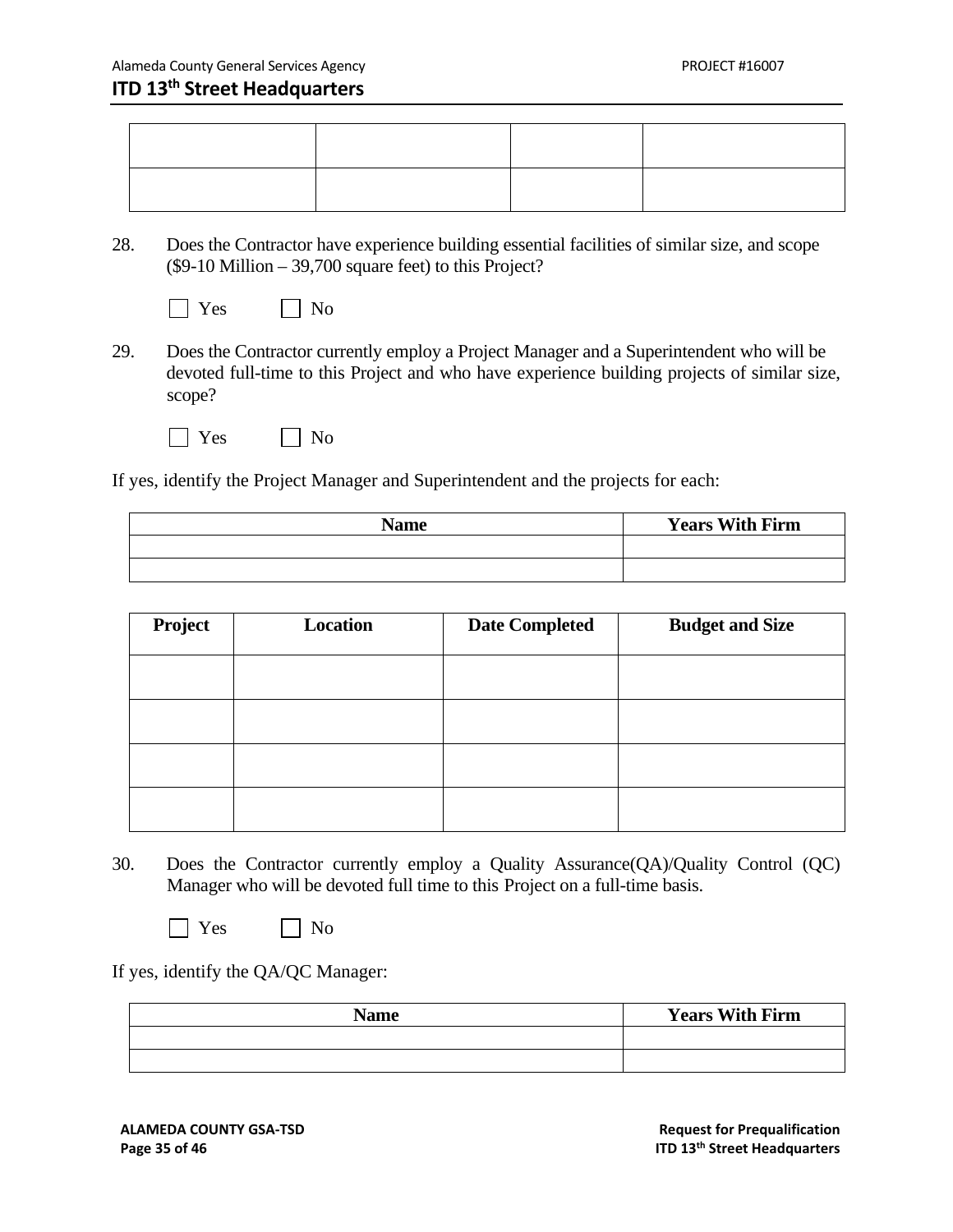### **PART IV: RECENT CONSTRUCTION PROJECTS COMPLETED**

 Contractor shall provide information about six (6) most recently completed Public Works projects of similar size, scope and complexity.

 Include, if applicable, descriptions of any green building or sustainable design strategies that were integrated into design and construction of the project. Please also indicate what methodology or practices were used to stay on or under Budget and within proposed Schedule for Occupancy

### **Names and references must be current and verifiable**.

### Project Number:<sup>1</sup>

| Project Name:                                    |
|--------------------------------------------------|
| Responsible Member:                              |
| Location:                                        |
| Owner:                                           |
| <b>Owner Contact Name:</b>                       |
| <b>Owner Contact Name:</b>                       |
| <b>Owner Contact Phone:</b>                      |
| Architect or Engineer:                           |
| <b>Architect or Engineer Contact Name:</b>       |
| Architect or Engineer Phone:                     |
| <b>Construction Manager Name:</b>                |
| <b>Construction Manager Phone:</b>               |
| Description of Project, Scope of Work Performed: |

| Original Value of Construction:                        |  |
|--------------------------------------------------------|--|
| Total Value of Construction (including change orders): |  |
| <b>Original Scheduled Completion Date:</b>             |  |
| Time Extensions Granted (number of days):              |  |
| Actual Date of Completion:                             |  |

### $\overline{a}$ <sup>1</sup> **FOR EACH PROJECT COPY THIS PAGE, INSERT A NUMBER (1 THROUGH 6) AND ATTACH ADDITIONAL PAGES.**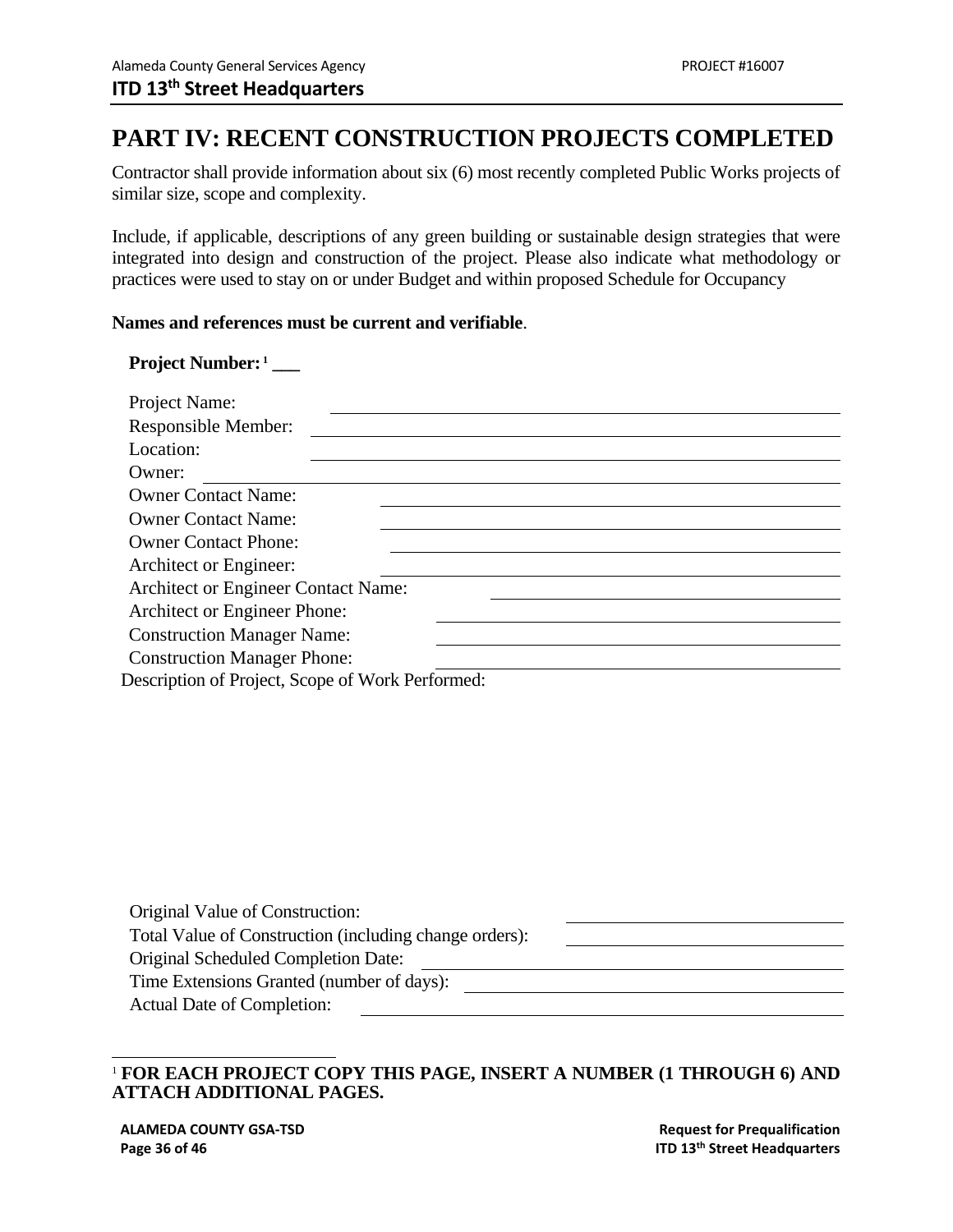# **Page 37** of **46**<br>**Page 37** of **46**<br>**Page 37** of 46<br>**ITD** 13<sup>th</sup> Street Headquarters<br>**REFERENCE INTERVIEW QUESTIONS**

**ALAMEDA COUNTY GSA**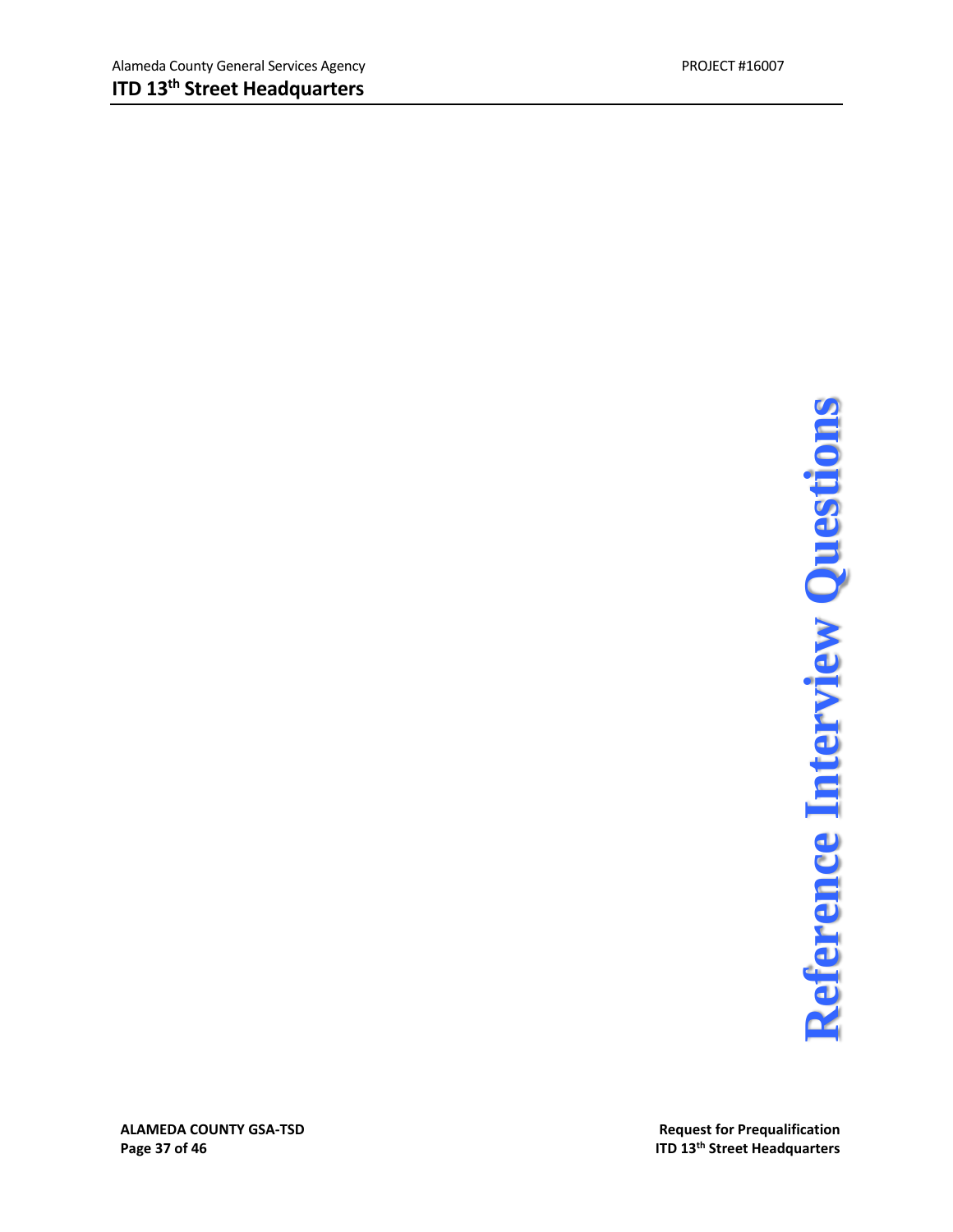### **PART V: REFERENCE INTERVIEW QUESTIONS**

The following questions will be used to interview selected contacts from three of the six recently completed projects submitted within Part IV. The County will select projects and conduct the interviews. No action on the Contractor's part is necessary. These questions are included in the package given to the Contractor for information only.

| Project #:                |  |  |
|---------------------------|--|--|
| Contractor:               |  |  |
| Project:                  |  |  |
| <b>Brief Description:</b> |  |  |

1. Are there any outstanding stop notices, liens, or claims by the Contractor that are currently unresolved on contracts for which notices of completion were recorded more than 120 days ago?

| $\vert$ Yes | If "yes," how many separate instances? |  |
|-------------|----------------------------------------|--|
| NG          |                                        |  |

2. On a scale of 1-10, with 10 being the best, did the Contractor provide adequate personnel?

| On a scale of 1-10, with 10 being the best, did the Contractor provide |         |
|------------------------------------------------------------------------|---------|
| adequate supervision?                                                  | Rating: |

- 4. On a scale of 1-10, with 10 being the best, was there adequate equipment provided on the job?
- 5. On a scale of 1-10, with 10 being the best, was the Contractor timely in providing reports and other paperwork, including change order paperwork and scheduling updates? Rating:
- 6. On a scale of 1-10, with 10 being the best, did the Contractor adhere to the project schedule that your agency or business approved? Rating: Rating:
- 7. Was the project completed on time?  $\Box$  Yes  $\Box$  No 8. On a scale of 1-10, with 10 being the best, rate the Contractor on the timely submission of reasonable cost and time estimates to perform change order work. If "no," rate Contractor responsibility : Rating:
- 9. On a scale of 1-10, with 10 being the best, rate the Contractor on how well they performed the work after a change order was issued, and how well they integrated the change order work into the existing work.

Rating:

Rating:

**ALAMEDA COUNTY GSA‐TSD Request for Prequalification Page 38 of 46 ITD 13th Street Headquarters**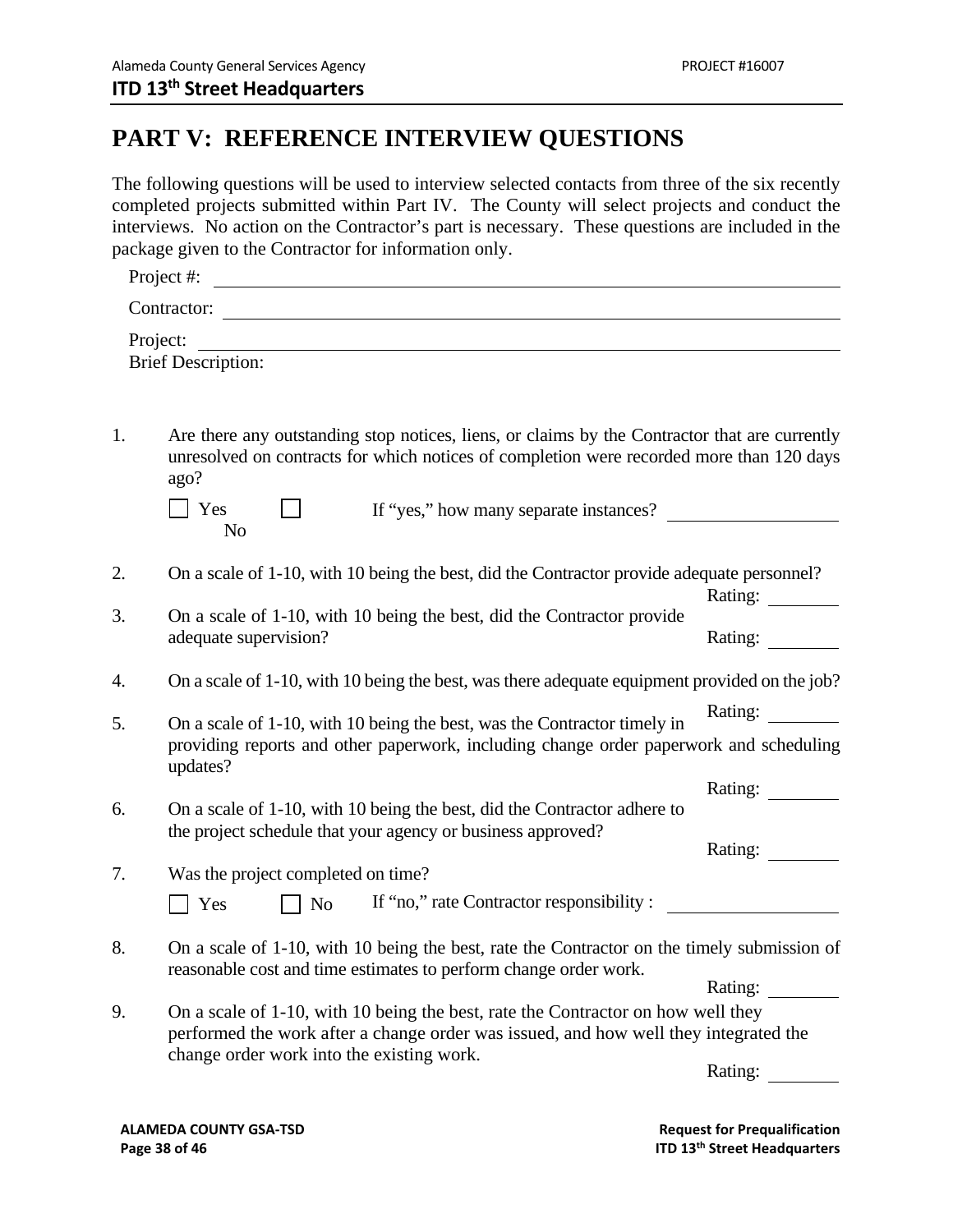| 10. | On a scale of 1-10, with 10 being the best, rate how has the Contractor been performing<br>in the area of turning in Operation & Maintenance manuals, completing as-built<br>drawings, providing required training and taking care of warranty items? |         |
|-----|-------------------------------------------------------------------------------------------------------------------------------------------------------------------------------------------------------------------------------------------------------|---------|
| 11. | On a scale of 1-10, with 10 being the best, rate the Contractor on whether                                                                                                                                                                            | Rating: |
|     | there were an unusually high number of claims, given the nature of the project, or unusual<br>difficulty in resolving them.                                                                                                                           |         |
|     |                                                                                                                                                                                                                                                       | Rating: |
| 12. | On a scale of 1-10, with 10 being the best, rate the Contractor with respect to timely payments<br>by them to sub-contractors and/or suppliers.                                                                                                       |         |
|     |                                                                                                                                                                                                                                                       | Rating: |
| 13. | On a scale of 1-10, with 10 being the best, rate the quality of the work<br>overall.                                                                                                                                                                  |         |
|     |                                                                                                                                                                                                                                                       | Rating: |
| 14. | On a scale of 1-10, with 10 being the best, was the contractor cooperative                                                                                                                                                                            |         |
|     | with the owner and the architect?                                                                                                                                                                                                                     | Rating: |
| 15. | On a scale of 1-10, with 10 being the best, did the contractor try to resolve                                                                                                                                                                         |         |
|     | disputes in a fair and equitable manner.                                                                                                                                                                                                              | Rating: |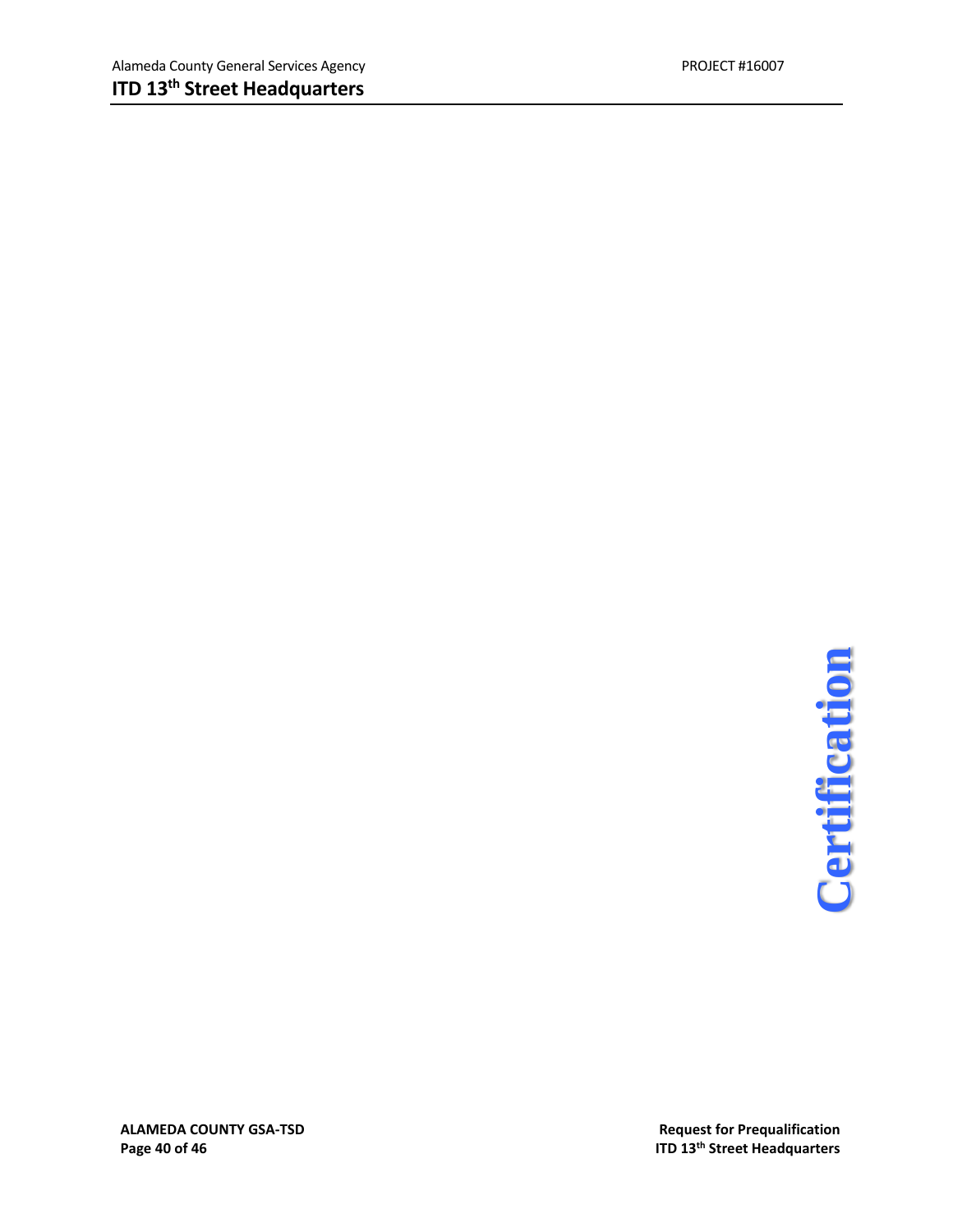### **CERTIFICATION**

I, the undersigned, on behalf of the General Contractor, certify and declare that I have read all the foregoing answers to this Pre-Qualification Document and know their contents. The matters stated in the Questionnaire answers are true of my own knowledge and belief, except as to those matters stated on information and belief, and as to those matters I believe them to be true. I declare under penalty of perjury under the laws of the State of California, that the foregoing is correct.

(Printed name)

(Signature)

(Date)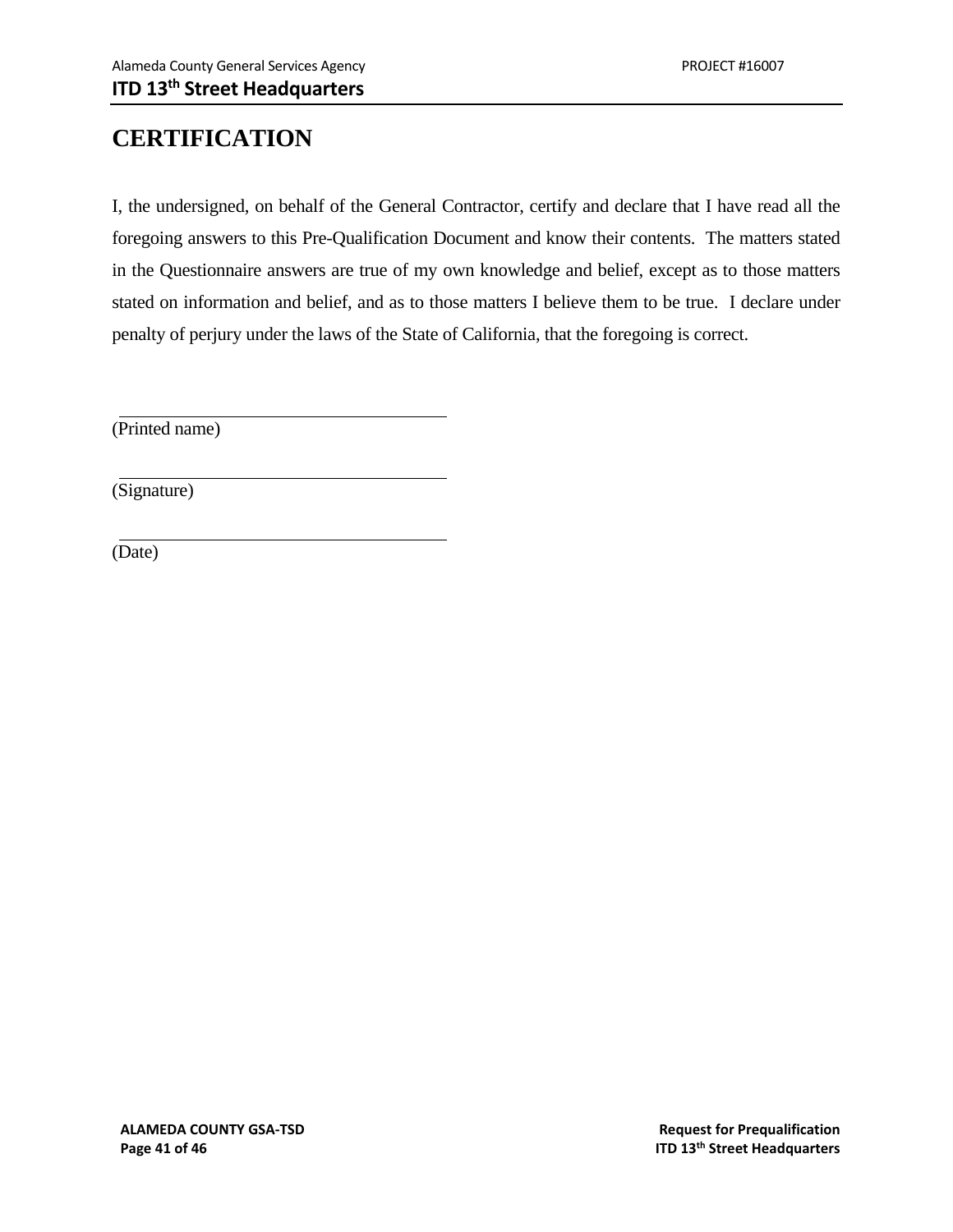**ALAMEDA COUNTY GSA-TSD**<br> **Page 42 of 46**<br> **Page 42 of 46**<br> **Page 42 of 46**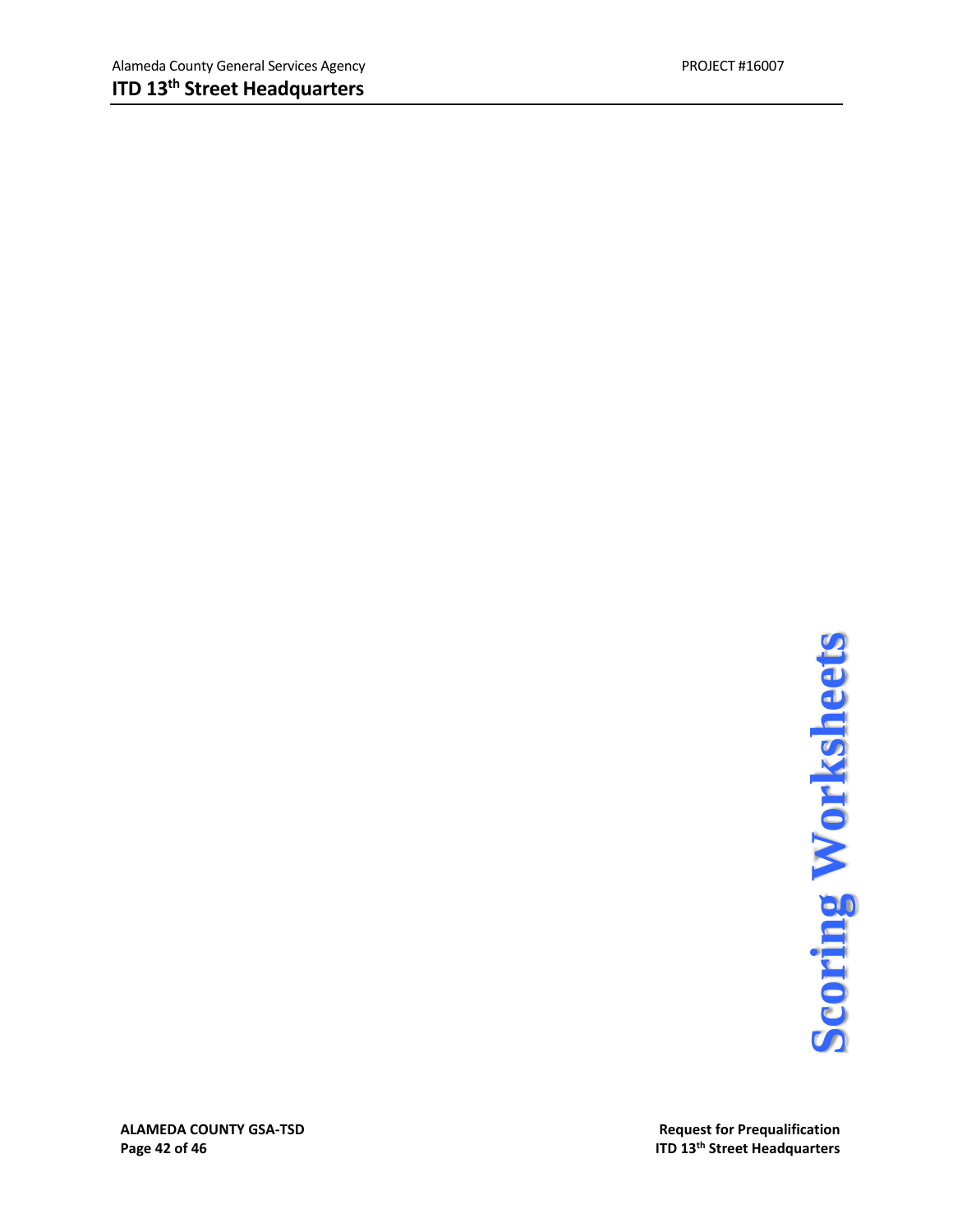### **SCORING WORKSHEETS**

The establishing of the qualification of a Contractor is determined by:

- 1) Confirming the appropriate responses to Part II: Essential Requirements do not exceed a point total point value of **zero (0)**;
- 2) Confirming minimum point total value of **100** value from responses to Part III: Scored Questionnaire and
- 3) Confirming minimum point total value of **98** from responses to all Part V: Reference Interview Questions associated with Part IV: Recent Construction Projects Completed.

The table below gives the value of each scored question for the Part II: Essential Requirements and Part III: Scored Questionnaire parts. Scoring breakdown for Interview Questions of Part IV are found above in description of Part IV process.

The Scoring Worksheets list every essential requirement and scored question. The requirements and questions are abbreviated to capture the essence of the item. The abbreviation does not change the actual requirement or question as written in the Essential Requirements and Scored Questionnaire parts of the Pre-Qualification Questionnaire.

| <b>Question</b> | <b>Requirement / Question</b>                                 | <b>Yes</b> | $\mathbf{N}\mathbf{0}$ | <b>Score</b> |
|-----------------|---------------------------------------------------------------|------------|------------------------|--------------|
| #               |                                                               |            |                        |              |
| 1               | Does General Contractor & Subcontractors have current         |            |                        |              |
|                 | California contractor's license?                              |            |                        |              |
|                 | $Yes = 0; No = 1$                                             |            |                        |              |
| $\mathfrak{D}$  | Does General Contractor & Subcontractors have liability       |            |                        |              |
|                 | insurance?                                                    |            |                        |              |
|                 | $Yes = 0; No = 1$                                             |            |                        |              |
| 3               | Does Contractor & Subcontractors have workers'                |            |                        |              |
|                 | compensation insurance?                                       |            |                        |              |
|                 | $Yes = 0; No = 1$                                             |            |                        |              |
| $\overline{4}$  | Is General Contractor's financial statement attached?         |            |                        |              |
|                 | $Yes = 0; No = 1$                                             |            |                        |              |
| 5               | Is General Contractor's notarized surety statement attached?  |            |                        |              |
|                 | $Yes = 0; No = 1$                                             |            |                        |              |
| 6               | Has General Contractor or Subcontractors' license been        |            |                        |              |
|                 | revoked in the last five years?                               |            |                        |              |
|                 | $Yes = 1; No = 0$                                             |            |                        |              |
| $\tau$          | Has General Contractor or Subcontractors' surety paid for     |            |                        |              |
|                 | completion last 5 years?                                      |            |                        |              |
|                 | $Yes = 1; No = 0$                                             |            |                        |              |
| 8               | Is General Contractor or Subcontractors' ineligible to bid on |            |                        |              |
|                 | public works?                                                 |            |                        |              |
|                 | $Yes = 1; No = 0$                                             |            |                        |              |
| $\mathbf{Q}$    | Has General Contractor or Subcontractors been convicted of    |            |                        |              |
|                 | crime on public contract?                                     |            |                        |              |
|                 | $Yes = 1; No = 0$                                             |            |                        |              |

### **PART II Essential Requirements For the Contractor**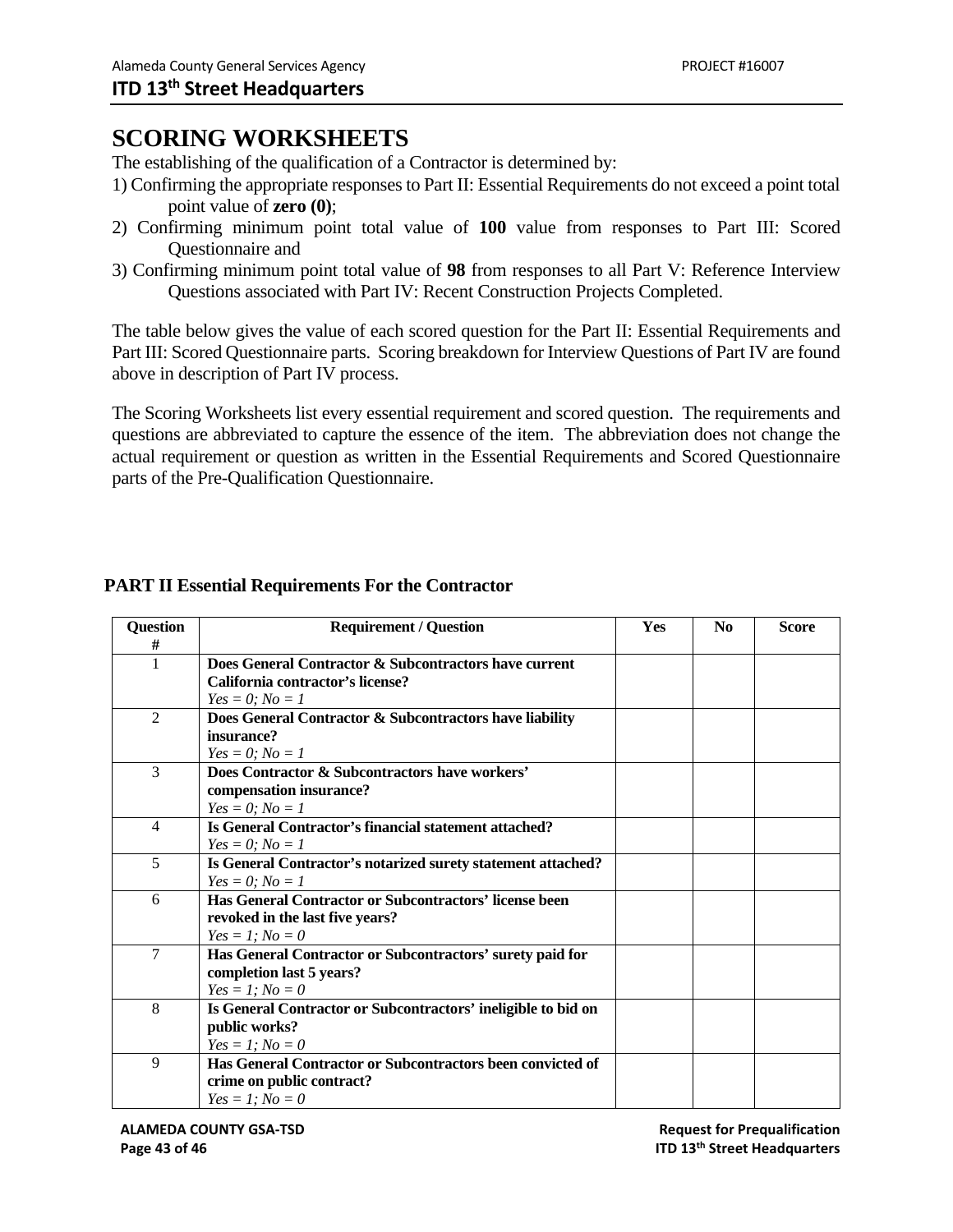| 10                                            | Has Contractor been found liable or guilty in a criminal    |  |  |
|-----------------------------------------------|-------------------------------------------------------------|--|--|
|                                               | action?                                                     |  |  |
|                                               | $Yes = 1 pt; No = 0$                                        |  |  |
| 11                                            | Has General Contractor been convicted of a crime related to |  |  |
|                                               | construction?                                               |  |  |
|                                               | $Yes = 1 pt; No = 0$                                        |  |  |
| 12                                            | Has General Contractor been convicted of a fraud, theft or  |  |  |
|                                               | dishonesty?                                                 |  |  |
|                                               | $Yes = 1 pt; No = 0$                                        |  |  |
| <b>Total Score for Essential Requirements</b> |                                                             |  |  |
|                                               | (Disqualified if score is greater than zero "0")            |  |  |

### **PART III Scored Questions for the General Contractor**

| <b>Question</b><br># | <b>Requirement / Question</b>                                                                                                                                                           | Yes | N <sub>0</sub> | <b>Instance</b> | <b>Score</b> |
|----------------------|-----------------------------------------------------------------------------------------------------------------------------------------------------------------------------------------|-----|----------------|-----------------|--------------|
| $\mathbf{1}$         | How many years General Contractor been in business in<br>California?                                                                                                                    |     |                |                 |              |
|                      | 2 yrs or less = 2 pts; 3 yrs = 3 pts; 4 yrs = 4 pts; 5 yrs + = 5<br>pts                                                                                                                 |     |                |                 |              |
| $\overline{2}$       | Is General Contractor currently in a bankruptcy?<br>$Yes = 0 pts; No = 5 pts$                                                                                                           |     |                |                 |              |
| 3                    | Has General Contractor been in bankruptcy during the<br>last five years?<br>$Yes = 0 pts; No = 5 pts$                                                                                   |     |                |                 |              |
| $\overline{4}$       | How many projects has General Contractor paid<br>liquidated damages of \$50,000 or more in last five years?<br>0 to 1 projects = 5 pts; 2 projects = 3 pts; more than $2 = 0$ pts.      |     |                |                 |              |
| 5                    | Has General Contractor been prevented from bidding on<br>public works projects in last five years?<br>Yes = subtract 5 pts; $No = 5$ pts                                                |     |                |                 |              |
| 6                    | Has General Contractor been denied award of a public<br>works projects in last five years?<br>$Yes = 0 pts; No = 5 pts$                                                                 |     |                |                 |              |
| $\overline{7}$       | Has a claim over \$50,000 been files against General<br>Contractor in last five years?<br>5 pts for 0 or 1 instance; 3 pts for 2 instances; 0 pts for more<br>than 2 instances.         |     |                |                 |              |
| 8                    | Has General Contractor filed a claim of more than<br>\$50,000 against owner in last five years?<br>5 pts for 0 or 1 instance; 3 pts for 2 instances;<br>0 pts for more than 2 instances |     |                |                 |              |
| 9                    | Has any insurance carrier refused to renew General<br><b>Contractor policy?</b><br>5 pts for 0 or 1 instance; 3 pts for 2 instances; 0 pts for more<br>than 2                           |     |                |                 |              |
| 10                   | Has General Contractor paid more than 1% for a<br>performance & payment bond?<br>5 pts for up to 1%; 3 pts for no higher than 1.10%; 0 pts for<br>higher than 1.1%.                     |     |                |                 |              |
| 11                   | Has General Contractor read Document 00 22 19 and<br>committed to ECOP program?                                                                                                         |     |                |                 |              |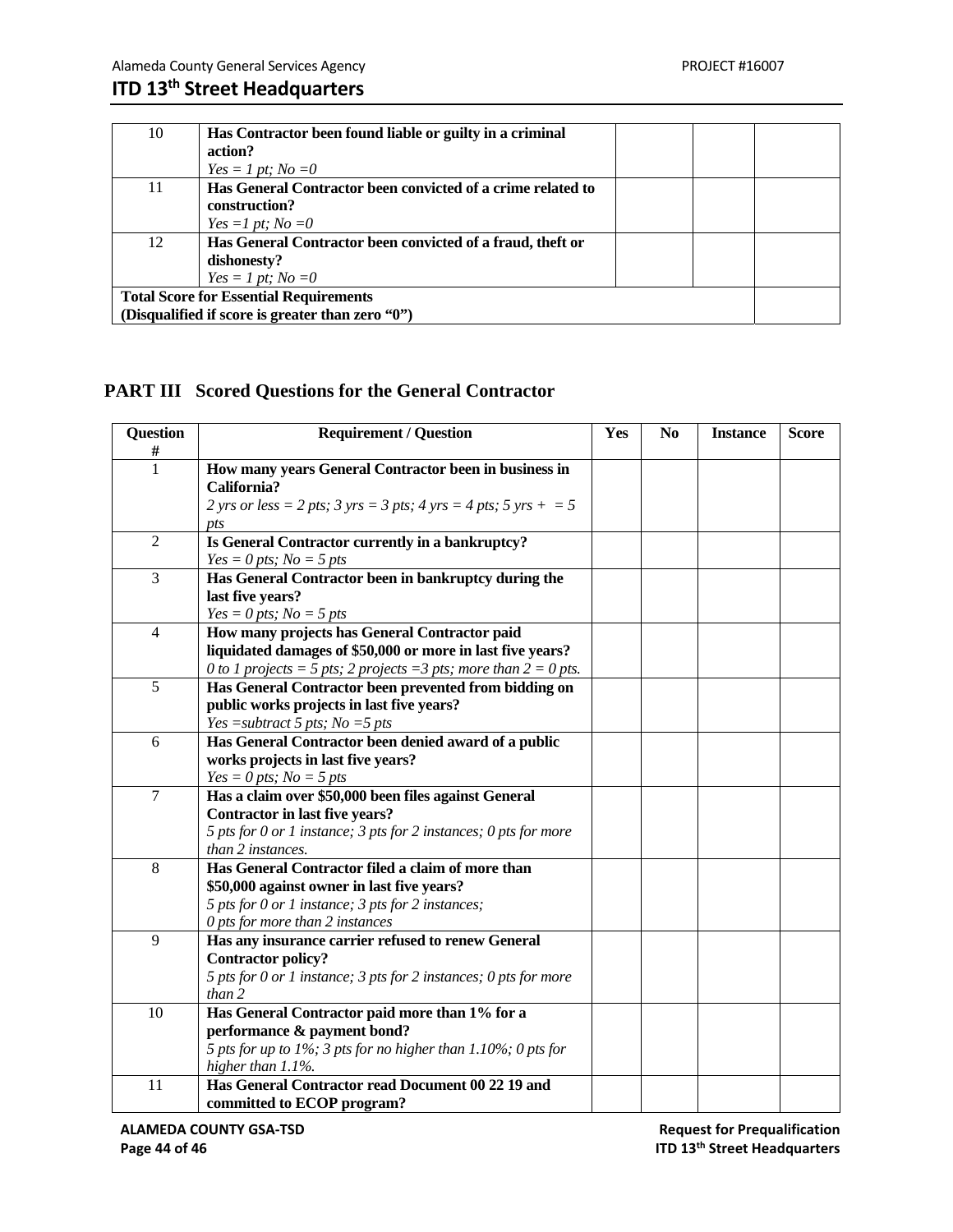|    | $Yes = 5; No = 0$                                                                                        |  |  |
|----|----------------------------------------------------------------------------------------------------------|--|--|
| 12 | Has General Contractor managed a similar construction                                                    |  |  |
|    | outreach program?                                                                                        |  |  |
|    | Yes =5; $No = 0$                                                                                         |  |  |
| 13 | Has a surety ever denied General Contractor bond                                                         |  |  |
|    | coverage in last five years?                                                                             |  |  |
|    | $Yes = 0; No = 5$                                                                                        |  |  |
| 14 | Has CAL OSHA cited General Contractor for serious,                                                       |  |  |
|    | willful or repeated safety violations in last five years?                                                |  |  |
|    | 5 pts for 0 or 1 instance; 3 pts for 2 instances; 0 pts for any                                          |  |  |
|    | other answer                                                                                             |  |  |
|    |                                                                                                          |  |  |
| 15 | Has federal OSHA cited General Contractor for safety                                                     |  |  |
|    | violations in last five years?                                                                           |  |  |
|    | 5 pts for 0 or 1 instance; 3 pts for 2 instances; 0 pts for any                                          |  |  |
|    | other answer                                                                                             |  |  |
| 16 | Has EPA, AQMD or RWQCB assessed penalties against                                                        |  |  |
|    | <b>General Contractor?</b>                                                                               |  |  |
|    | 5 pts for 0 to 1 instance; 3 pts for 2 instances; 0 pts for any                                          |  |  |
|    | other answer                                                                                             |  |  |
| 17 | Does General Contractor require weekly safety meetings?                                                  |  |  |
|    | Yes, weekly =5; any other answer=0                                                                       |  |  |
| 18 | Has General Contractor been issued an EMR for last                                                       |  |  |
|    | three years?                                                                                             |  |  |
|    | 5 pts for .95 or less; 3 pts if between .96 and 1.00; 0 pts for                                          |  |  |
|    | any other answer                                                                                         |  |  |
| 19 | Has General Contractor been without workmen's                                                            |  |  |
|    | compensation insurance in last five years?                                                               |  |  |
|    | 5 pts for 0 to 1 instance; 0 pts for any other answer                                                    |  |  |
| 20 | Has General Contractor failed to comply with state                                                       |  |  |
|    | prevailing wage laws?                                                                                    |  |  |
|    | 5 pts for 0 to 2 instance; 3 pts for 3 instances; 0 pts for any                                          |  |  |
|    | other answer                                                                                             |  |  |
| 21 | Has General Contractor failed to comply with federal                                                     |  |  |
|    | prevailing wage laws?                                                                                    |  |  |
|    | 5 pts for 0 to 2 instance; 3 pts for 3 instances; 0 pts for any                                          |  |  |
|    | other answer                                                                                             |  |  |
| 22 | Does General Contractor intend to use a California                                                       |  |  |
|    | <b>Apprenticeship Council program?</b>                                                                   |  |  |
|    | $Yes = 5; No = 0$                                                                                        |  |  |
| 23 | Has General Contractor participated in a state-approved                                                  |  |  |
|    | apprenticeship program?                                                                                  |  |  |
| 24 | 5 pts if 1 or more persons; 0 pts if no persons<br>Has General Contractor violated California apprentice |  |  |
|    | laws?                                                                                                    |  |  |
|    | 5 pts for 0 to 2 instance; 3 pts for 3 instances; 0 pts for any                                          |  |  |
|    | other answer                                                                                             |  |  |
| 25 | <b>Does General Contractor Employ LEED Accredited</b>                                                    |  |  |
|    | professionals?                                                                                           |  |  |
|    | $Yes = 3; No = 0$                                                                                        |  |  |
| 26 | Has General Contractor constructed LEED-certified                                                        |  |  |
|    | buildings?                                                                                               |  |  |
|    | <i>Yes</i> = 5; <i>No</i> = 0                                                                            |  |  |
|    |                                                                                                          |  |  |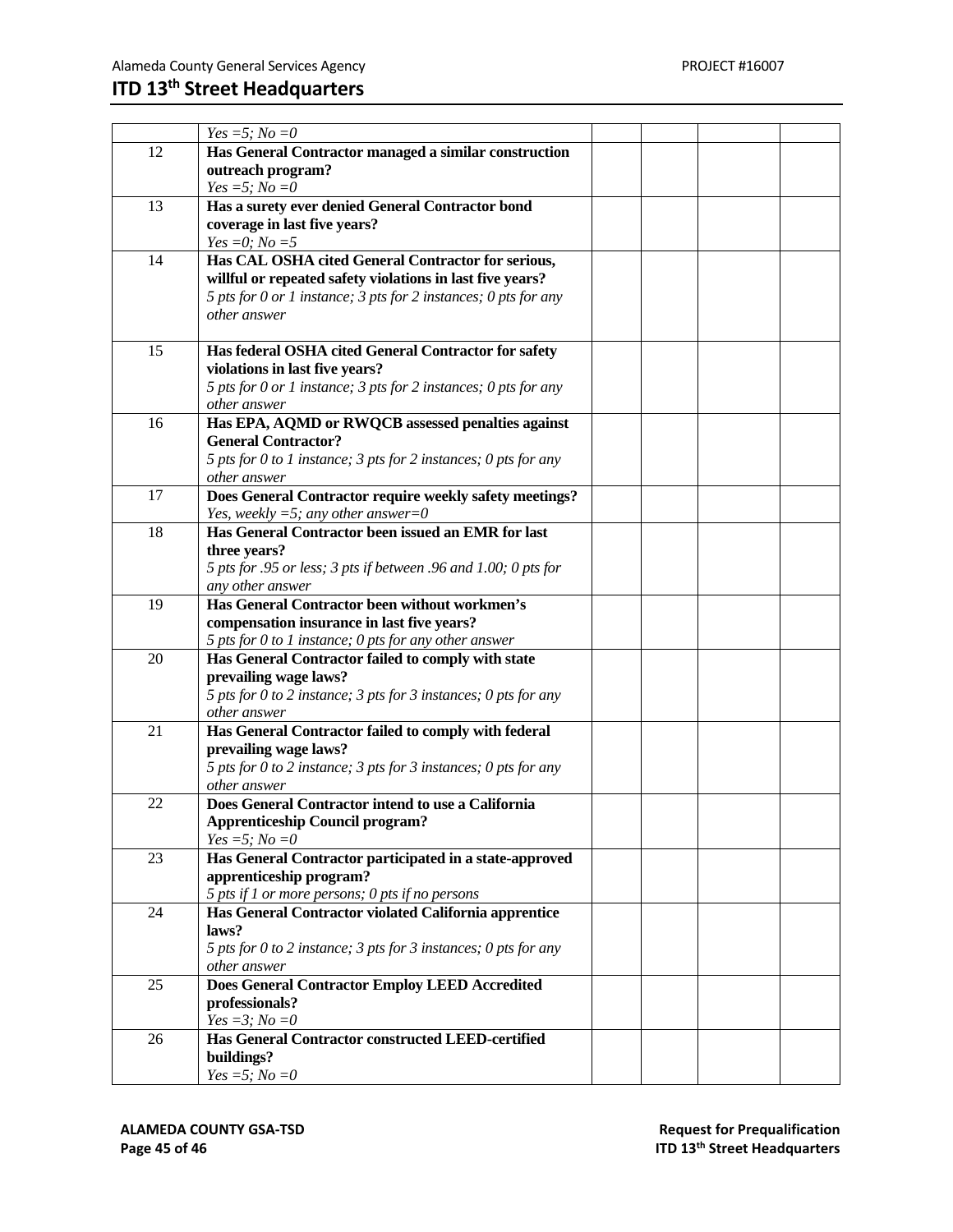| 27 | <b>Has General Contractor constructed essential facilities</b>                         |  |  |
|----|----------------------------------------------------------------------------------------|--|--|
|    | buildings?                                                                             |  |  |
|    | $Yes = 5; No = 0$                                                                      |  |  |
| 28 | Has General Contractor experience of building similar                                  |  |  |
|    | size projects?                                                                         |  |  |
|    | <i>Yes</i> = 5; <i>No</i> = 0                                                          |  |  |
| 29 | Has General Contractor experienced Project Manager                                     |  |  |
|    | and Superintedent?                                                                     |  |  |
|    | <i>Yes</i> = 5; <i>No</i> = 0                                                          |  |  |
| 30 | Has general Contractor QA/QC Manager for devoting to                                   |  |  |
|    | this project?                                                                          |  |  |
|    | <i>Yes</i> = 5; <i>No</i> = 0                                                          |  |  |
|    | <b>Total for Scored Contractor Questions</b><br><b>Minimum Qualifying Score is 100</b> |  |  |
|    |                                                                                        |  |  |

### **Summary of Scored Questions for Contractor**

| <b>Section</b>                                                       | <b>Section Score</b> |
|----------------------------------------------------------------------|----------------------|
| Part II: Essential Requirements For the Contractor                   |                      |
| (If score is greater than zero $(0)$ , Contractor is Disqualified)   |                      |
| Part III. Scored Questions for the Contractor                        |                      |
| (Minimum qualifying score is 100 points out of Maximum Score of 150) |                      |
| <b>Part V: Reference Interviews Questions</b>                        |                      |
| (Minimum qualifying score is 98 points out of Maximum Score of 140)  |                      |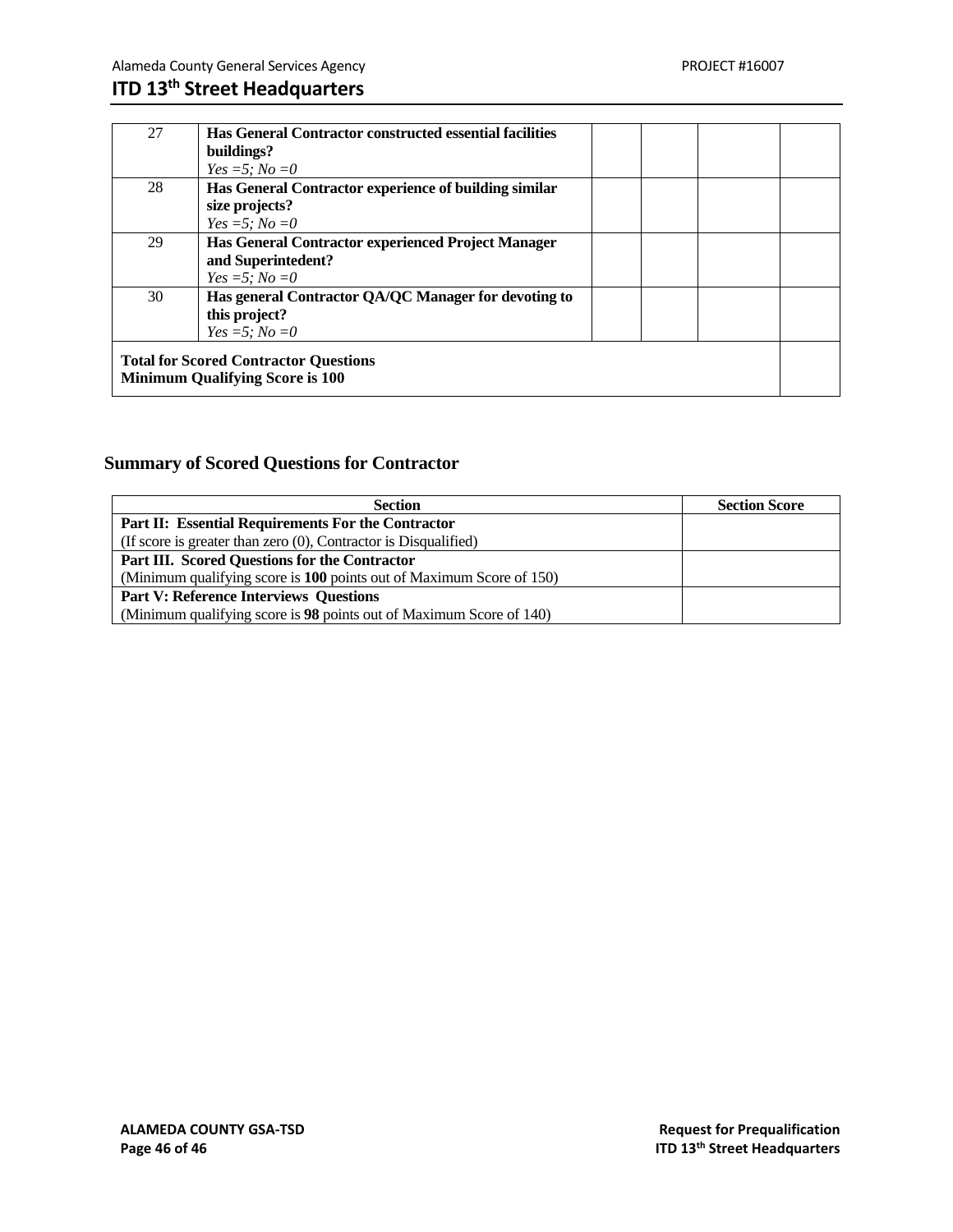### DOCUMENT 00 22 19

### **ENHANCED CONSTRUCTION OUTREACH PROGRAM (ECOP) (Not Required for Construction Projects 125K and under)**

### **GENERAL**

### **1. PURPOSE**

- 1.1 It is the express purpose of the Enhanced Construction Outreach Program (ECOP) to encourage the participation in the County of Alameda, General Services Agency (GSA) capital projects of
	- Minority Owned Business Enterprise (MBE),
	- Woman Owned Business Enterprise (WBE),
	- Local Business Enterprise (LBE) and
	- Small Local Business Enterprise (SLBE)

And to ensure that all contracting firms receive an equal opportunity to bid and receive work for this project. The ECOP encourages the inclusion of small businesses in this contract in accordance with Public Contract Code § 2002.

- 1.2 By submitting a bid, Bidders acknowledge and agree to all Document 00 22 19 provisions contained herein.
- 1.3 In the event of conflict between the terms of this Section 00 22 19 and the PROJECT STABILIZATION / COMMUNITY BENEFITS AGREEMENT for the COUNTY OF ALAMEDA, the terms of the PROJECT STABILIZATION / COMMUNITY BENEFITS AGREEMENT for the COUTY OF ALAMEDA shall take priority.

### **2. APPLICATION**

- 2.1 The provisions outlined in this Section 00 22 19 apply to this contract for the construction of the above-referenced project. This project is funded solely with local dollars, and these provisions shall apply to all work performed under any contract awarded as a result of this competitive process.
- 2.2 To be considered for a contract award, any bidder who fails to meet all ECOP goals identified herein shall be required to demonstrate to the satisfaction of the County that all good faith efforts (GFEs) were made in accordance with the criteria listed in Section 7.9, GFE 1-9. Failure of the bidder to demonstrate a good faith effort may result in the bid being deemed non-responsive.

### **3. 3 DEFINITIONS**

### 3.1 LOCAL BUSINESS ENTERPRISE (LBE)

3.1.1 For the purposes of this program, a Local Business Enterprise means a business that is a firm or dealer with fixed offices located in, and having a street address within the County

**OATP** 

**ALAMEDA COUNTY GSA-TSD SUPPLEMENTARY INSTRUCTIONS TO BIDDERS with PSCBA ENHANCED CONSTRUCTION OUTREACH PROGRAM DOCUMENT 00 22 19**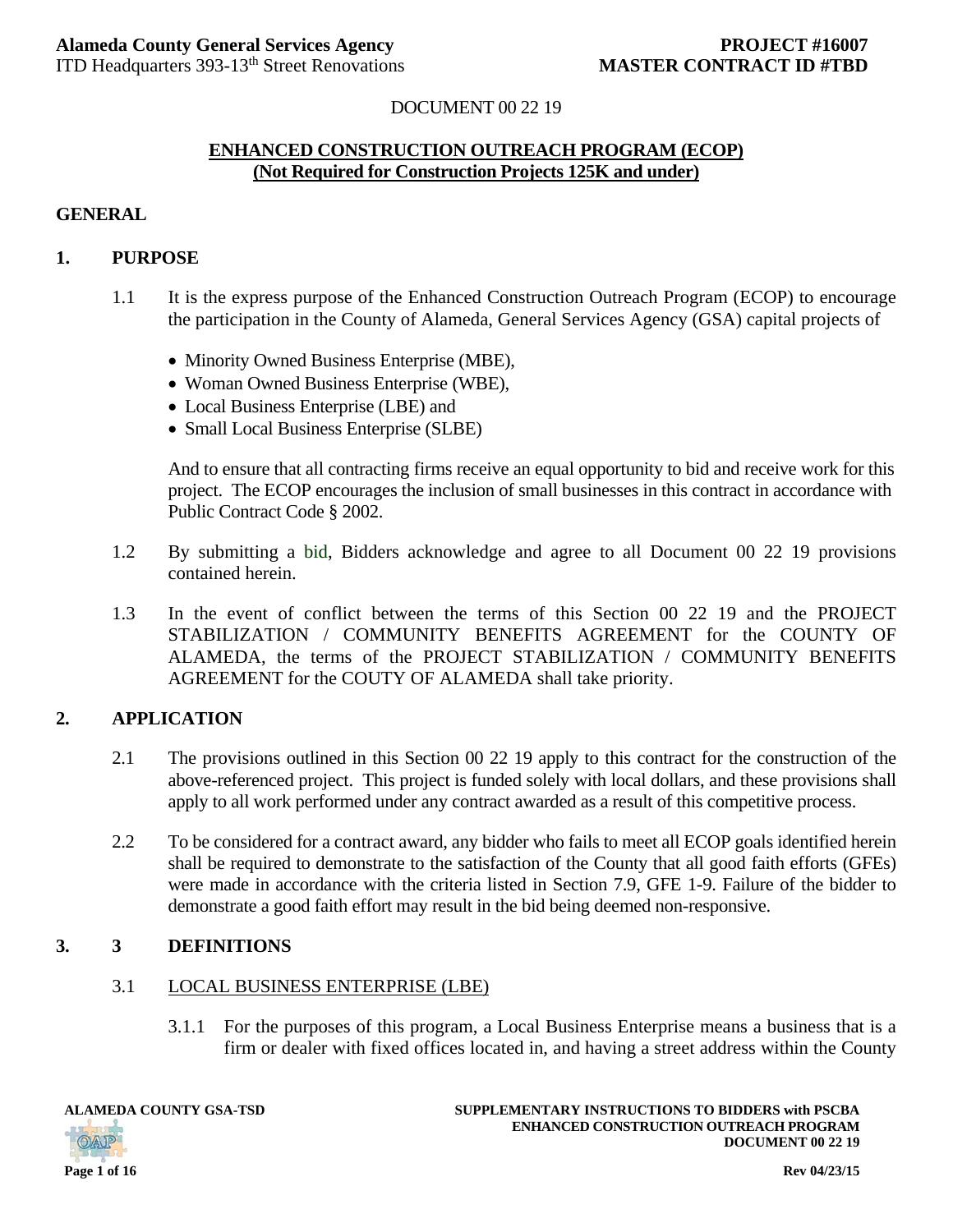and holds a valid business license issued by the County or a city within the County for at least 6 months prior to the date upon which a request for sealed bids or proposals is issued.

### 3.2 MINORITY OR WOMEN BUSINESS ENTERPRISE (MWBE)

- 3.2.1 For the purposes of this program, an MWBE is a Small Business Enterprise (SBE), as that term is defined by the State of California, that meets both of the following criteria:
	- 3.2.1.1 At least 51 percent of the business is owned by one or more minority persons or women, or in the case of any business whose stock is publicly held, at least 51 percent of the stock is owned by one or more minority persons or women; and
	- 3.2.1.2 Whose management and daily business operations are controlled by one or more minority persons or women.
- 3.2.2 An MWBE must be certified as such by local agencies identified or recognized by the County as having effective certification programs. When the State of California SBE definition is met, validation of the current certification by one of the following local agencies must be provided with the bid response:

Bay Area Rapid Transit (BART) Office of Community Investment and Infrastructure<sup>1</sup>, The (CPUC) Supplier Clearinghouse Western Regional Minority Supplier Development Council (WRMSDC) Women's Business Enterprise National Council (WBENC)

### 3.3 MINORITY PERSON

3.3.1 Minority person, for purposes of this section, means Black Americans, Hispanic Americans, Native Americans (including American Indians, Eskimos, Aleuts and Native Hawaiians), Asian-Pacific Americans (including persons whose origins are from Japan, China, the Philippines, Vietnam, Korea, Samoa, Guam, the United States Trust Territories of the Pacific, Northern Marianas, Laos, Cambodia and Taiwan).

### 3.4 SMALL BUSINESS ENTERPRISE (SBE)

- 3.4.1 For the purposes of this program, an SBE meets the current State of California definition of a small business, which is one that:
	- 3.4.1.1 Must be independently owned and operated;
	- 3.4.1.2 Cannot be dominant in its field of operation;



i <sup>1</sup> Successor Agency to San Francisco Redevelopment Agency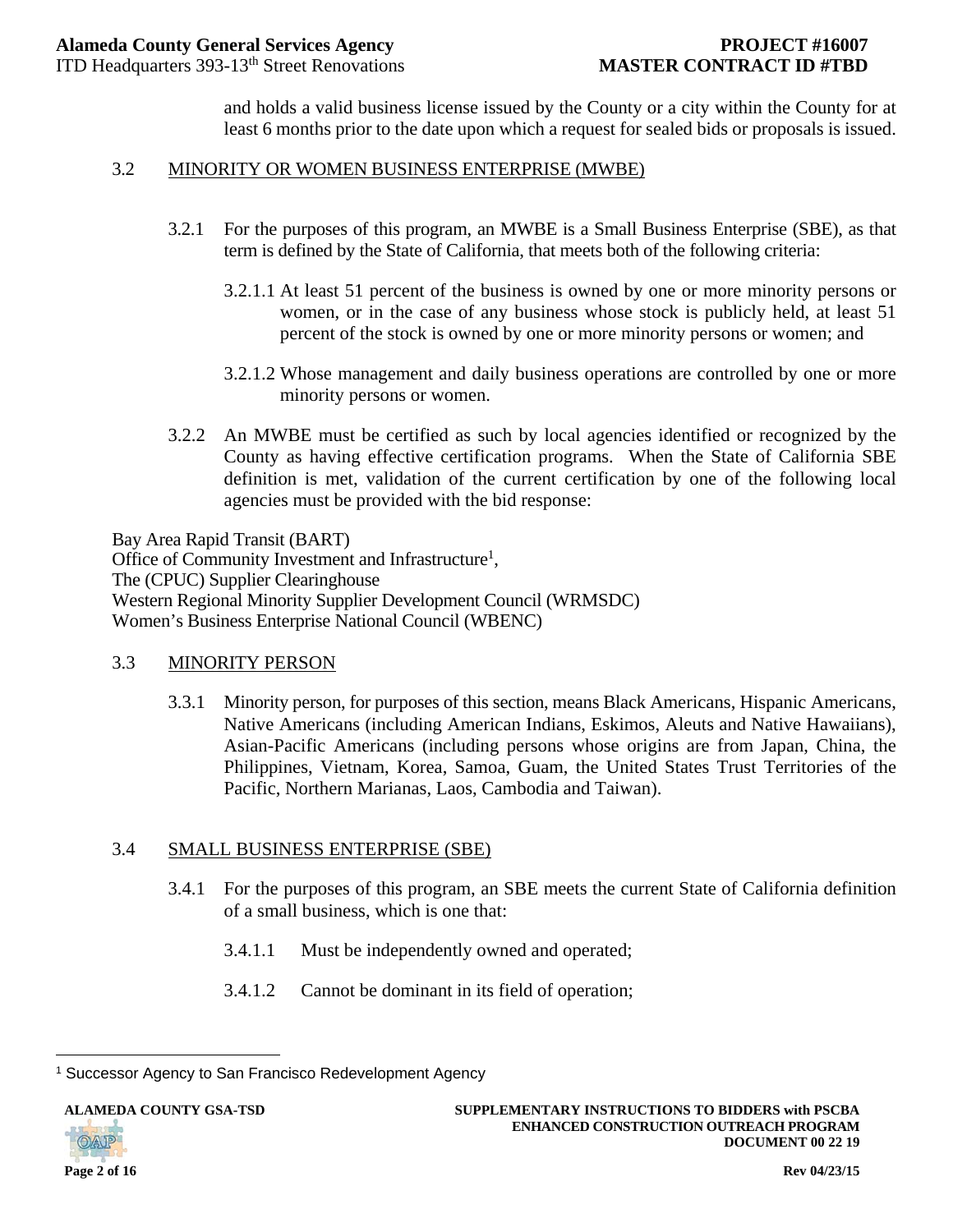- 3.4.1.3 Must have its principal office located in California;
- 3.4.1.4 Must have its owners (or officers in the case of a corporation) domiciled in California; and
- 3.4.1.5 Together with its affiliates, be either:
	- 3.4.1.5.1 A business with 100 or fewer employees, and an average annual gross receipts of \$14 million or less over the previous three tax years, or
	- 3.4.1.5.2 A manufacturer with 100 or fewer employees.
- 3.4.1.6 An SBE must be certified or recognized as such by organizations whose certification is accepted by the California Department of General Services or by local agencies identified by the County of Alameda to have effective certification programs. Validation of the current certification by one of the following local agencies must be provided with the bid response:

 Alameda County Transportation Commission (Alameda CTC) California Department of General Services (DGS) Office of Community Investment and Infrastructure, Port of Oakland *and,* when the State SBE definition is met, Alameda County (SLEB certification)

### 3.5 SMALL LOCAL BUSINESS ENTERPRISE (S/LBE)

3.5.1 For the purposes of this program, a Small Local Business Enterprise is defined by the County of Alameda and means a business that meets the SBE definition above, and is a firm or dealer with fixed offices located in, and having a street address within the County, and holds a valid business license issued by the County or a city within the County.

### **4. ENHANCED CONSTRUCTION OUTREACH PROGRAM (ECOP) GOALS**

### 4.1 MBE PARTICIPATION SUBCONTRACTING – 15% GOAL

- 4.1.1 The MBE element of the ECOP program shall include subcontractors, manufacturers, suppliers and truckers in calculating achievement of the MBE goal. Any contractor who fails to meet the MBE goals described herein must demonstrate to the satisfaction of the County of Alameda that a good faith effort was made to meet these goals in order to be considered for a contract award.
	- 4.1.1.1 The County shall further require that in order to be awarded a contract, a prime contractor must show that a good faith effort was made to provide at least 15%

**ALAMEDA COUNTY GSA-TSD SUPPLEMENTARY INSTRUCTIONS TO BIDDERS with PSCBA ENHANCED CONSTRUCTION OUTREACH PROGRAM DOCUMENT 00 22 19** 

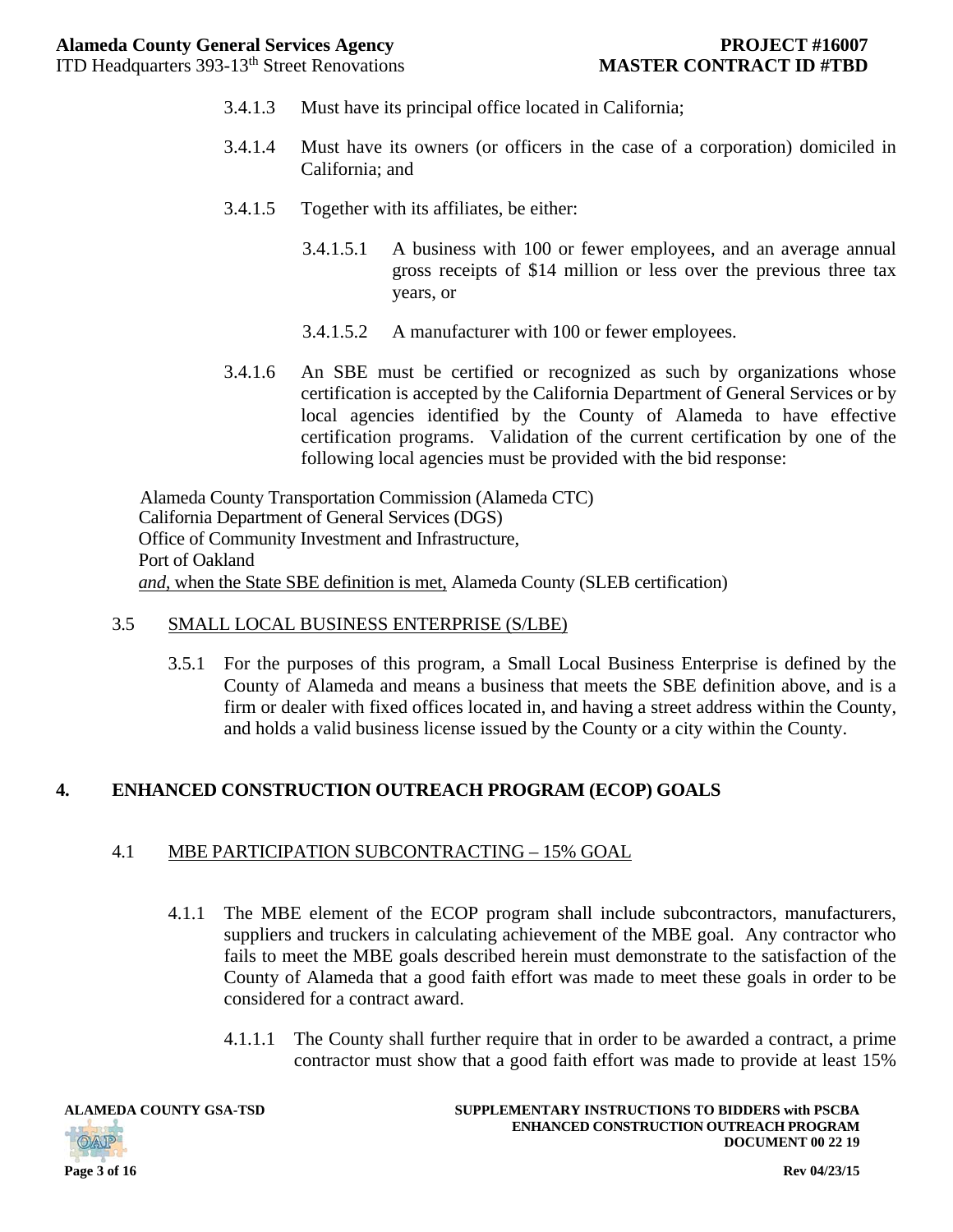of the total contract amount to MBE subcontractors, manufacturers, suppliers, and truckers.

- 4.1.1.2 The MBE goals must be achieved by the use of MBE subcontractors, manufacturers, suppliers, and/or truckers. If the Contractor plans to perform all the work with the Contractor's own forces, the goal will still apply and must be achieved by the use of suppliers, manufacturers, and/or truckers.
- 4.1.1.3 A certified MBE prime contractor **may not** apply the percentage of the prime contractor's work toward meeting the goals as set forth above. An MBE subcontractor meeting the definition of both an MBE and a WBE **may not** be used to achieve both MBE and WBE required goals. The percentage of MBE firms utilized for the project described herein can only be applied to either MBE or WBE required goals. For purposes of meeting the MBE goals for this project, each participating MBE must be identified as an MBE.
- 4.1.1.4 Prime contractors are strongly encouraged to sub-contract with S/LBE certified MBEs to meet the goals.

### 4.2 WBE PARTICIPATION SUBCONTRACTING – 5% GOAL

- 4.2.1 The WBE element of the ECOP program shall include subcontractors, manufacturers, suppliers and truckers in calculating achievement of the WBE goal. Any contractor who fails to meet the WBE goals described herein must demonstrate to the satisfaction of the County of Alameda that a good faith effort was made to meet these goals in order to be considered for a contract award.
	- 4.2.1.1 The County shall further require that in order to be awarded a contract; a prime contractor must show that a good faith effort was made to provide at least 5% of the total contract amount to WBE subcontractors, manufacturers, suppliers, and/or truckers.
	- 4.2.1.2 The WBE goals must be achieved by the use of subcontractors, manufacturers, suppliers, and/or truckers. If the Contractor plans to perform all the work with the Contractor's own forces, the goal will still apply and must be achieved by the use of manufacturers, suppliers, and/or truckers.
	- 4.2.1.3 A certified WBE prime contractor **may not** apply the percentage of the prime contractor's work toward meeting the goals as set forth above. A WBE subcontractor meeting the definition of both an MBE and a WBE **may not** be used to achieve both the MBE and WBE required goals. The percentage of WBE firms utilized for the project described herein can only be applied to either MBE or WBE required goals. For purposes of meeting the WBE goals for this project, each participating WBE must be identified as a WBE.

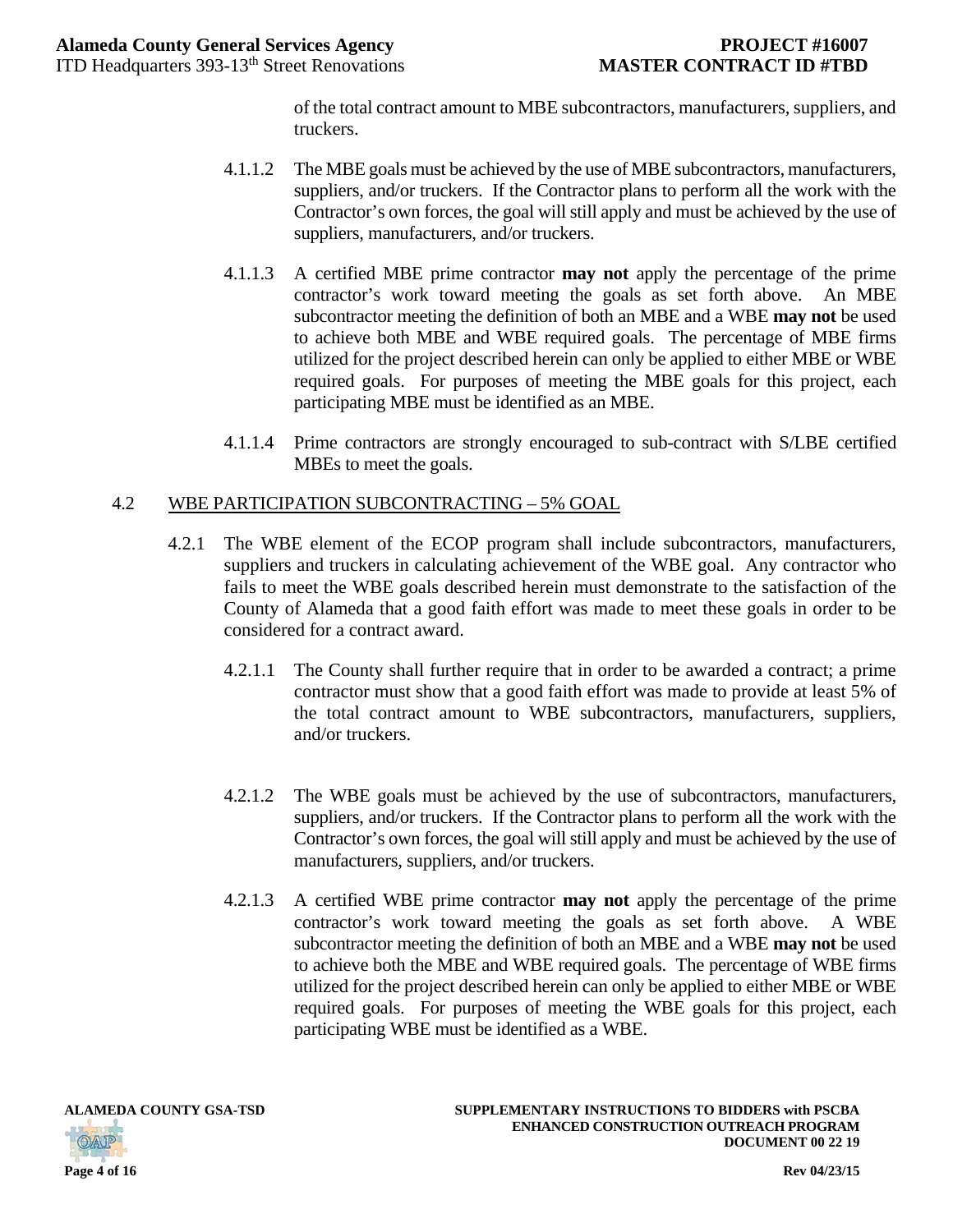4.2.1.4 Prime contractors are strongly encouraged to sub-contract with S/LBE certified WBEs to meet the goals.

### 4.3 LBE PARTICIPATION GOALS –60% GOAL

- 4.3.1 The LBE element of the ECOP program shall include subcontractors, manufacturers, suppliers and/or truckers in calculating achievement of the LBE goal. Any contractor who fails to meet the LBE goals described herein must demonstrate to the satisfaction of the County of Alameda that a good faith effort was made to meet these goals in order to be considered for a contract award.
	- 4.3.1.1 The County shall further require that in order to be awarded a contract, a prime contractor must show that a good faith effort was made to provide at least 60% of the total contract amount to an LBE.
	- 4.3.1.2 The prime contractor may count a portion or all of its work towards meeting the goal and/or the LBE goal may be achieved by the use of subcontractors, manufacturers, suppliers, and/or truckers.

### 4.4 S/LBE PARTICIPATION - 20% GOAL

- 4.4.1 The S/LBE element of the ECOP program shall include subcontractors, manufacturers, suppliers and/or truckers in calculating achievement of the S/LBE goal. Any contractor who fails to meet the S/LBE goals described herein must demonstrate to the satisfaction of the County of Alameda that a good faith effort was made to meet these goals in order to be considered for a contract award.
	- 4.4.1.1 The County shall further require that in order to be awarded a contract; a prime contractor must show that a good faith effort was made to provide at least 20% of the total contract amount to an S/LBE.
	- 4.4.1.2 The prime contractor may count a portion or all of its work towards meeting the goal and/or the S/LBE goal may be achieved by the use of subcontractors, manufacturers, suppliers, and/or truckers. For purposes of meeting this goal, the 20% S/LBE participation may also be counted toward achieving the 60% LBE participation goal and/or a part of the prime contractor LBE participation.

### **5. SMALL BUSINESS ENTERPRISE 5% BID PREFERENCE**

5.1 Prime contractors who are certified small local businesses (S/LBE) shall be eligible to receive a 5% bid preference. Prime contractors that subcontract with certified small local businesses (S/LBE) (in accordance with the Public Contract Code 2002) for a minimum 40% of the contract amount will also be eligible to receive this 5% bid preference. This bid preference shall be applied by multiplying the total Base Bid amount by .95 to determine the bid amount for comparison purposes.



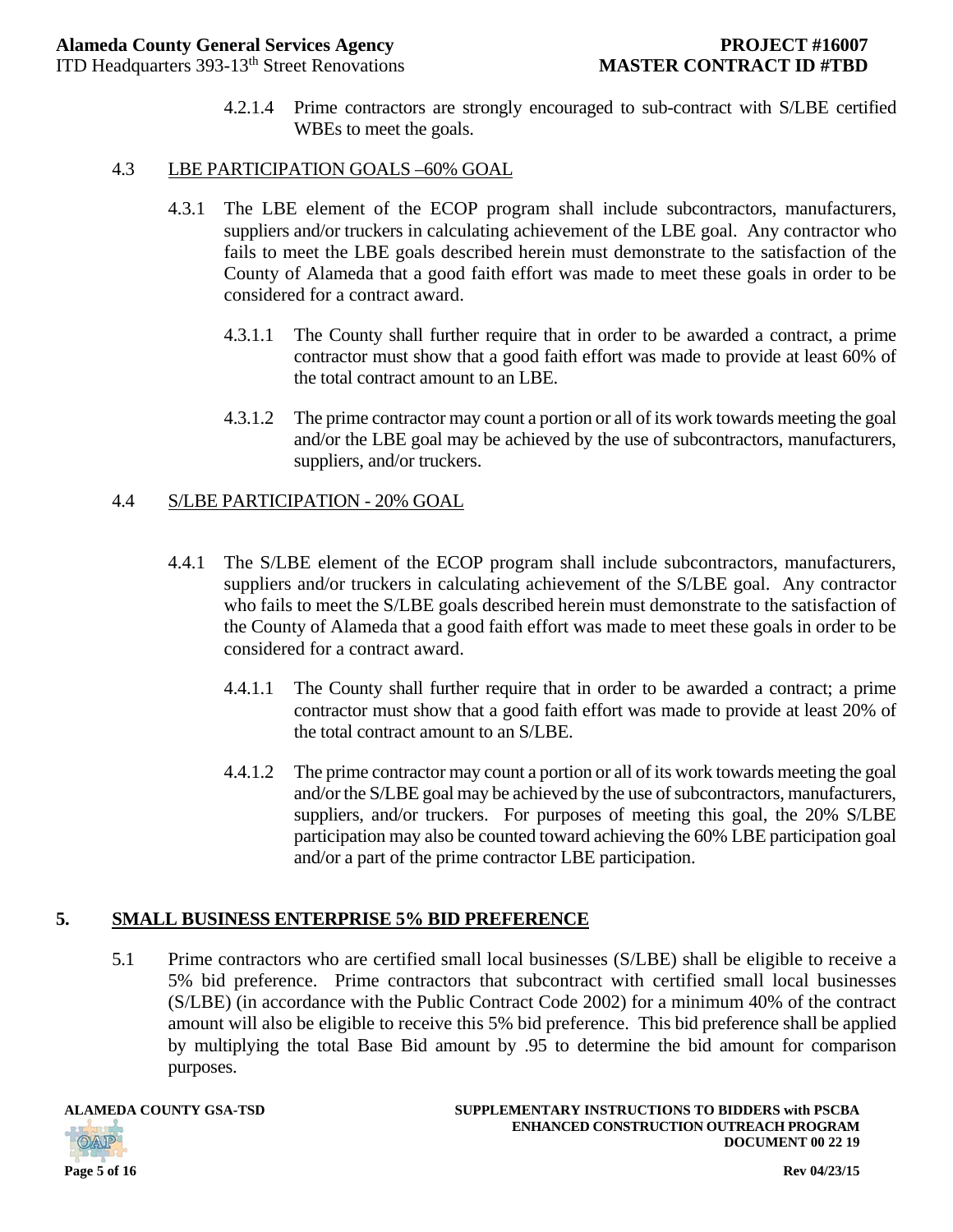### **6. HIRING OF LOCAL APPRENTICES, YOUTH, UNEMPLOYED AND UNDEREMPLOYED RESIDENTS (FOR PROJECTS OVER \$125K, BUT UNDER \$1M)**

### PURPOSE

6.1 The County of Alameda, General Services Agency (GSA), Technical Services Department (TSD) strongly encourages the hiring of local apprentices, youth, unemployed and under-employed County residents to complete the work required for this project. Those firms that can demonstrate the ability and willingness to provide jobs required to complete this project to local apprentices, youth, unemployed and underemployed County residents should include such evidence in their bid response.

### **7. GOOD FAITH EFFORTS, ECOP PACKAGE SUBMITTALS, AND EVALUATION PROCEDURES**

- 7.1 It is required that bidders exercise a good faith effort to secure the participation, as set forth in the specifications, of M/W/S/LBE subcontractors, manufacturers, suppliers and/or truckers on the project. Achievement of the ECOP goals shall constitute prima facie evidence of a Good Faith Effort (GFE). The failure of any bidder to make a good faith effort to achieve the specified participation of M/W/S/LBE subcontractors, manufacturers, suppliers and/or truckers shall be grounds for determining that the bid is non-responsive.
- 7.2 Upon request from GSA, the two responsible bidders with the lowest responsive bids must submit to the Project Manager documentation to support the ECOP goals met, and the GFEs made. The documentation submitted by each bidder shall be referred to as the ECOP Package.
- 7.3 ECOP bid submittal evaluation will initiate following GSA's determination of the two (2) responsible bidders who submitted the lowest responsive bids and their submission of the ECOP Package, which shall include, but not be limited to, ECOP Form 101A, 101B, 102A, 102B and 102C (provided separately as Excel fillable forms) and supporting documentation verifying ECOP goals met and GFEs made. The ECOP Package is to be submitted by the two (2) responsible bidders who submitted the lowest responsive bids to GSA no later than 2:00 p.m. on the second business day following notification and request by GSA.
	- 7.3.1 The individual dollar amounts to be subcontracted to the M/W/S/LBE listed in the bidder's proposal will be listed on the S/LBE Participation Information ECOP Forms 101A and 101B and the M/WBE Subcontractor Participation Information ECOP Forms 102A, 102B
	- 7.3.2 ECOP Forms 101A, 101B, 102A 102B, 102C (Excel fillable forms), signature page and supporting documentation shall be delivered to the assigned Project Manager.
- 7.4 After the bids are opened, the M/W/S/LBE subcontractors, manufacturers, suppliers and/or truckers who bid to the two (2) responsible bidders with the apparent lowest responsive bids are required to provide the amounts of their bids to the County for the purposes of verification. This information shall be certified by a principal of the subcontracting firm. To the extent permitted by law, the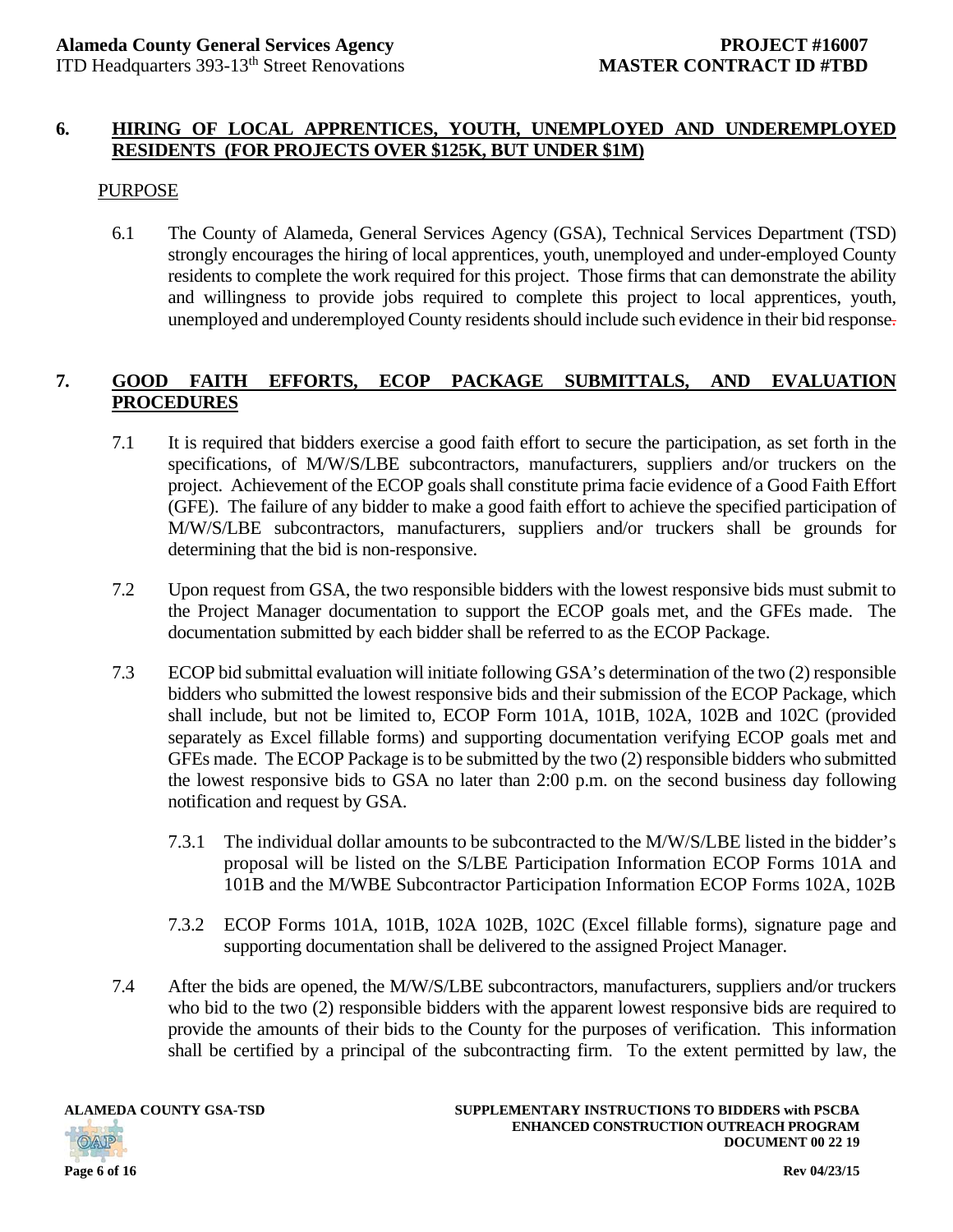information provided by the subcontractors, manufacturers, suppliers and/or truckers will be treated as proprietary, and will be solely for the use of County staff or its agents.

- 7.5 Each ECOP Package will be reviewed and evaluated by GSA or its agents within approximately five (5) business days of receipt unless additional time is needed to verify the submittals. Bidders must meet all the ECOP goals *OR* make all the GFEs (see section 7.9) in order for their bid to be deemed responsive.
- 7.6 The ECOP Package must be complete, submitted on a CD or flash drive, and contain legible supporting documents:
	- 7.6.1 ECOP Forms 101A, 101B, 102A,102B and 102C to be completed electronically and submitted on a CD or flash drive along with the hard copy signature page and supporting documentation.
	- 7.6.2 Supporting certification documentation for the prime contractor and each subcontractor, manufacturer, supplier and/or trucker M/W/S/LBEs submitted in the order they are listed on the ECOP forms **must be submitted as hardcopy**
		- 7.6.2.1 To be considered towards meeting the ECOP goals bidders must submit:
			- 7.6.2.1.1 Acceptable certifying documentation for the prime contractor and its subcontractors, manufacturers, suppliers and/or truckers, as applicable (for example, local business license with proof of issue and expiration date, certification letters with expiration date).
			- 7.6.2.1.2 Evidence that manufacturers, suppliers, and/or truckers are providing goods or services to subcontractors (for example, letter of intent, agreement)
	- 7.6.3 Documents evidencing those good faith efforts that were made, submitted in the order listed in the table below with the corresponding item number (1-9) noted on each document.
	- 7.6.4 Evidence of M/W/S/LBE participation (copies of bids, agreements, etc.) for all listed subcontractors, manufacturers, suppliers, and/or truckers that are *not* directly contracting with them (for example, material suppliers to subcontractors).
- 7.7 GSA reserves the right, as it may deem appropriate and necessary, to contact the two responsible bidders who submitted the apparent two lowest responsive bids during the evaluation process for clarification and/or submission of additional ECOP Goals or GFE documentation.

### 7.8 ECOP GOALS / GOOD FAITH EFFORTS REQUIRED

Listed in the table (below) are examples of acceptable documentation to support a determination that ECOP goals have been met

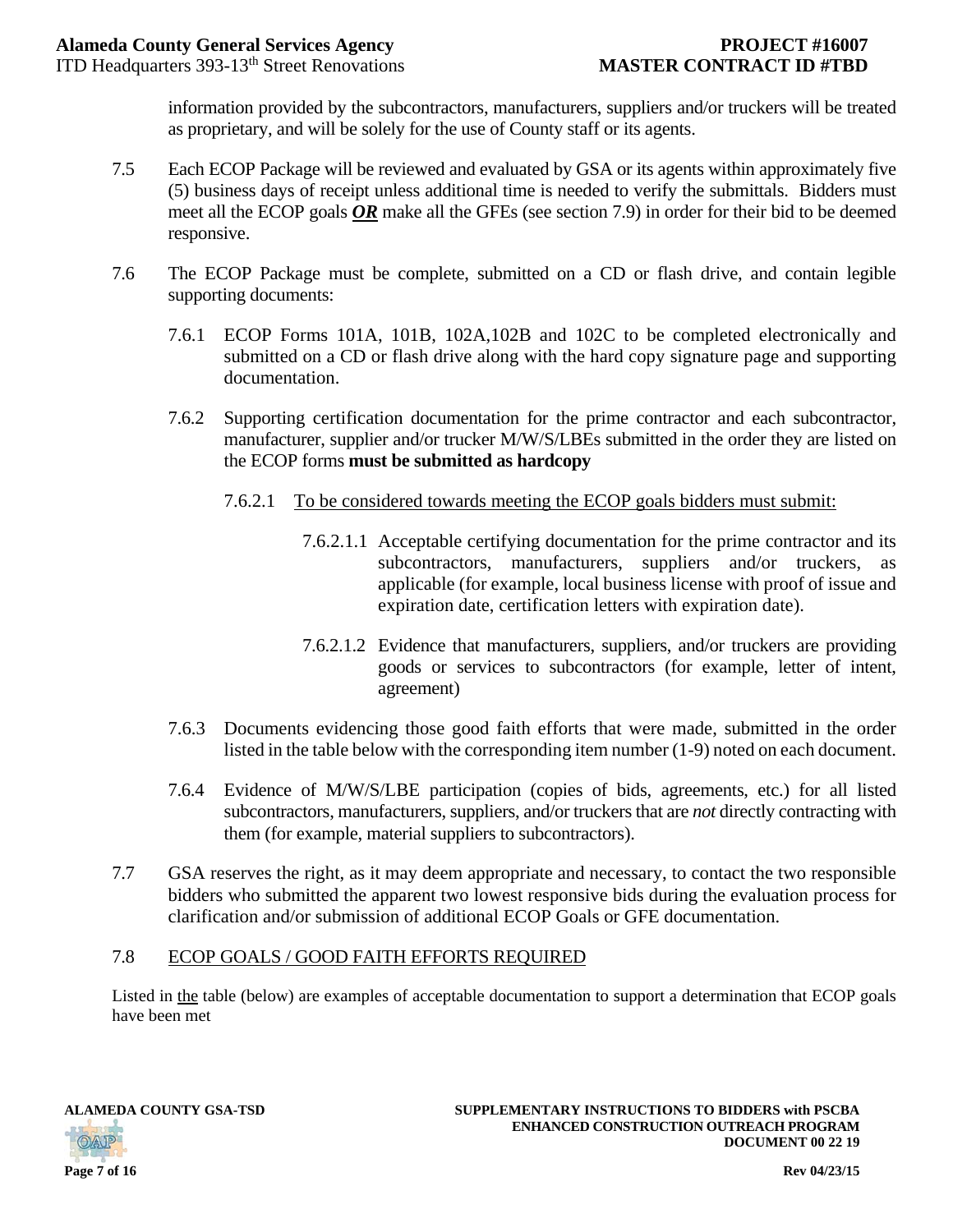### **Alameda County General Services Agency PROJECT #16007**

ITD Headquarters 393-13th Street Renovations **MASTER CONTRACT ID #TBD**

|                | <b>ECOP GOALS</b>                                                                                                                                                                                                                                                                                                | <b>EXAMPLES OF ACCEPTABLE</b><br><b>DOCUMENTATION</b>                                                                                                                                                                                                                                                                                                          |
|----------------|------------------------------------------------------------------------------------------------------------------------------------------------------------------------------------------------------------------------------------------------------------------------------------------------------------------|----------------------------------------------------------------------------------------------------------------------------------------------------------------------------------------------------------------------------------------------------------------------------------------------------------------------------------------------------------------|
| $\mathbf{1}$   | 60% Local Business Enterprise (LBE)<br>LBE participation may consist of the Prime Contractor and<br>Subcontractors and may count towards the LBE, SBE, MBE<br>and/or WBE ECOP goals.                                                                                                                             | Business license issued by the<br>$\bullet$<br>County of Alameda or a City<br>within the County of Alameda<br>and proof of date issued (which is<br>at least 6 months prior to the date<br>bids were solicited). OR<br>Certification letter from an<br>$\bullet$<br>acceptable certifying agency*<br>showing a local address and<br>issuance/expiration dates. |
| 2              | 20% Certified Small Business Enterprise (SBE)                                                                                                                                                                                                                                                                    | Same as LBE<br>$\bullet$                                                                                                                                                                                                                                                                                                                                       |
|                | Certified SBEs must be <i>Local</i> (S/LBE) to be considered.                                                                                                                                                                                                                                                    | <b>PLUS</b>                                                                                                                                                                                                                                                                                                                                                    |
|                | S/LBE participation may consist of the Prime Contractor and<br>Subcontractors and may count towards the LBE, SBE, MBE<br>and/or WBE ECOP goals.                                                                                                                                                                  | Current certification document or<br>$\bullet$<br>letter with SBE designation*                                                                                                                                                                                                                                                                                 |
|                | An SBE meets the LBE definition above and the current State                                                                                                                                                                                                                                                      |                                                                                                                                                                                                                                                                                                                                                                |
|                | definition of a small business that is $<$ 100 employees and                                                                                                                                                                                                                                                     |                                                                                                                                                                                                                                                                                                                                                                |
|                | $\leq$ \$14 Million annual gross revenues (over the last three                                                                                                                                                                                                                                                   |                                                                                                                                                                                                                                                                                                                                                                |
|                | years).                                                                                                                                                                                                                                                                                                          |                                                                                                                                                                                                                                                                                                                                                                |
| 3              | 15% Minority-Owned Business Enterprise (MBE)<br><b>Subcontractors</b><br>MBEs are defined per PCC 2000(e)(1), (e)(2) and (f) and are<br>not required to be LBEs. An MWBE may count towards only<br>MBE or WBE participation (not both); however, a local MBE<br>may count towards both LBE and S/LBE ECOP goals. | Current certification document,<br>$\bullet$<br>letter, etc., with MBE<br>designation**                                                                                                                                                                                                                                                                        |
|                |                                                                                                                                                                                                                                                                                                                  |                                                                                                                                                                                                                                                                                                                                                                |
|                | An MBE is a minority-owned business certified by one of the<br>agencies listed below. An MBE can also be an SBE or LBE                                                                                                                                                                                           |                                                                                                                                                                                                                                                                                                                                                                |
|                | for purposes of meeting the SBE or LBE subcontracting                                                                                                                                                                                                                                                            |                                                                                                                                                                                                                                                                                                                                                                |
|                | goals, but an MBE cannot also be considered a WBE.**                                                                                                                                                                                                                                                             |                                                                                                                                                                                                                                                                                                                                                                |
| $\overline{4}$ | 5% Woman-Owned Business Enterprise (WBE)                                                                                                                                                                                                                                                                         | Current certification document,<br>$\bullet$                                                                                                                                                                                                                                                                                                                   |
|                | <b>Subcontractors</b>                                                                                                                                                                                                                                                                                            | letter, etc., with WBE                                                                                                                                                                                                                                                                                                                                         |
|                | WBEs are defined per PCC $2000(e)(1)$ , (e)(2) and (f) and are                                                                                                                                                                                                                                                   | designation**                                                                                                                                                                                                                                                                                                                                                  |
|                | not required to be LBEs. An MWBE may count towards only                                                                                                                                                                                                                                                          |                                                                                                                                                                                                                                                                                                                                                                |
|                | MBE or WBE participation (not both); however, a local WBE<br>may count both towards the LBE and S/LBE ECOP goals.                                                                                                                                                                                                |                                                                                                                                                                                                                                                                                                                                                                |
|                |                                                                                                                                                                                                                                                                                                                  |                                                                                                                                                                                                                                                                                                                                                                |
|                | A WBE is a minority-owned business certified by one of the<br>agencies listed below. A WBE can also be an SBE or LBE<br>for purposes of meeting the SBE or LBE subcontracting<br>goals, but a WBE cannot also be considered an MBE.**                                                                            |                                                                                                                                                                                                                                                                                                                                                                |

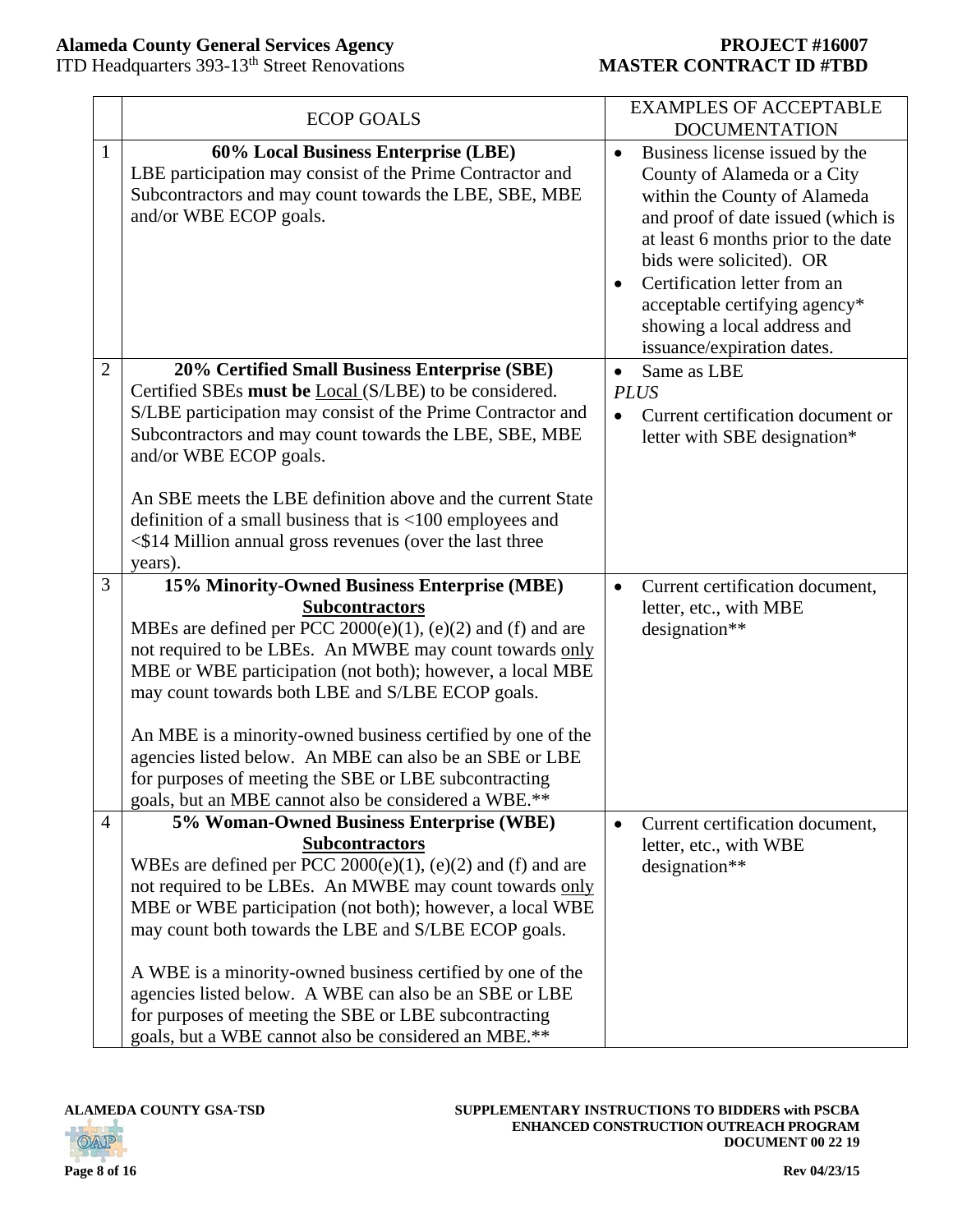ITD Headquarters 393-13th Street Renovations **MASTER CONTRACT ID #TBD**

\* SBE certification from the following agencies is accepted: Alameda County Transportation Commission (Alameda CTC), California Department of General Services (DGS), Office of Community Investment and Infrastructure, Port of Oakland,

*and* when the State SBE definition is met, Alameda County (SLEB certification).

\*\* When the State SBE definition is met MWBE certification from the following agencies is accepted:

Bay Area Rapid Transit (BART), Office of Community Investment and Infrastructure, the (CPUC) Supplier Clearinghouse, Western Regional Minority Supplier Development Council (WRMSDC), Women's Business Enterprise National Council (WBENC).

7.9 The examples of GFE Indicators listed in the table below and suggested samples and are not meant to be mandatory or exclusionary. Other documentation may be acceptable as long as it evidences a GFE. For additional information regarding the ECOP Package submittals contact the GSA Contract Compliance Officer listed in Section IV below.

|    | <b>Required Good Faith Effort Indicators</b>                                                                                                                                                                                                                                                                                       | <b>Examples of Acceptable Documentation</b>                                                                                                                                                                                                                                                                      |
|----|------------------------------------------------------------------------------------------------------------------------------------------------------------------------------------------------------------------------------------------------------------------------------------------------------------------------------------|------------------------------------------------------------------------------------------------------------------------------------------------------------------------------------------------------------------------------------------------------------------------------------------------------------------|
| 1. | The bidder attended mandatory pre-<br>solicitation or pre-bid meetings that were<br>scheduled by the local agency to inform all<br>bidders of the ECOP requirements for the<br>project for which the contract will be<br>awarded.                                                                                                  | Copy of pre-bid meeting sign-in sheet<br>$\bullet$<br>(which is e-mailed to attendees and<br>available on County Current Contracting<br>Opportunities website listed below). The<br>name of the firm must be listed.<br>http://www.acgov.org/gsa_app/gsa/purchasing<br>/bid<br>content/contractopportunities.jsp |
| 2. | The bidder identified and selected specific<br>items of the project for which the contract<br>will be awarded to be performed by<br>M/W/S/LBEs to provide an opportunity for<br>participation by those enterprises.                                                                                                                | Copy of advertisements, certified letters,<br>$\bullet$<br>successfully completed faxes and/or other<br>notices to M/W/S/LBEs with selected<br>specific items identified.                                                                                                                                        |
| 3. | The bidder advertised, not less than ten (10)<br>calendar days before the date the bids are<br>opened, in one or more local daily or weekly<br>newspapers, trade association publications,<br>minority or trade-oriented publications, or<br>trade journals for M/W/S/LBEs that are<br>interested in participating in the project. | Copy of advertisements placed showing<br>$\bullet$<br>publication name and date, and dated<br>receipts.<br>Dated receipt with ad copy.<br>$\bullet$                                                                                                                                                              |



**ALAMEDA COUNTY GSA-TSD SUPPLEMENTARY INSTRUCTIONS TO BIDDERS with PSCBA ENHANCED CONSTRUCTION OUTREACH PROGRAM DOCUMENT 00 22 19**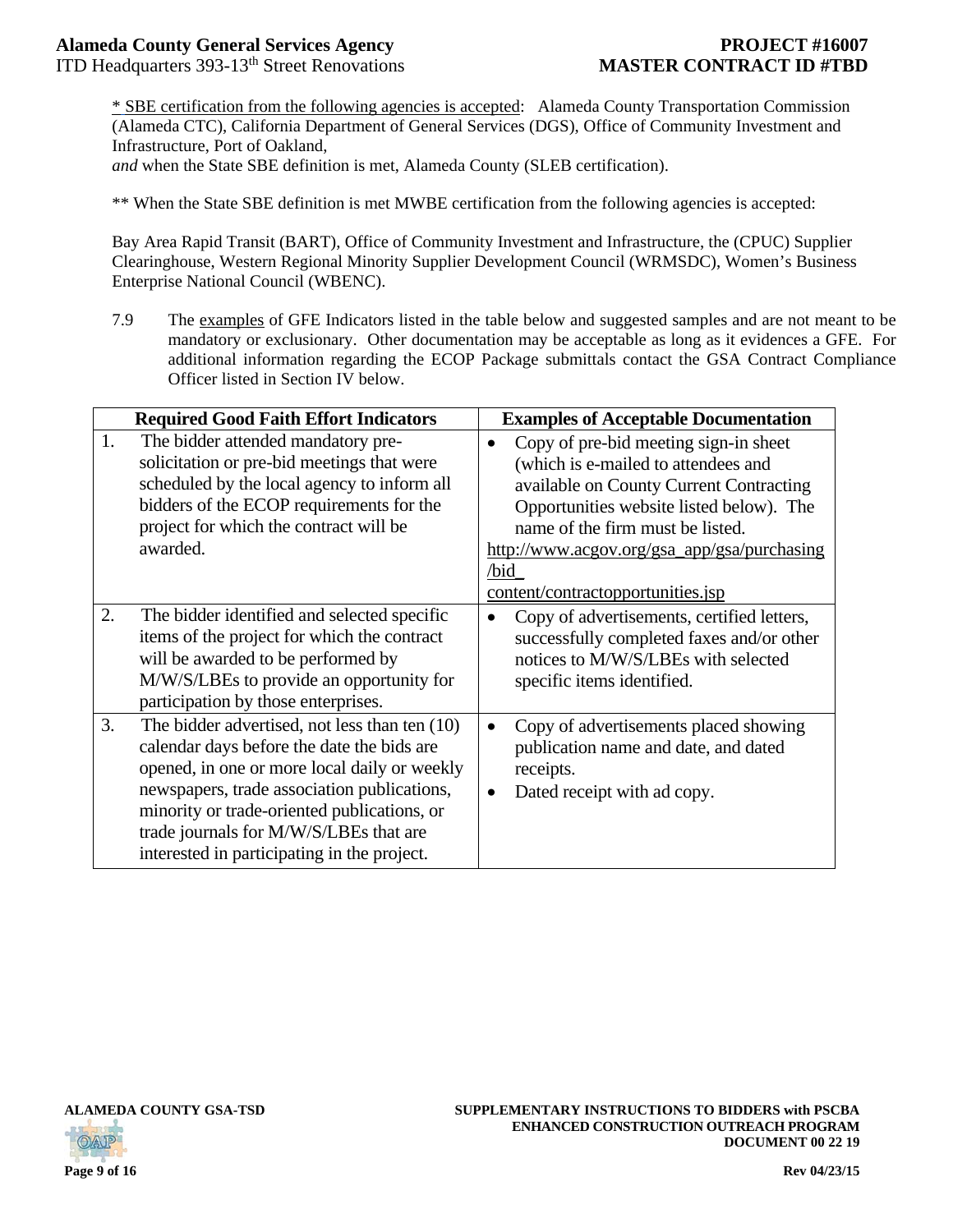| $\overline{4}$ . | The bidder provided written notice of his or<br>her interest in bidding on the contract to the<br>number of M/W/S/LBEs required to be<br>notified by the project specifications not less<br>than ten $(10)$ calendar days prior to the<br>opening of bids. The bidder may utilize the<br>list of certified local business enterprises in<br>the on-line County Small Local Emerging<br>Business (SLEB) Vendor Query System<br>located at<br>http://www.acgov.org/sleb_query_app/gsa/sl<br>eb/query/slebmenu.jsp.<br>The minimum number of M/W/S/LBE firms<br>required to be notified is three (3) for each<br>item of the project selected to be performed<br>by a M/W/S/LBE, where an M/W/S/LBE<br>subcontractor has not been secured for that<br>item. | $\bullet$<br>$\bullet$<br>$\bullet$ | Copy of dated notice, complete<br>distribution list(s) and evidence of<br>distribution (proof of faxes, e-mails sent<br>$etc.$ )<br>Undelivered faxes do not count toward the<br>effort to meet the minimum requirement<br>Trades and specialties, in addition to<br>M/W/S/LBE designation, must be clearly<br>identified to meet the minimum<br>requirement by using certification letter or<br>source documentation                                                       |
|------------------|----------------------------------------------------------------------------------------------------------------------------------------------------------------------------------------------------------------------------------------------------------------------------------------------------------------------------------------------------------------------------------------------------------------------------------------------------------------------------------------------------------------------------------------------------------------------------------------------------------------------------------------------------------------------------------------------------------------------------------------------------------|-------------------------------------|-----------------------------------------------------------------------------------------------------------------------------------------------------------------------------------------------------------------------------------------------------------------------------------------------------------------------------------------------------------------------------------------------------------------------------------------------------------------------------|
| 5.               | The bidder followed up initial solicitations of<br>interest by contacting the enterprises to<br>determine with certainty whether the<br>enterprises were interested in performing<br>specific items of the project.                                                                                                                                                                                                                                                                                                                                                                                                                                                                                                                                      | $\bullet$                           | Successfully completed telephone log<br>containing specific dates, name of caller,<br>person contacted and comments (i.e., why<br>not bidding, information sent to/date)                                                                                                                                                                                                                                                                                                    |
| 6.               | The bidder provided interested M/W/S/LBEs<br>with information about the plans,<br>specifications, and requirements for the<br>selected subcontracting or material supply<br>work.                                                                                                                                                                                                                                                                                                                                                                                                                                                                                                                                                                        | $\bullet$<br>$\bullet$              | Copy of published advertisements, letters,<br>successfully completed faxes, etc. with<br>M/W/S/LBE name/contact information<br>including the required information or<br>directions on how to obtain it and the date<br>the information was provided<br>Agenda, meeting notes, etc. including<br>specific topics discussed, M/W/S/LBE<br>firm names and contact persons in<br>attendance that received information, and<br>the location and date information was<br>provided |
| 7.               | The bidder requested assistance from local<br>and small business and minority and women<br>community organizations; local and small,<br>minority and women contractor groups,<br>local, state, or federal M/W/S/LBE assistance<br>offices, or other organizations that provide<br>assistance in recruitment and placement of<br>M/W/S/LBEs.                                                                                                                                                                                                                                                                                                                                                                                                              | $\bullet$                           | Copy of dated written request and<br>response (letter, successfully completed<br>fax, e-mail, etc.)<br>Or $2nd$ written request to follow-up, if<br>needed. Phone log is not acceptable.                                                                                                                                                                                                                                                                                    |

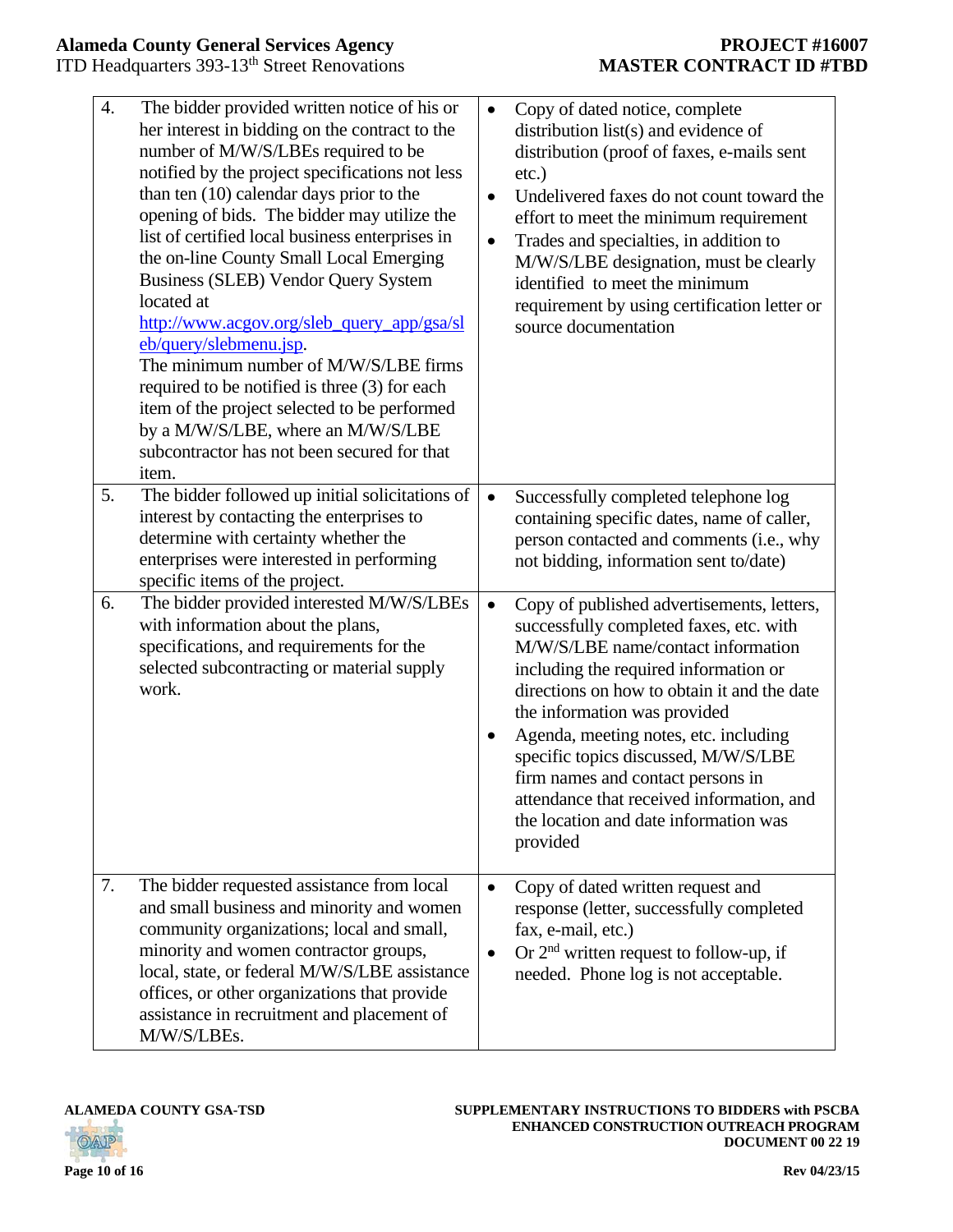| 8. | The bidder negotiated in good faith with the<br>M/W/S/LBEs and did not unjustifiably reject<br>as unsatisfactory bids prepared by any<br>M/W/S/LBEs as determined by GSA                          | $\bullet$<br>$\bullet$ | Copies or list of all bids and a spreadsheet<br>listing all bids with firm name, contact<br>person, bid items(s), bid price,<br>M/W/S/LBE classification, and comments<br>re-selection or rejection<br>M/W/S/LBE bids accepted and included<br>in bid response                                                           |
|----|---------------------------------------------------------------------------------------------------------------------------------------------------------------------------------------------------|------------------------|--------------------------------------------------------------------------------------------------------------------------------------------------------------------------------------------------------------------------------------------------------------------------------------------------------------------------|
| 9. | Where applicable, the bidder advised and<br>made efforts to assist interested<br>M/W/S/LBEs in obtaining bonds, lines of<br>credit, or insurance required by either the<br>GSA or the contractor. | $\bullet$<br>$\bullet$ | Copy of advertisements or other notices<br>with specifics referencing willingness to<br>assist M/W/S/LBEs<br>Agenda, meeting notes including<br>presenter's name and title, specific topics<br>discussed, handouts etc., name of<br>M/W/S/LBE firms in attendance, contact<br>persons who received advice, location, and |

7.10 The performance by a bidder of the GFE Indicators specified in the table above shall create a rebuttable presumption, affecting the burden of producing evidence, that a bidder has made a good faith effort to comply with the goals and requirements relating to participation by M/W/S/LBEs established pursuant to Section 4 herein.

### **8. JOINT VENTURES**

8.1 Whenever a joint venture occurs involving either a prime or non-prime (for example, subcontractors, manufacturers, suppliers, and truckers) M/W/S/LBE firm at any level of contracting, trucking, manufacturing, or supplying, the prime contractor shall provide the County with a full account of the nature of ownership interests, the basis for creation of the joint venture, and the particular financial participation and administrative responsibilities of the interested parties. In evaluating the prime contractor's effort, the M/W/S/LBE percentage that is to be attributed to a joint venture shall be determined by multiplying the percentage of the total contract amount that is to be performed by the joint venture times the percentage of actual financial participation in the joint venture represented by the M/W/S/LBE business.

### **9. NONDISCRIMINATION**

### 9.1 Purpose

9.1 The Contractor shall comply with the Americans with Disabilities Act and Title VII of the Civil Rights Act of 1964 and shall not, in regard to any position for which an employee or applicant for employment is qualified, discriminate against any employee or applicant for employment because of race, creed, color, disability, sex, sexual orientation, political affiliation, or by any other non-merit factors be otherwise subjected to discrimination. The Contractor shall apply the ECOP that ensures applicants are employed, and that employees are treated during employment without regard to their race, age, religion, Vietnam Era Veteran's status, political affiliation, or any other non-merit factors. Such action shall include, but not be limited to, the following: employment, upgrading, demotion or transfer; recruitment or recruitment advertising; layoff or termination; rates of pay or other terms of

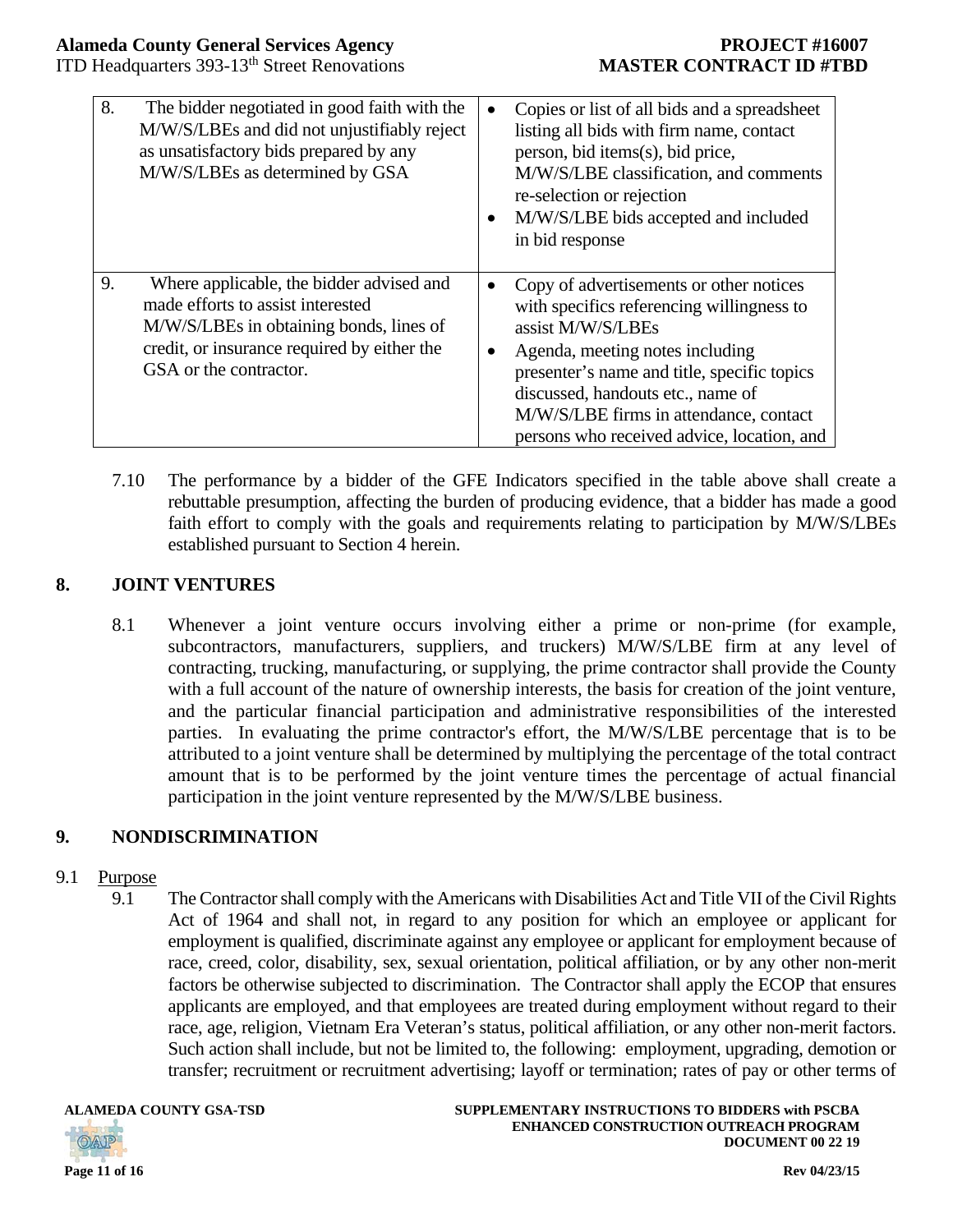ITD Headquarters 393-13th Street Renovations **MASTER CONTRACT ID #TBD**

compensation; and selection for training, including apprenticeship. The Contractor agrees to post in conspicuous places, available to employees and applicants for employment, notices setting forth the provisions of this nondiscrimination clause.

9.2 Contractor shall, in all solicitations or advertisements for employees placed on behalf of the County, state that all qualified applicants will receive consideration for employment without regard to race, creed, color, disability, sex, sexual orientation or national origin, age, religion, Vietnam Era Veteran's status, political affiliation, or any other non-merit factors.

### **SECTION II**

### **CONTRACT COMPLIANCE REQUIREMENTS**

### **1. APPLICATION**

1.1 The following provisions shall apply to all contracts subject to the provisions of Section I and/or Section IV.

### **2. ALAMEDA COUNTY CONTRACT COMPLIANCE SYSTEM**

- 2.1 Alameda County utilizes the Elation Systems contract compliance application as part of its commitment to assist contractors to comply with certain legal and contractual requirements. The Elation Systems, a secure web-based computer system, was implemented to monitor compliance and to track and report M/W/S/LBE participation in County contracts.
- 2.2 The prime contractor and all participating local and M/W/S/LBE subcontractors awarded contracts as a result of the bid process for this project are required to use the Elation System to submit ECOP information including, but not limited to, weekly certified payrolls, monthly progress payment reports and other information related to M/W/S/LBE participation. Use of the Elation System, support and training is available at no charge to prime and subcontractors participating in County contracts.
- 2.3 Upon contract award:
	- 2.3.1 The County will provide contractors and subcontractors participating in any contract awarded as a result of this bid process, a code that will allow them to register and use the Elation System free of charge.
	- 2.3.2 Contractors should schedule a representative from their office/company, along with each of their subcontractors, to attend Elation Systems training.
		- 2.3.2.1 Free multi-agency Elation Systems one-hour training sessions require reservations and are held monthly in the Pleasanton, California area.
- 2.4 It is the Contractor's responsibility to ensure that they and their subcontractors are registered and trained as required to utilize Elation Systems.



**ALAMEDA COUNTY GSA-TSD SUPPLEMENTARY INSTRUCTIONS TO BIDDERS with PSCBA ENHANCED CONSTRUCTION OUTREACH PROGRAM DOCUMENT 00 22 19**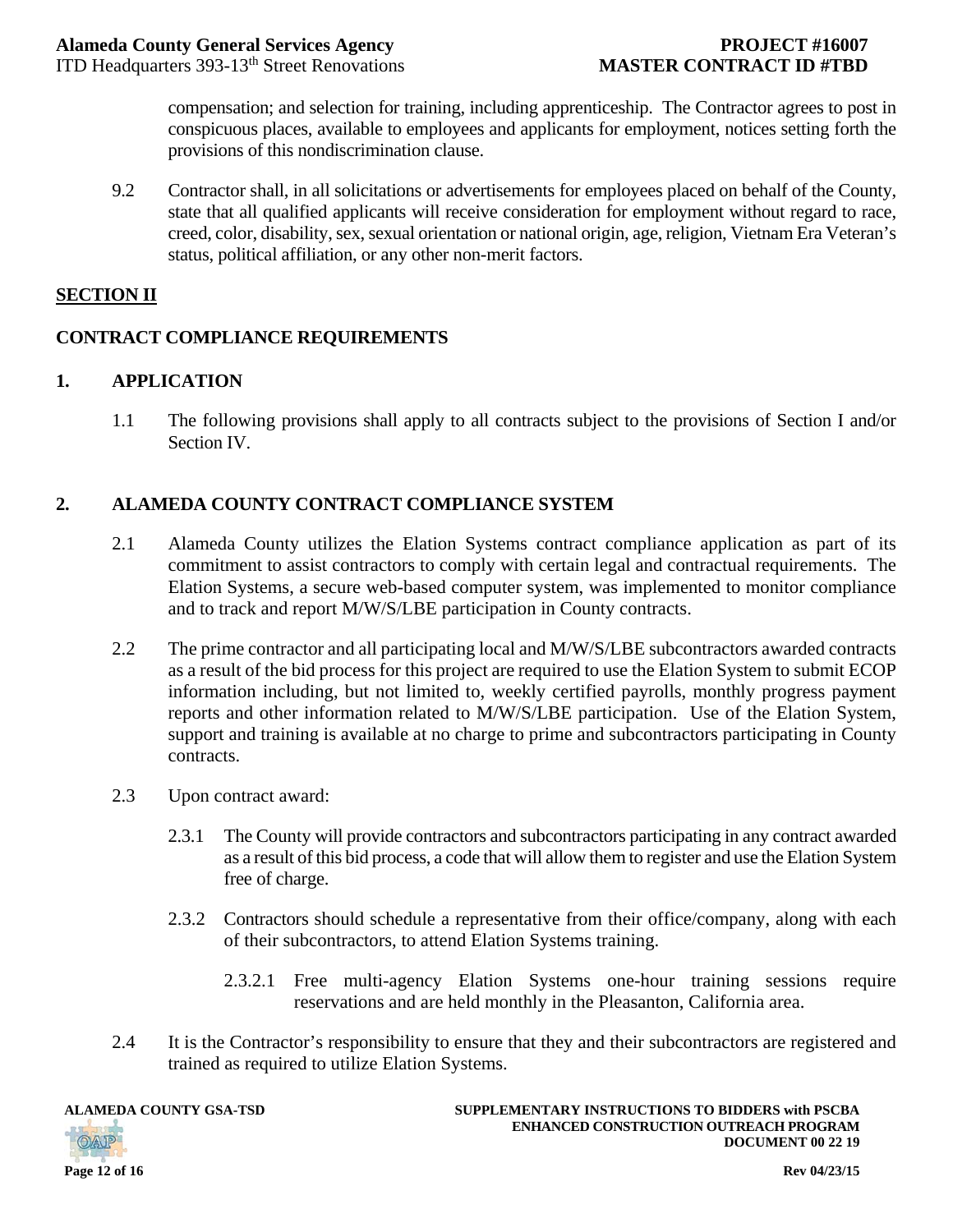### **Alameda County General Services Agency PROJECT #16007**

ITD Headquarters 393-13th Street Renovations **MASTER CONTRACT ID #TBD**

- 2.4.1 For further information, please see the Elation Systems training schedule online at http://www.elationsys.com/elationsys/support\_1.htm or call Elation Systems at (925) 924- 0340.
- 2.4.2 If you have questions regarding the utilization of the Elation Systems, please contact the Project Manager. For system support visit Elation Systems online at http://www.elationsys.com/ or contact them at (925) 924-0340.

### **3. MEETINGS**

3.1 After the award of the contract and prior to beginning work, the General Services Agency may hold a pre-construction conference at which a representative of the Contractor and of each subcontractor must attend. As it becomes necessary during the course of the contract, the General Services Agency may call meetings of the Contractor and pertinent subcontractors.

### **4. INFORMATION AND RECORDS**

- 4.1 For the purposes of determining compliance with this program, the Contractor shall provide the County with access to all records and documents that relate to M/W/S/LBE participation. To the extent permitted by applicable law, proprietary information will be safeguarded.
- 4.2 The Contractor must submit the following information to the General Services Agency on Alameda County approved forms. All subcontractor submittals must be through the prime contractor.
	- 4.2.1 S/LBE Participation Information and M/WBE Subcontractor Participation Information, (ECOP Forms 101A,101B, 102A, and 102B provided separately as Excel fillable forms) submitted no later than 2:00 p.m. on the second business day following notification and request by GSA.
	- 4.2.2 Checklist for Review of Good Faith Efforts (ECOP Form 102C (also provided separately) submitted no later than 2:00 p.m. on the second business day following notification and request by GSA.

### **5. SUBSTITUTION OF M/W/S/LBE FIRMS**

5.1 Substitution of other **firms** (subcontractors at any level, manufacturers, suppliers and/or truckers) for those listed in the proposal on the sheet entitled M/WBE Subcontractor Participation Information or S/LBE Participation Information shall not be made without prior approval of the County, and shall be in accordance with State or Federal law where applicable.

### **SECTION III**

### **NON-COMPLIANCE WITH ECOP**

**1. APPLICATION** 

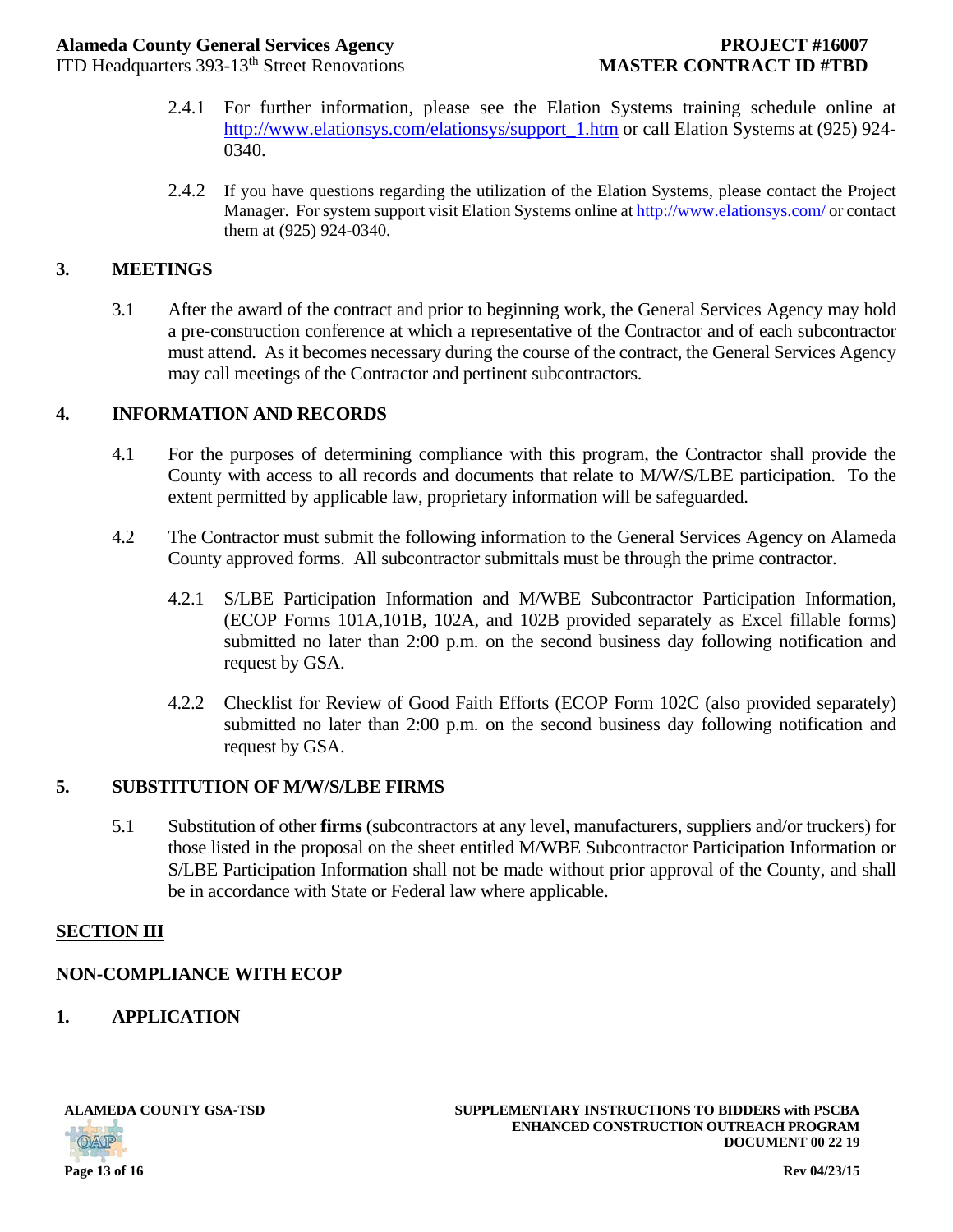### **Alameda County General Services Agency PROJECT #16007**

ITD Headquarters 393-13th Street Renovations **MASTER CONTRACT ID #TBD**

9.3 The following provisions shall apply to all contracts subject to the provisions of Section I and/or Section IV.

### **2. DETERMINATION OF NON-COMPLIANCE**

9.4 During the performance of the contract, if the General Services Agency has reason to believe or finds that the Contractor has not met the ECOP requirements in the contract, the Director of the General Services Agency (or the Director's designee) shall hold a meeting with the Contractor for the purpose of determining whether the Contractor is out of compliance. If after the meeting the Contractor is found to be out of compliance, the Contractor will be notified of a public hearing. The public hearing will be held before the Board of Supervisors with a minimum five calendar-day notice given to the Contractor. If the Board of Supervisors finds that there has been a violation, the County will notify the Contractor in writing of the sanctions to be imposed by the Board.

### **3. SANCTIONS**

- 9.5 A finding at the public hearing that there has been a violation of the ECOP requirements of the contract shall be cause for the Board of Supervisors to impose any or all of the following sanctions:
	- 9.5.1 Withhold an additional ten percent (10%) of all further contract progress payments until the Contractor provides evidence satisfactory to the Board of Supervisors that the condition of noncompliance has been corrected.
	- 9.5.2 Suspend the contract until such time as the Contractor provides evidence satisfactory to the Board of Supervisors that the condition of noncompliance has been corrected.
	- 9.5.3 Terminate the contract and collect appropriate damages from the Contractor.
	- 9.5.4 Declare that the Contractor is not a responsible bidder, and is ineligible to make bids on future County contracts for a stated period of time or until the Contractor can demonstrate to the satisfaction of the Board of Supervisors that the violation has been corrected.

### **SECTION IV**

### **1.** O**UTREACH**

- 1.1 To promote the ECOP goals and assist contractors and subcontractors in their efforts to develop the relationships they may require to meet the ECOP goals for this project, the County will
	- 1.1.1 E-mail the Notice to Bidders to vendors in the County Vendor Database and other sources. Advertise the project once a week for at least 2 consecutive weeks in a newspaper of general circulation in the county where the project is located, trade organizations and chambers of commerce, and plan rooms. Notice of this project will also be posted on the County Current Contracting Opportunities and Calendar of Events websites (see website URL addresses below).
	- 1.1.2 Incorporate a networking and informational component in the mandatory bid walk/site visit.

**OATP** 

**ALAMEDA COUNTY GSA-TSD SUPPLEMENTARY INSTRUCTIONS TO BIDDERS with PSCBA ENHANCED CONSTRUCTION OUTREACH PROGRAM DOCUMENT 00 22 19**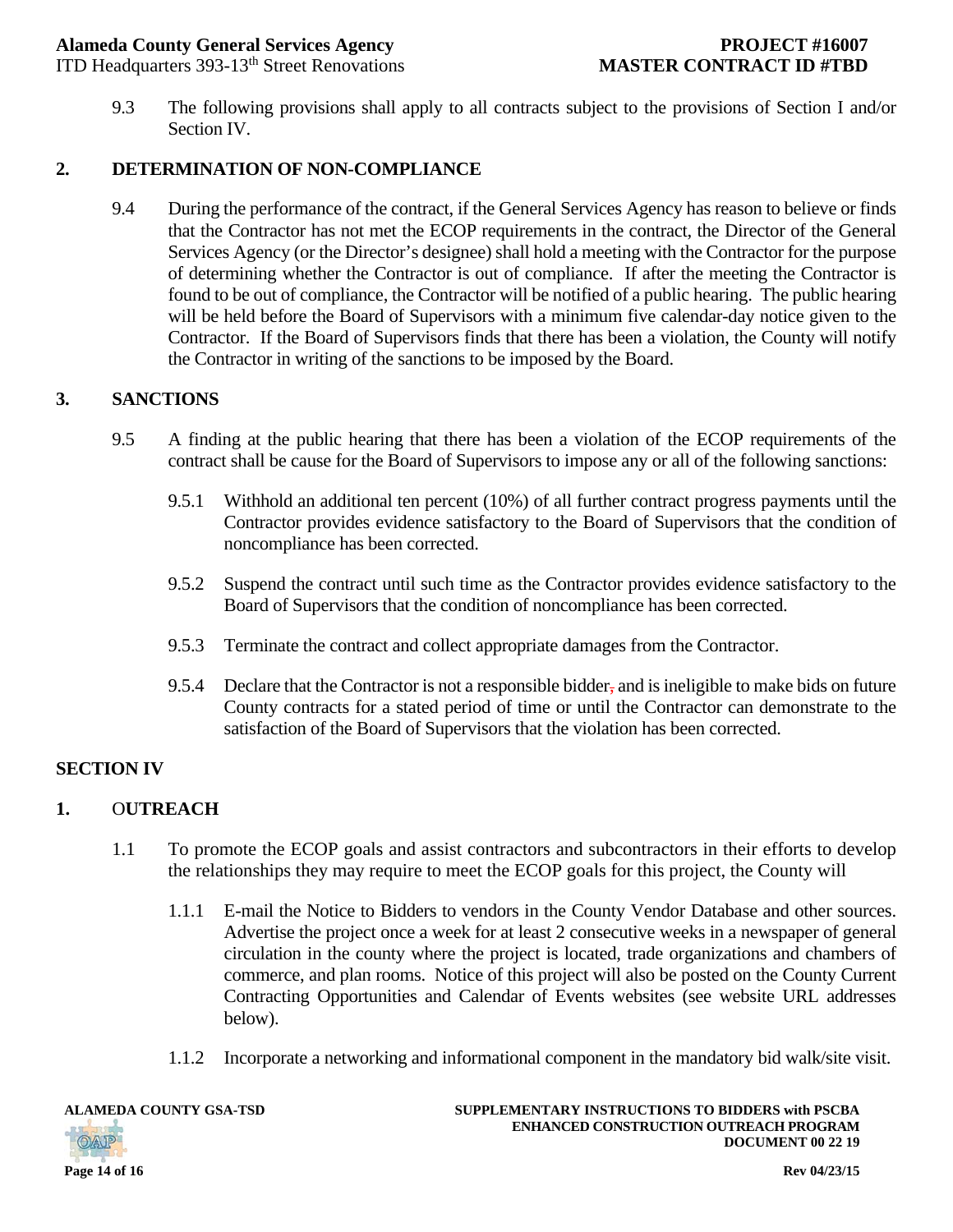ITD Headquarters 393-13th Street Renovations **MASTER CONTRACT ID #TBD**

- 1.1.3 Provide information about the project, the ECOP, and other current and upcoming projects at the bid conference/networking meeting.
- 1.1.4 E-mail the list of attendees from the mandatory bid walk to each attendee when issuing the first Addendum for the Project and post the attendance and first Addendum on the Current Contracting Opportunities website.

### **2. CONTRACTOR RESOURCES**

The following sources may be contacted for assistance in soliciting M/W/S/LBE participation:

**Asian American Contractors Association**  Juliana Choy Sommer, President

(415) 642-1818

### **Western Regional Minority Supplier Development Council (WRMSDC) –**

**MBE certifications only** 

460 Hegenberger Road, Suite 730 Oakland, CA 94621 (510) 686-2555 www.ncmsdc.org

### **Women's Business Enterprise National Council (WBENC)**

WBE certifications only – www.wbenc.org

### Visit the following County of Alameda GSA websites for

| $\frac{1}{2}$<br><b>CERTIFIED SMALL LOCAL</b> | http://www.acgov.org/sleb_query_app/gsa/sleb/query/slebres |  |  |
|-----------------------------------------------|------------------------------------------------------------|--|--|
| <b>VENDORS</b>                                | $ultlist.jsp?smEmInd=C$                                    |  |  |
|                                               | http://www.acgov.org/gsa/purchasing/bid_content/ContractO  |  |  |
| <b>CURRENT CONTRACT</b>                       | pportunities.jsp                                           |  |  |
| <b>OPPORTUNITIES</b>                          |                                                            |  |  |
| <b>UPCOMING CONTRACT</b>                      | http://www.acgov.org/gsa_app/gsa/purchasing/bid_content/fu |  |  |
| <b>OPPORTUNITIES</b>                          | turecontractopportunities.jsp                              |  |  |
|                                               |                                                            |  |  |
| <b>CALENDAR OF EVENTS</b>                     | http://www.acgov.org/calendar_app/DisplayListServlet?site  |  |  |
|                                               | $=$ Internet&ag=GSA&ty=PUR                                 |  |  |
|                                               |                                                            |  |  |
| <b>COUNTY OF ALAMEDA HOME</b>                 | http://www.acgov.org/index.htm                             |  |  |
| <b>PAGE</b>                                   |                                                            |  |  |





**ALAMEDA COUNTY GSA-TSD SUPPLEMENTARY INSTRUCTIONS TO BIDDERS with PSCBA ENHANCED CONSTRUCTION OUTREACH PROGRAM DOCUMENT 00 22 19**